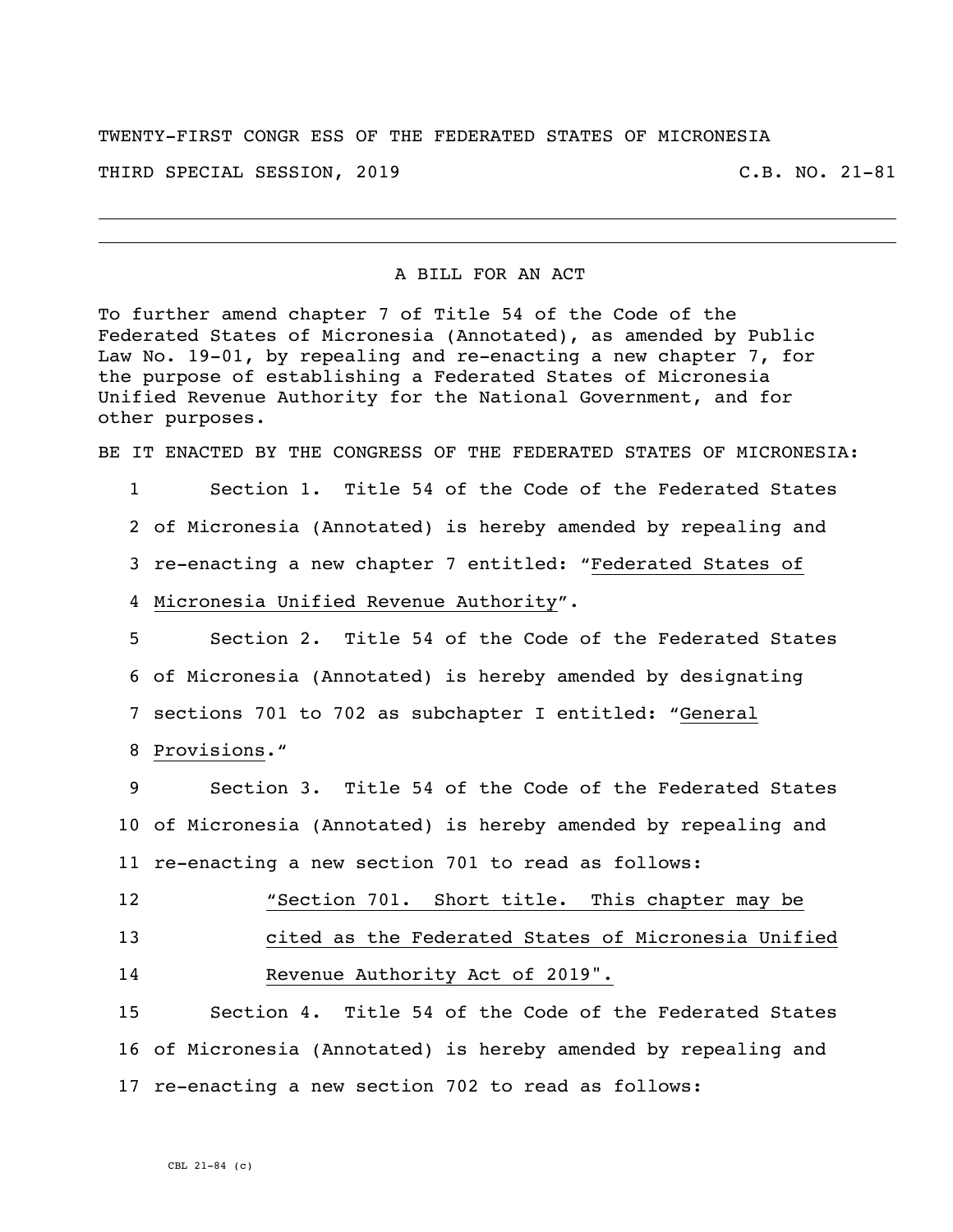| $\mathbf 1$    | "Section 702. Definitions.                          |
|----------------|-----------------------------------------------------|
| $\overline{2}$ | Wherever used in this chapter, unless the subject   |
| 3              | matter, context, or sense otherwise requires:       |
| 4              | (1) 'Authority' means the Federated States of       |
| 5              | Micronesia Unified Revenue Authority established by |
| 6              | section 711 of this chapter.                        |
| 7              | 'Board' means the Board of Directors of the<br>(2)  |
| 8              | Authority appointed under section 712 of this       |
| 9              | chapter.                                            |
| 10             | (3) 'CEO' means the Chief Executive Officer         |
| 11             | appointed under Section 731 of this chapter.        |
| 12             | (4) 'Congress' means the Congress of the            |
| 13             | Federated States of Micronesia.                     |
| 14             | (5) 'CTA' means the FSM Department of Finance and   |
| 15             | Administration, Division of Customs and Tax         |
| 16             | Administration.                                     |
| 17             | (6) 'Finance Official' means the Secretary,         |
| 18             | Director of Finance, Director of Administration,    |
| 19             | Director of Administration and Treasury, or such    |
| 20             | other official holding the highest administrative   |
| 21             | office responsible for matters of finance or        |
| 22             | taxation within the FSM National Government or the  |
| 23             | Government of any State.                            |
| 24             | 'FSM' means the Federated States of<br>(7)          |
| 25             | Micronesia.                                         |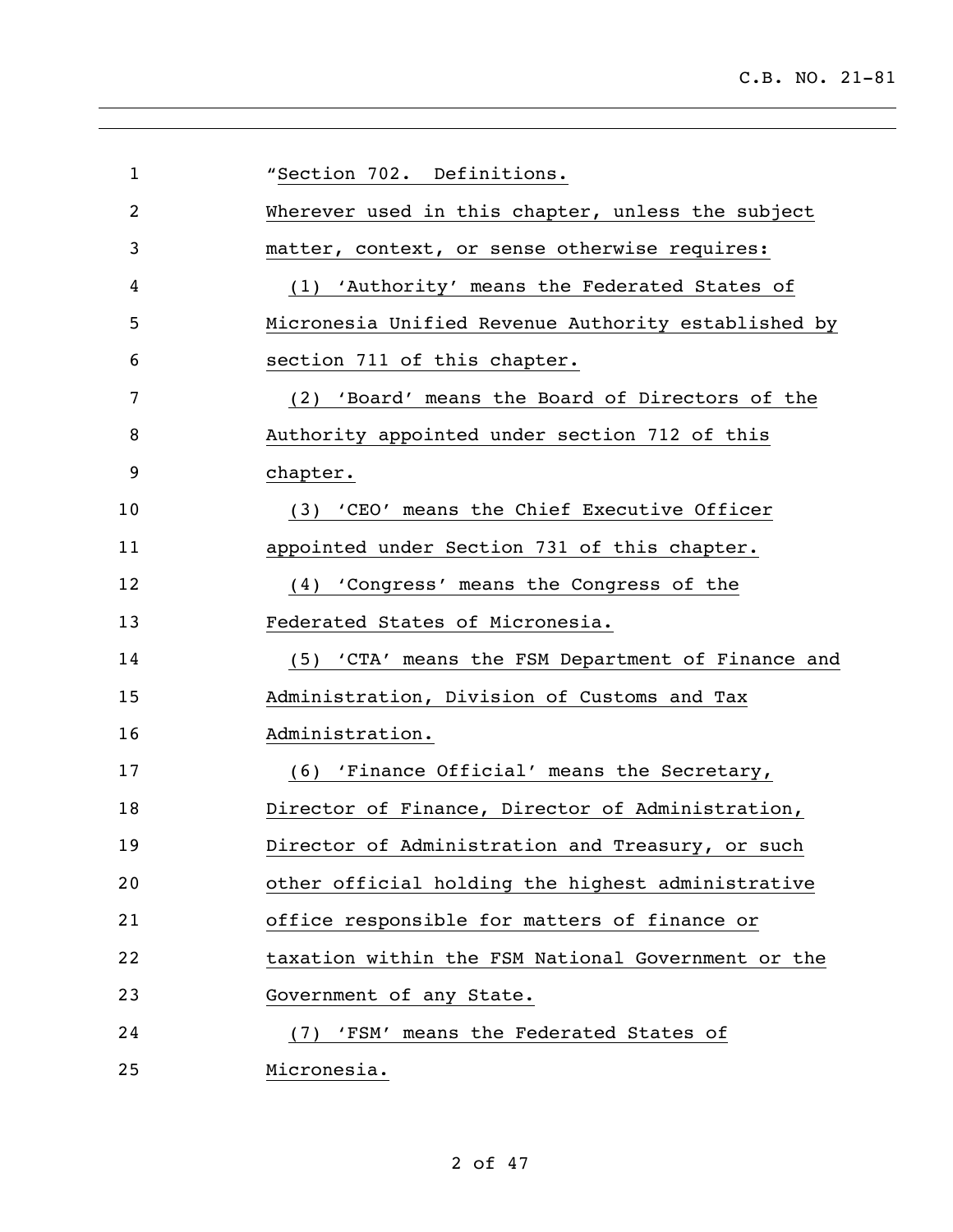| $\mathbf{1}$ | (8) 'Government' means the Government of the        |
|--------------|-----------------------------------------------------|
| 2            | Federated States of Micronesia or the Government of |
| 3            | a State in the Federated States of Micronesia,      |
| 4            | whichever the context appropriately requires.       |
| 5            | (9) 'Generally Accepted Accounting Principles' or   |
| 6            | "GAAP" means those accounting principles currently  |
| 7            | accepted by certified public accountants, which are |
| 8            | utilized by auditors operating within the FSM;      |
| 9            | PROVIDED, HOWEVER, that in the event International  |
| 10           | Financial Reporting Standards (IFRS) become         |
| 11           | generally accepted by the financial/auditing        |
| 12           | entities within the FSM and as prescribed by law or |
| 13           | regulations, then GAAP shall be modified by IFRS.   |
| 14           | (10) 'Memorandum of Understanding' means the        |
| 15           | Memorandum of Understanding entered into between    |
| 16           | the FSM National Government and the governments of  |
| 17           | the several States under section 759 of this        |
| 18           | chapter.                                            |
| 19           | (11) 'National tax' means a tax or duty imposed     |
| 20           | under a law referred to in paragraphs (a) or (b) of |
| 21           | the definition of "Revenue law" in subsection (17)  |
| 22           | of this section.                                    |
| 23           | (12) 'Net tax' means the gross collection of tax,   |
| 24           | penalties, and interest under a revenue law less    |
| 25           | refunds paid under such law.                        |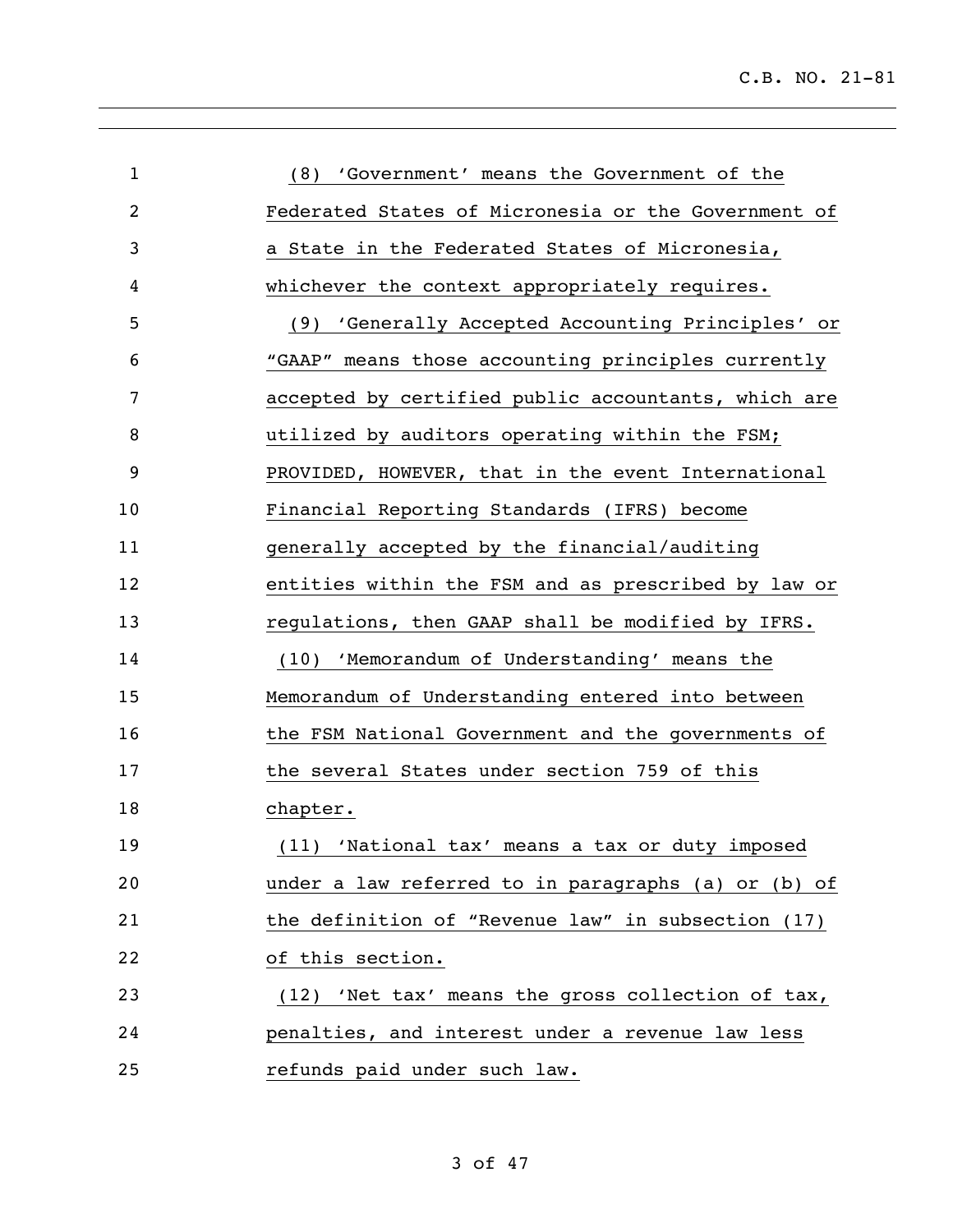| $\mathbf 1$ | (13) 'Net National taxes' means the net tax        |
|-------------|----------------------------------------------------|
| 2           | collected in respect of National taxes.            |
| 3           | (14) 'Net State taxes' means the net tax collected |
| 4           | in respect of a State's taxes.                     |
| 5           | (15) 'Prescribed percentage', in relation to the   |
| 6           | Authority's operations budget, is that percentage  |
| 7           | determined under sections 752 and 756(2) of this   |
| 8           | chapter.                                           |
| 9           | (16) 'Revenue authority' means the CTA as defined  |
| 10          | in subsection (5) of this section, or the          |
| 11          | administrative office responsible for matters of   |
| 12          | finance or taxation within the Government of any   |
| 13          | State.                                             |
| 14          | (17) 'Revenue law' means:                          |
| 15          | (a) any chapter under this title;                  |
| 16          | (b) a law of the FSM imposing a tax or duty        |
| 17          | if the law provides that the Authority has the     |
| 18          | responsibility for administering the tax or duty;  |
| 19          | and                                                |
| 20          | (c) a law of a State imposing a tax which          |
| 21          | the Authority is allowed to administer by virtue   |
| 22          | of the laws of such State.                         |
| 23          | 'Revenue officer' means the CEO and any<br>(18)    |
| 24          | officer of the Authority appointed under section   |
| 25          | 732 of this chapter                                |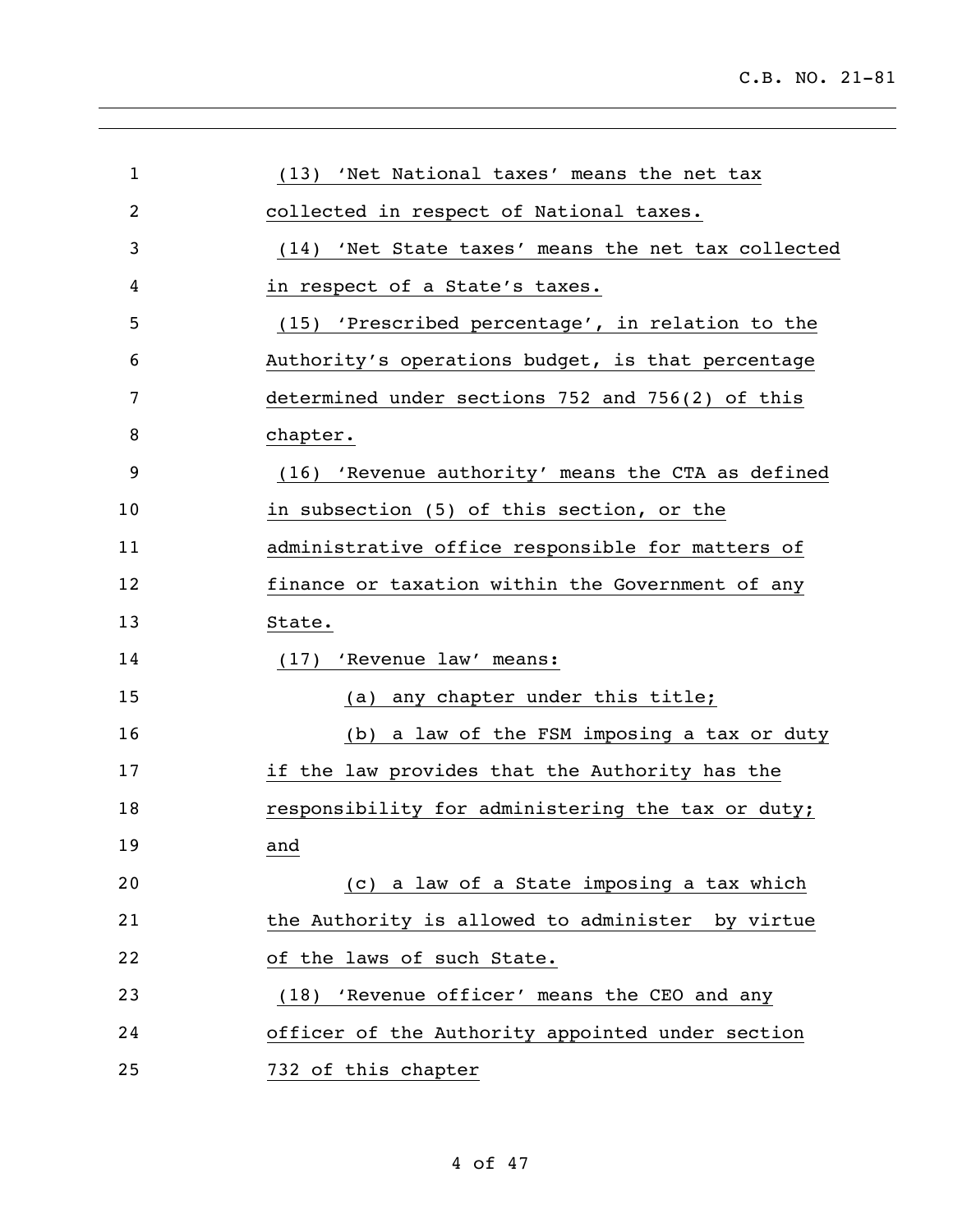| $\mathbf 1$     | (19) 'Secretary' means the Secretary of the                     |
|-----------------|-----------------------------------------------------------------|
| 2               | Department of Finance and Administration.                       |
| 3               | (20) 'State' means a State of the Federated States              |
| 4               | of Micronesia; and                                              |
| 5               | (21) 'State tax' means a tax imposed under a law                |
| 6               | referred to in paragraph (c) of the definition of               |
| 7               | "Revenue law" in subsection (17) of this section."              |
| 8               | Section 5. Title 54 of the Code of the Federated States         |
| 9               | of Micronesia (Annotated) is hereby amended by designating      |
|                 | 10 new sections 711 to 721 of chapter 7 as subchapter II        |
|                 | 11 entitled: "Establishment, Membership, and Meetings of the    |
|                 | 12 Authority."                                                  |
| 13              | Section 6. Title 54 of the Code of the Federated States         |
|                 | 14 of Micronesia (Annotated) is hereby amended by repealing and |
| 15 <sub>1</sub> | re-enacting a new section 711 to read as follows:               |
| 16              | "Section 711. Establishment of the Federated                    |
| 17              | States of Micronesia Unified Revenue Authority. The             |
| 18              | Federated States of Micronesia Unified Revenue                  |
| 19              | Authority is hereby established under the laws of               |
| 20              | the Federated States of Micronesia. It may                      |
| 21              | hereinafter be referred to as "the Authority".                  |
| 22              | Section 7. Title 54 of the Code of the Federated States         |
|                 | 23 of Micronesia (Annotated) is hereby amended by repealing and |
|                 | 24 re-enacting a new section 712 to read as follows:            |
| 25              | "Section 712. Board of Directors of the Authority.              |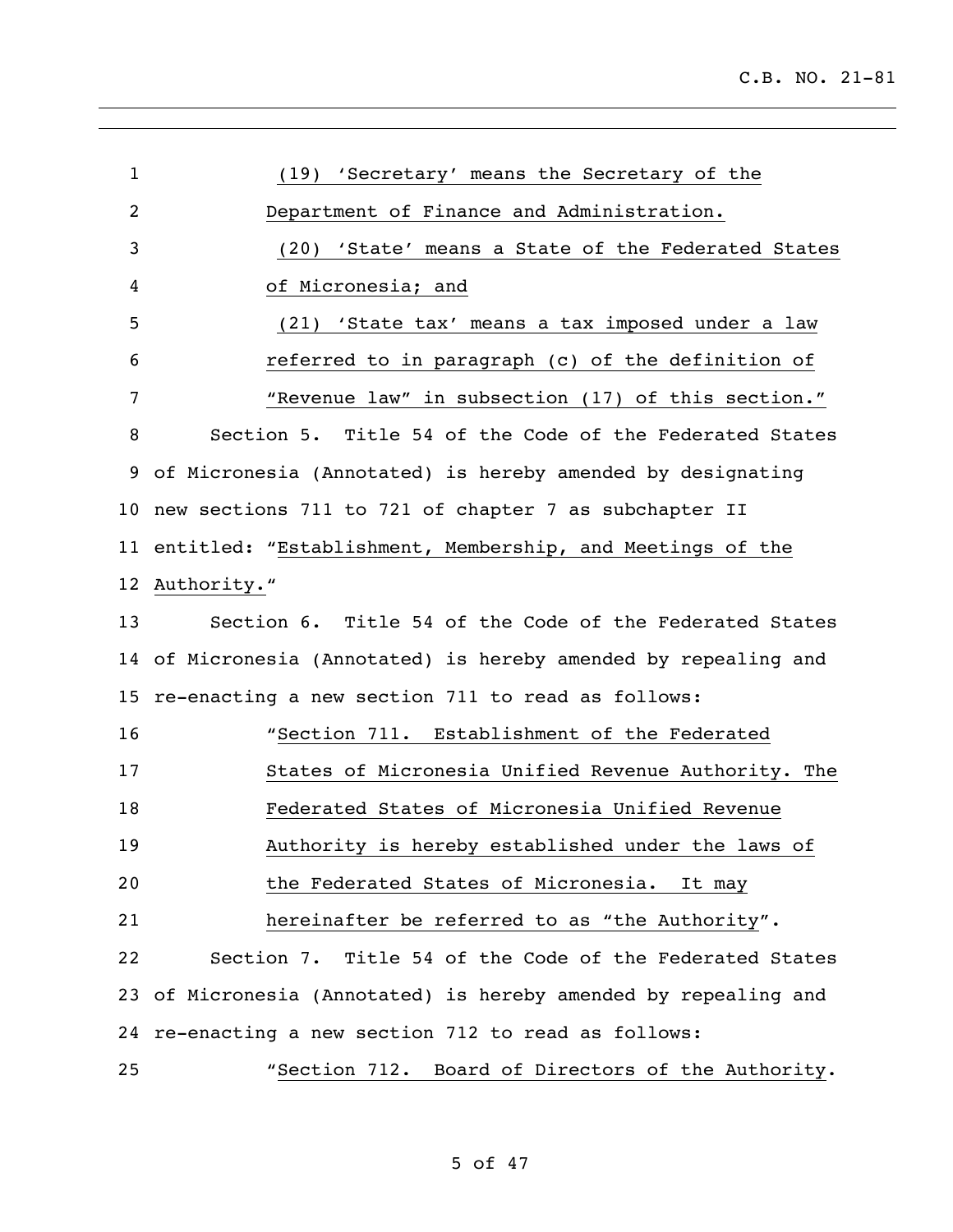| $\mathbf{1}$ | (1) There is a Board of Directors of the                     |
|--------------|--------------------------------------------------------------|
| 2            | Authority that is the governing body of the                  |
| 3            | Authority.                                                   |
| 4            | (2) The Board is responsible for monitoring the              |
| 5            | overall performance of the Authority and for                 |
| 6            | determining policies relating to staffing of and             |
| 7            | procurement by the Authority.                                |
| 8            | (3) The Board may not intervene in the                       |
| 9            | determination of an assessment, ruling application,          |
| 10           | liability, objection, or appeal of a person under a          |
| 11           | revenue law, or in any other operational matter of           |
| 12           | the Authority."                                              |
| 13           | Section 8. Title 54 of the Code of the Federated States      |
| 14           | of Micronesia (Annotated) is hereby amended by repealing and |
| 15           | re-enacting a new section 713 to read as follows:            |
| 16           | "Section 713. Appointment and termination of                 |
| 17           | directors.                                                   |
| 18           | (1) The Board consists of the following                      |
| 19           | directors:                                                   |
| 20           | (a) the Secretary;                                           |
| 21           | (b) a representative of the State of Chuuk                   |
| 22           | appointed pursuant to Chuuk State law;                       |
| 23           | (c) a representative of the State of Kosrae                  |
| 24           | appointed pursuant to Kosrae State law;                      |
| 25           | (d) a representative of the State of Pohnpei                 |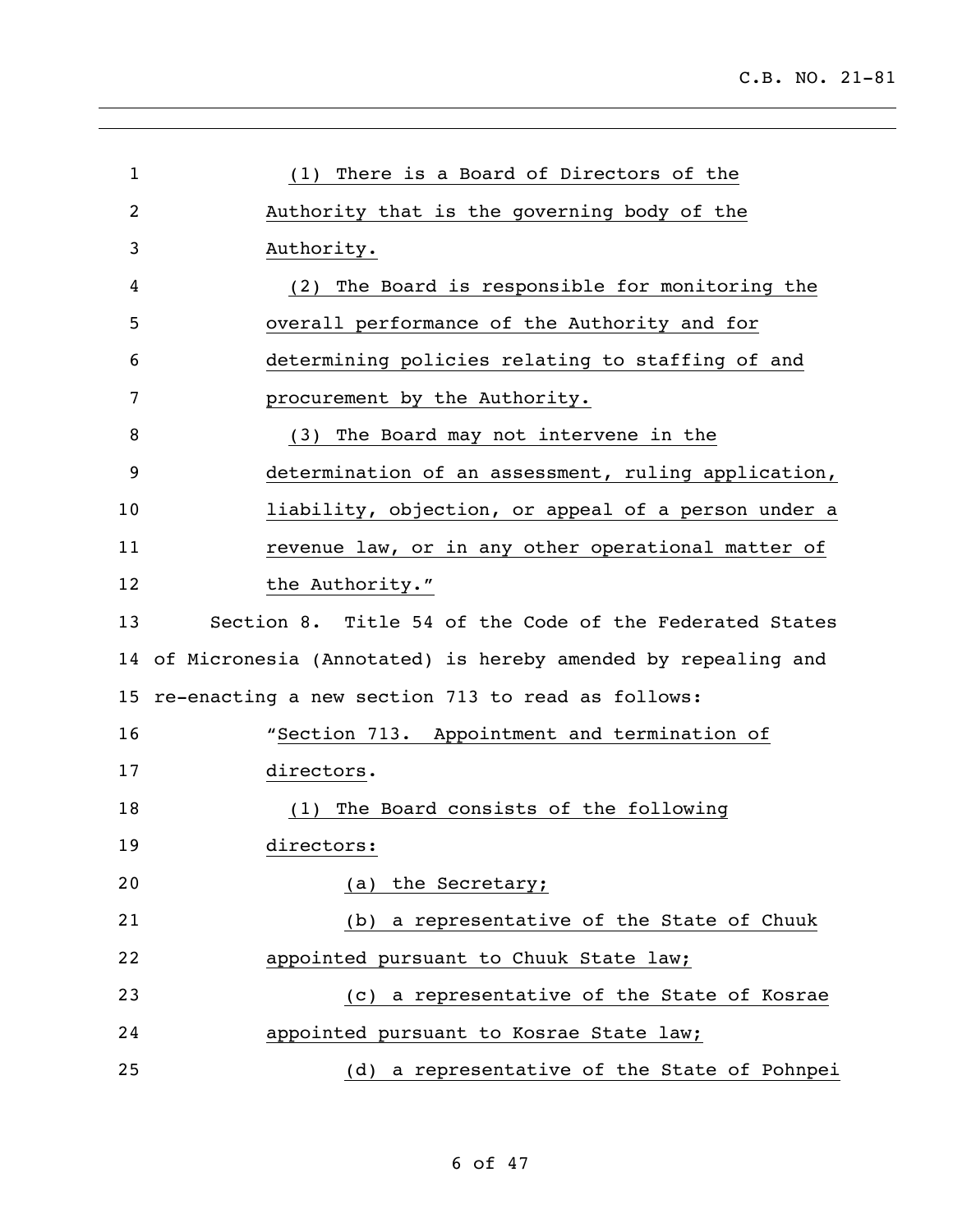| $\mathbf 1$ | appointed pursuant to Pohnpei State law;             |
|-------------|------------------------------------------------------|
| 2           | (e) a representative of the State of Yap             |
| 3           | appointed pursuant to Yap State law; and             |
| 4           | (f) a representative of the private sector           |
| 5           | appointed by a majority of the directors referred    |
| 6           | to in paragraphs (a) through (e) of this section.    |
| 7           | (2) The person appointed under subsection $(1)(f)$   |
| 8           | of this section must be from a pool of candidates    |
| 9           | from the private sector nominated by the Governors,  |
| 10          | who in the opinion of the Board, has adequate        |
| 11          | experience in public administration, or in           |
| 12          | financial, commercial, tax, or legal matters. Each   |
| 13          | Governor may nominate no more than two persons from  |
| 14          | his State.                                           |
| 15          | The following persons are not allowed to be<br>(3)   |
| 16          | appointed under subsection $(1)(f)$ of this section: |
| 17          | (a) a person who is an undischarged                  |
| 18          | bankrupt;                                            |
| 19          | (b) a person who has been convicted of an            |
| 20          | offense under a revenue law, or who otherwise has    |
| 21          | been convicted of any other crime involving moral    |
| 22          | turpitude;                                           |
| 23          | (c) a person whose affairs under all revenue         |
| 24          | laws are not up to date; or                          |
| 25          | (d) a person who is disqualified or                  |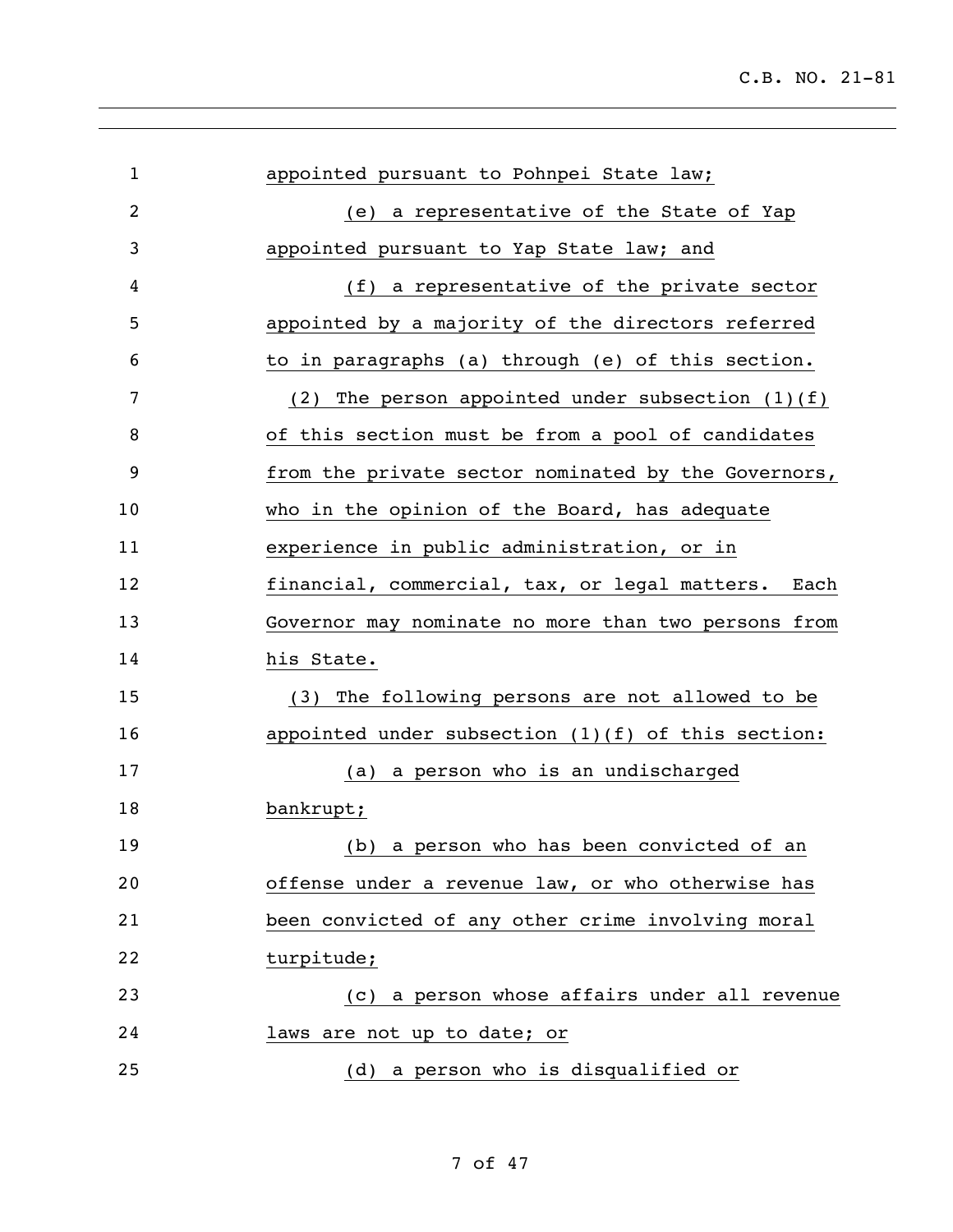| $\mathbf{1}$   | suspended from practice of the person's profession             |
|----------------|----------------------------------------------------------------|
| $\overline{2}$ | for misconduct.                                                |
| 3              | (4) Before appointing a person under subsection                |
| 4              | $(1)(f)$ of this section, the Board must take into             |
| 5              | consideration any potential conflicts of interest              |
| 6              | that the person may have.                                      |
| 7              | (5) The person appointed as director under                     |
| 8              | subsection $(1)(a)$ of this section shall hold the             |
| 9              | office for as long as the person holds the office              |
| 10             | of Secretary.                                                  |
| 11             | (6) A person appointed as director under                       |
| 12             | subsection $(1)(b)$ , $(c)$ , $(d)$ , or $(e)$ of this section |
| 13             | shall hold office pursuant to the respective State             |
| 14             | law under which each was appointed.                            |
| 15             | (7) The person appointed as director under                     |
| 16             | subsection $(1)(f)$ of this section shall hold office          |
| 17             | for a term not exceeding three years and is                    |
| 18             | eligible for reappointment.                                    |
| 19             | (8) A person appointed as a director under                     |
| 20             | subsection(1)(b), $(c)$ , $(d)$ , or $(e)$ of this section     |
| 21             | may be removed from office in accordance with the              |
| 22             | State law of appointment.                                      |
| 23             | (9) The person appointed as director under                     |
| 24             | subsection $(1)(f)$ of this section may be removed             |
| 25             | from office by resolution of the Board if the                  |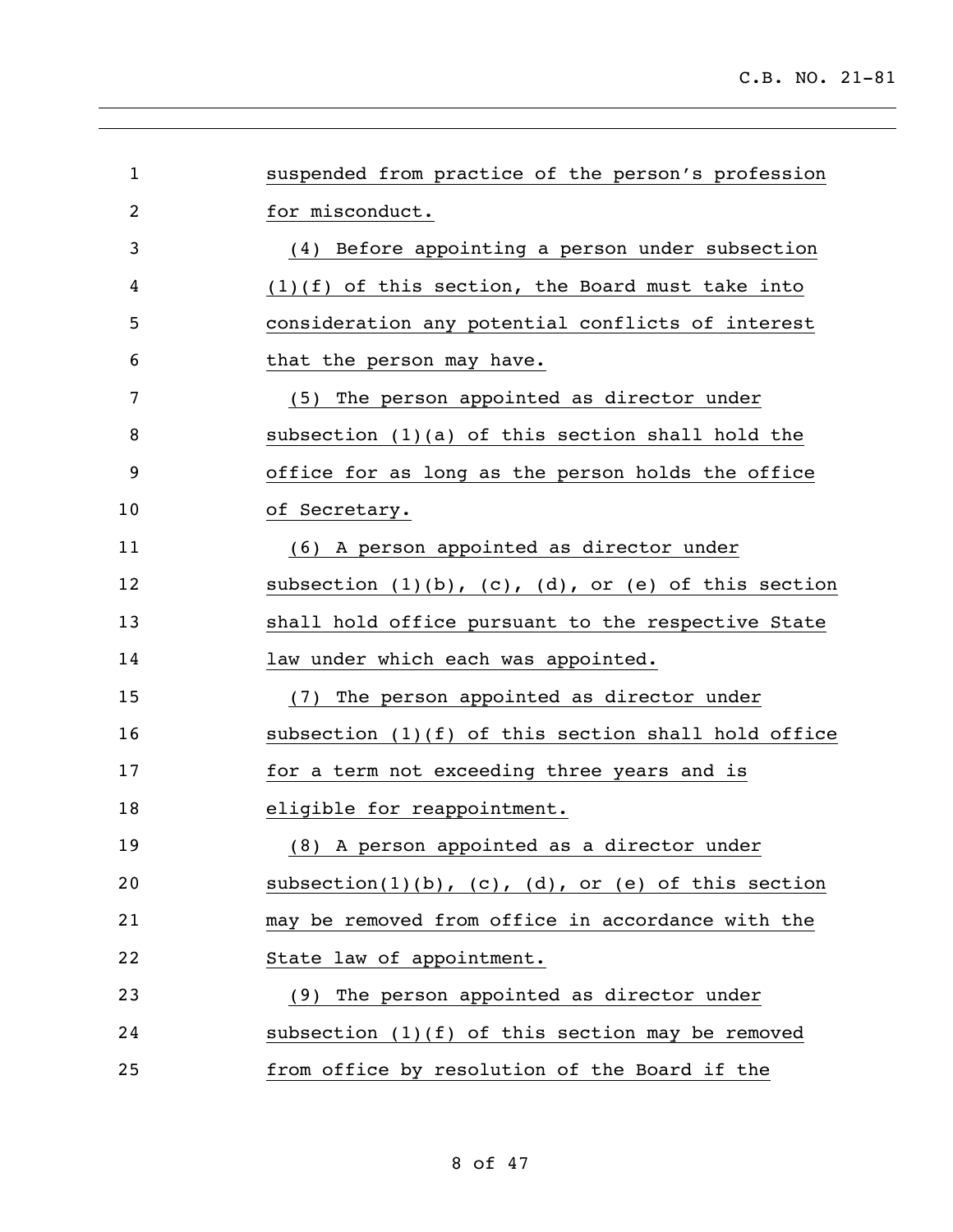| $\mathbf{1}$   | director:                                                       |
|----------------|-----------------------------------------------------------------|
| $\overline{2}$ | (a) has been absent, without leave of the                       |
| 3              | Board, from three consecutive meetings of the                   |
| 4              | Board;                                                          |
| 5              | (b) has become an undischarged bankrupt;                        |
| 6              | (c) has been convicted of an offense, or has                    |
| 7              | become liable for a penalty, under a revenue law,               |
| 8              | including section 718 of this chapter, or has been              |
| 9              | convicted of any other crime involving moral                    |
| 10             | turpitude; or                                                   |
| 11             | (d) has become disqualified or suspended                        |
| 12             | from practice of the person's profession for                    |
| 13             | misconduct."                                                    |
| 14             | Section 9. Title 54 of the Code of the Federated States         |
|                | 15 of Micronesia (Annotated) is hereby amended by repealing and |
| 16             | re-enacting a new section 714 to read as follows:               |
| 17             | "Section 714. Chairperson of the Board.                         |
| 18             | (1) The Chairperson of the Board shall rotate                   |
| 19             | annually among the five FSM governments as                      |
| 20             | determined by the Board.                                        |
| 21             | (2) The Chairperson may authorize, in writing,                  |
| 22             | any director to exercise any power or perform any               |
| 23             | function conferred on the Chairperson by or under               |
| 24             | this chapter."                                                  |
| 25             | Section 10. Title 54 of the Code of the Federated               |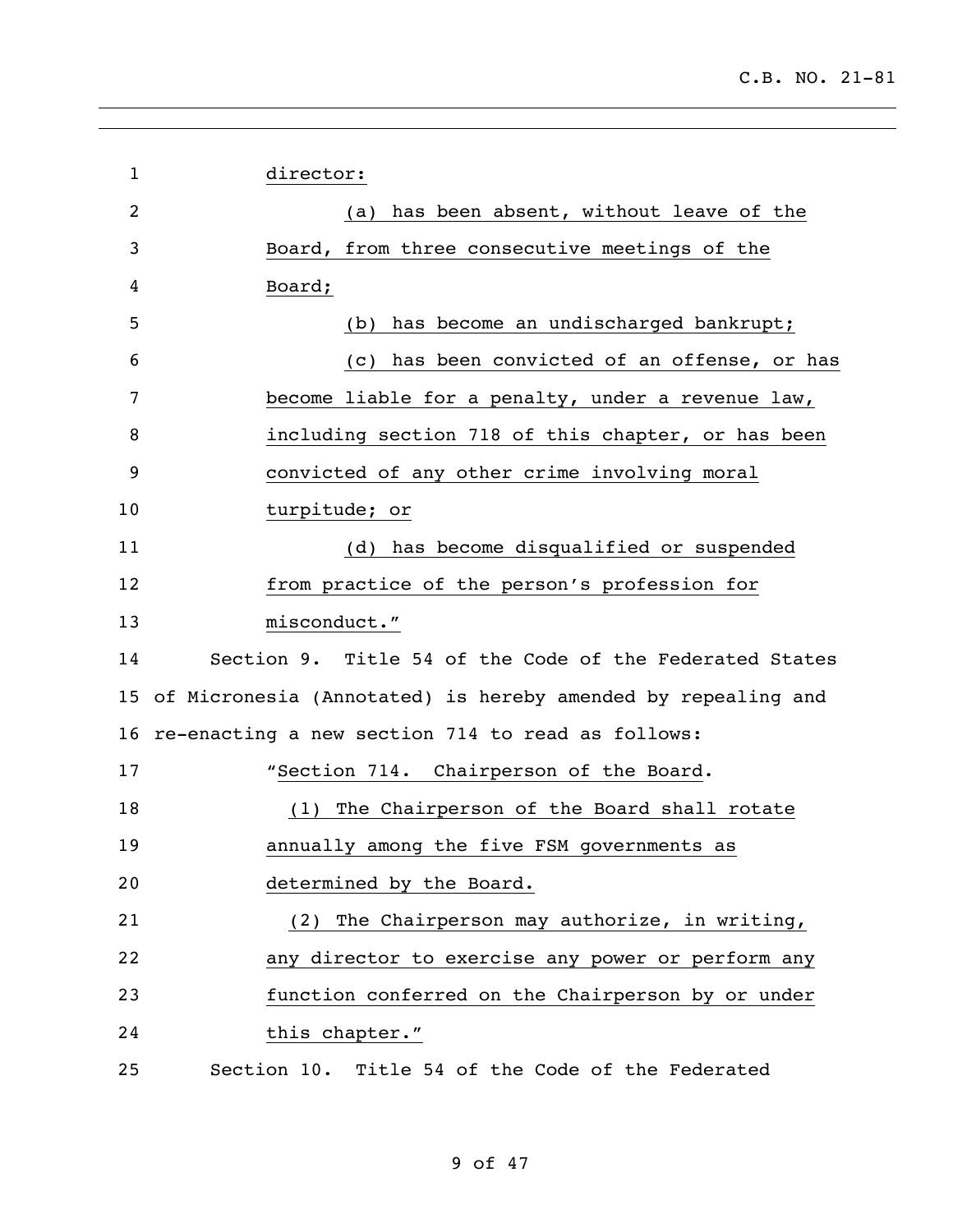|    |          | 1 States of Micronesia (Annotated) is hereby amended by |
|----|----------|---------------------------------------------------------|
| 2  |          | repealing and re-enacting a new section 715 to read as  |
| 3  | follows: |                                                         |
| 4  |          | "Section 715. Meetings of the Board.                    |
| 5  |          | (1) The Board must meet as often as may be              |
| 6  |          | necessary for the performance of its functions;         |
| 7  |          | PROVIDED HOWEVER that it shall meet on no less than     |
| 8  |          | four occasions each calendar year; and PROVIDED,        |
| 9  |          | FURTHER, that at least two such meetings shall          |
| 10 |          | require the physical presence of the directors at a     |
| 11 |          | single location.                                        |
| 12 |          | (2) At any meeting, the quorum of the Board shall       |
| 13 |          | be four directors. Subject to subsection (1) of         |
| 14 |          | this section, participation may be in person, by        |
| 15 |          | teleconference, or by other appropriate electronic      |
| 16 |          | means in real time. A quorum, once established,         |
| 17 |          | shall not be broken by the absence or withdrawal of     |
| 18 |          | one or more directors before a meeting is               |
| 19 |          | adjourned.                                              |
| 20 |          | (3) Notice of a meeting of the Board must be            |
| 21 |          | given to each director and shall be delivered by        |
| 22 |          | hand or sent by post, facsimile, electronic mail,       |
| 23 |          | or other written message to an address supplied by      |
| 24 |          | the director to the Board for this purpose.             |
| 25 |          | (4) Subject to subsection (5) of this section,          |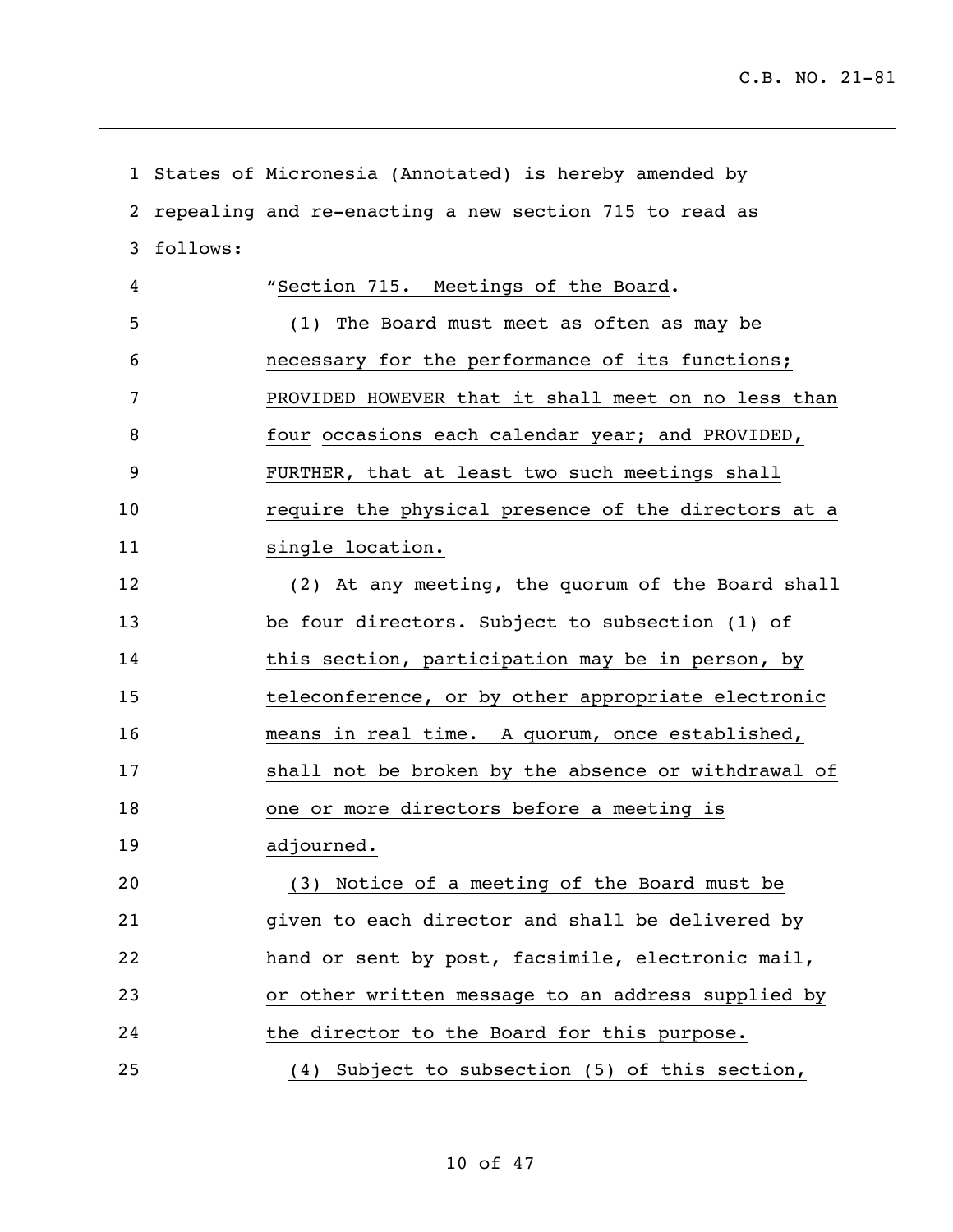| $\mathbf{1}$ |           | decisions at meetings of the Board are by a simple     |
|--------------|-----------|--------------------------------------------------------|
| 2            |           | majority of the directors participating.               |
| 3            |           | (5) The director appointed under section               |
| 4            |           | $713(1)(f)$ of this chapter shall be a non-voting      |
| 5            |           | member of the Board but is to be taken into account    |
| 6            |           | in determining whether a quorum exists.                |
| 7            |           | (6) Subject to this section, the Board may             |
| 8            |           | regulate its own procedure.                            |
| 9            |           | (7) The validity of a proceeding of the Board is       |
| 10           |           | not affected by a vacancy in the membership, or by     |
| 11           |           | any defect in the appointment of a director.           |
| 12           |           | (8) The Board may invite a person to attend a          |
| 13           |           | meeting of the Board for the purpose of advising it    |
| 14           |           | on any matter under discussion, but the person so      |
| 15           |           | attending shall have no right to vote at the           |
| 16           | meeting." |                                                        |
| 17           |           | Section 11. Title 54 of the Code of the Federated      |
| 18           |           | States of Micronesia (Annotated) is hereby amended by  |
| 19           |           | repealing and re-enacting a new section 716 to read as |
| 20           | follows:  |                                                        |
| 21           |           | "Section 716. Transaction of business without          |
| 22           | meeting.  |                                                        |
| 23           |           | (1) A resolution of the Board is valid, even           |
| 24           |           | though it was not passed at a meeting of the Board,    |
| 25           | if:       |                                                        |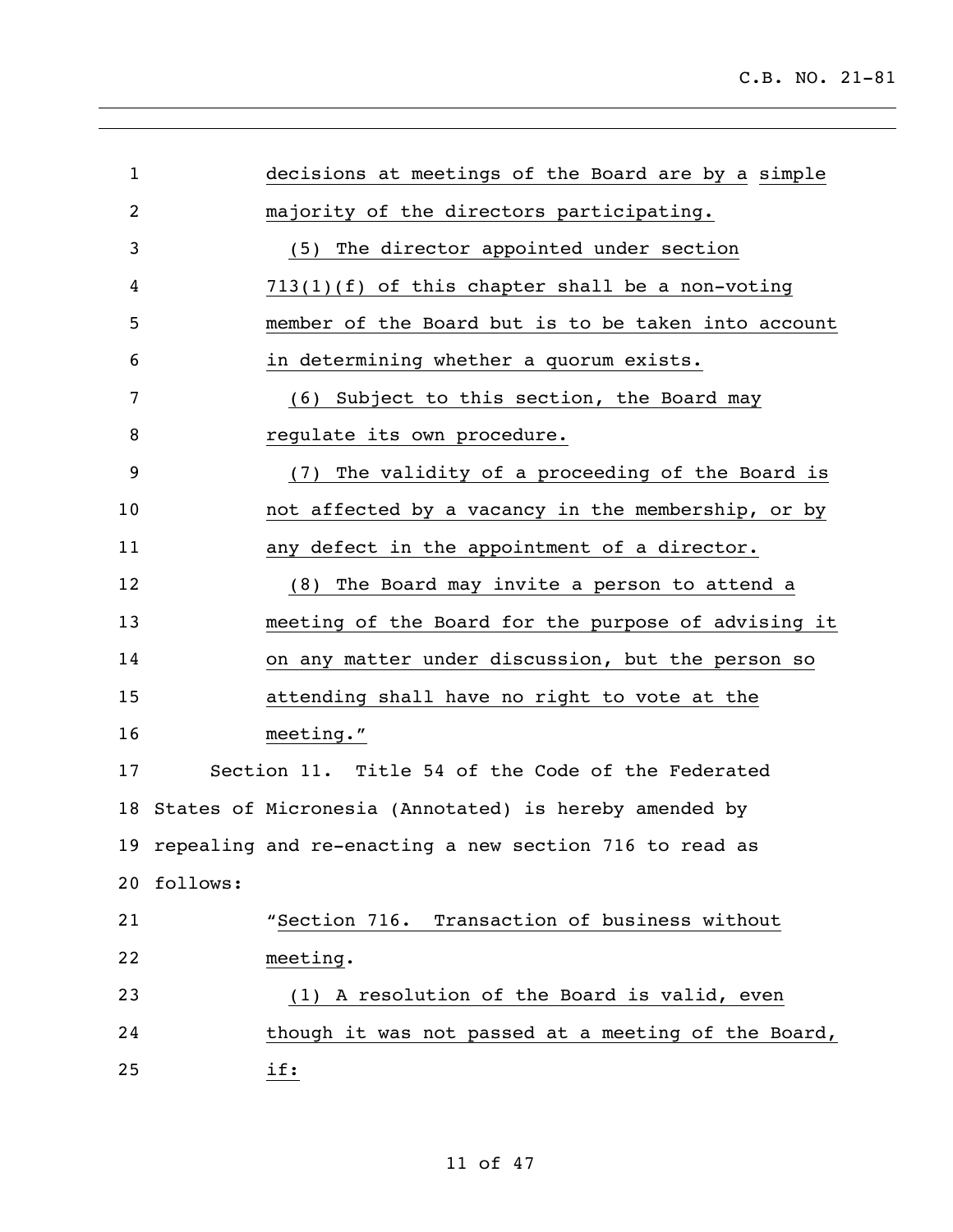| $\mathbf{1}$ | (a) it is signed or assented to by all five            |
|--------------|--------------------------------------------------------|
| 2            | directors of the Board who are appointed under         |
| 3            | section $713(1)(a)$ , (b), (c), (d), and (e) of this   |
| 4            | chapter; and                                           |
| 5            | (b) a notice in writing of the proposed                |
| 6            | resolution was given to each director."                |
| 7            | Section 12. Title 54 of the Code of the Federated      |
| 8            | States of Micronesia (Annotated) is hereby amended by  |
| 9            | repealing and re-enacting a new section 717 to read as |
| 10           | follows:                                               |
| 11           | "Section 717. Remuneration of directors.               |
| 12           | The directors of the Board and persons invited to      |
| 13           | attend a meeting of the Board under section 715(8)     |
| 14           | of this chapter are entitled to such remuneration      |
| 15           | as may be established by regulation."                  |
| 16           | Section 13. Title 54 of the Code of the Federated      |
| 17           | States of Micronesia (Annotated) is hereby amended by  |
| 18           | repealing and re-enacting a new section 718 to read as |
|              | 19 follows:                                            |
| 20           | "Section 718. Disclosure of interest.                  |
| 21           | (1) A director of the Board who has a direct or        |
| 22           | indirect personal interest in the outcome of any       |
| 23           | matter before the Board must disclose the interest     |
| 24           | to the Board.                                          |
| 25           | The disclosure of an interest under<br>(2)             |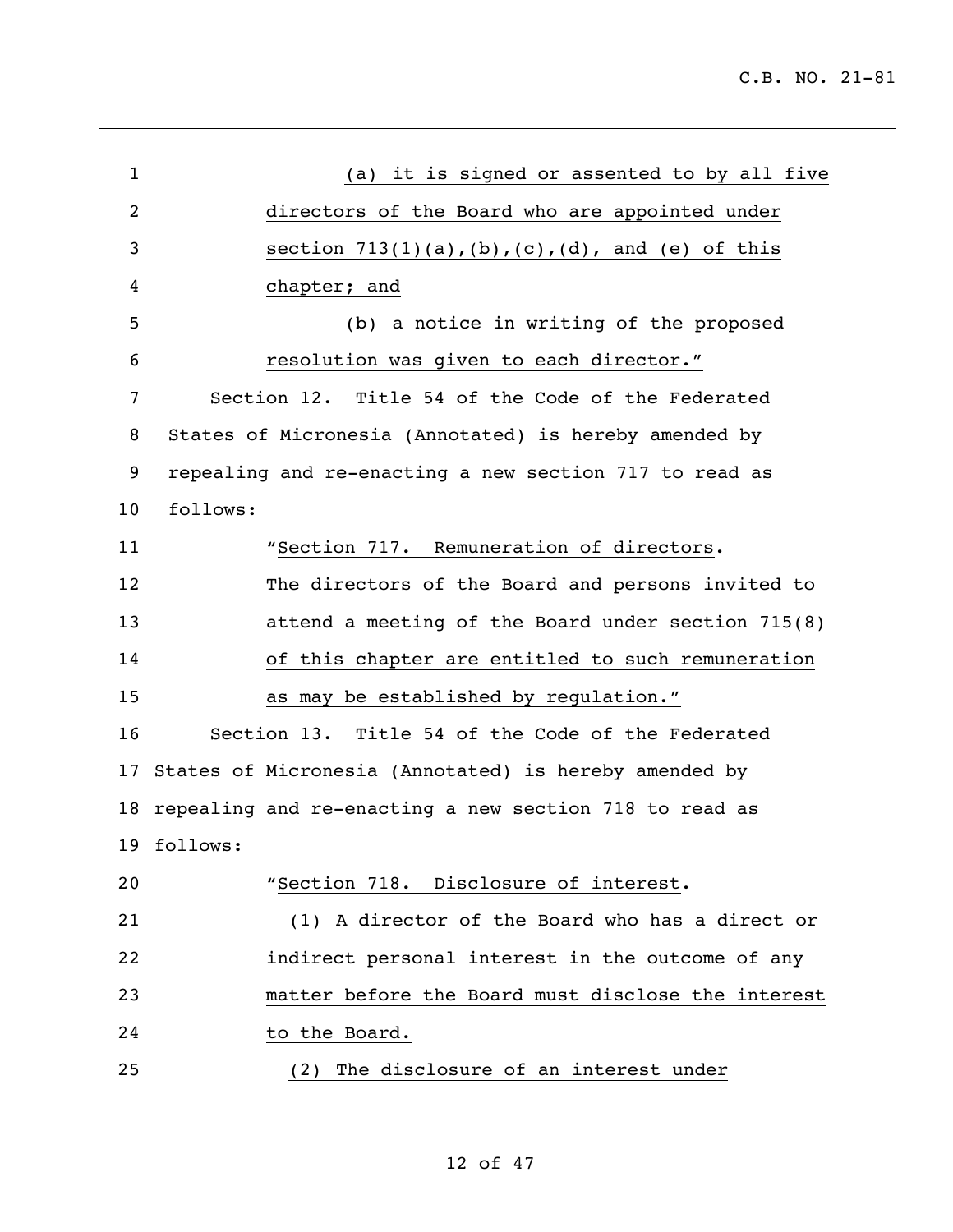| $\mathbf{1}$ | subsection (1) of this section must be recorded in        |
|--------------|-----------------------------------------------------------|
| 2            | the minutes of the Board.                                 |
|              |                                                           |
| 3            | (3) After making a disclosure under subsection            |
| 4            | (1) of this section, the director:                        |
| 5            | (a) in the case of a meeting, must withdraw               |
| 6            | from the meeting before the commencement of               |
| 7            | deliberations of the Board in respect of the matter       |
| 8            | referred to in subsection (1) of this section,            |
| 9            | although the director may be counted for the              |
| 10           | purposes of forming a quorum of the Board at the          |
| 11           | meeting; and                                              |
| 12           | (b) in any case, must not vote on the                     |
| 13           | matter.                                                   |
| 14           | (4) A director who contravenes this section is            |
| 15           | guilty of an offense, and upon conviction is              |
| 16           | subject to a fine not exceeding \$1000, imprisonment      |
| 17           | for not more than one year, or both."                     |
| 18           | Section 14. Title 54 of the Code of the Federated         |
|              | 19 States of Micronesia (Annotated) is hereby amended by  |
|              | 20 repealing and re-enacting a new section 719 to read as |
| 21           | follows:                                                  |
| 22           | "Section 719. Minutes of meetings and business            |
| 23           | transacted.                                               |
| 24           | (1) The Board must keep minutes of all its                |
| 25           | meetings and business transacted under sections 715       |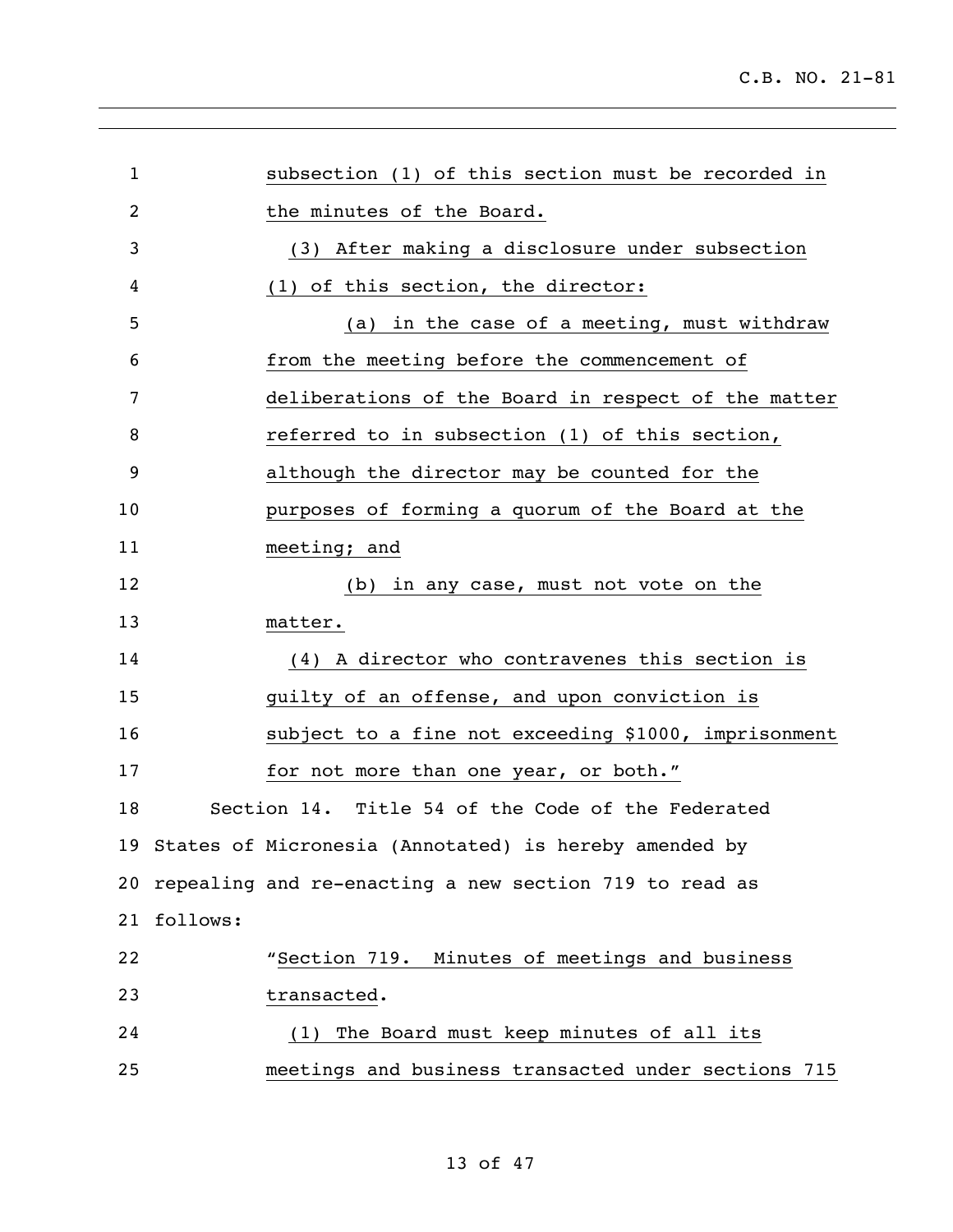| $\mathbf 1$ |          | and 716 of this chapter in a proper form.                 |
|-------------|----------|-----------------------------------------------------------|
| 2           |          | (2) The minutes of a meeting, if duly signed by           |
| 3           |          | the Chairperson or person presiding, are                  |
| 4           |          | admissible, in any legal proceedings, as evidence         |
| 5           |          | of the facts stated therein and a meeting of the          |
| 6           |          | Board in respect of which minutes have been so            |
| 7           |          | signed is treated as having been duly convened and        |
| 8           |          | held, and the directors present at the meeting have       |
| 9           |          | been duly appointed to act.                               |
| 10          |          | (3) Any minutes of a resolution dealt with under          |
| 11          |          | section 716 of this chapter, if duly signed by the        |
| 12          |          | Chairperson, are admissible, in any legal                 |
| 13          |          | proceedings, as evidence of the facts stated              |
| 14          |          | therein and that the resolution was properly dealt        |
| 15          |          | with in accordance with section 716 of this               |
| 16          |          | chapter."                                                 |
| 17          |          | Section 15. Title 54 of the Code of the Federated         |
| 18          |          | States of Micronesia (Annotated) is hereby amended by     |
|             |          | 19 repealing and re-enacting a new section 720 to read as |
| 20          | follows: |                                                           |
| 21          |          | "Section 720. Common seal.                                |
| 22          |          | The Authority must have a common seal of such<br>(1)      |
| 23          |          | design as it may decide.                                  |
| 24          |          | (2) The common seal must be kept by the                   |
| 25          |          | Chairperson and its affixing must be authenticated        |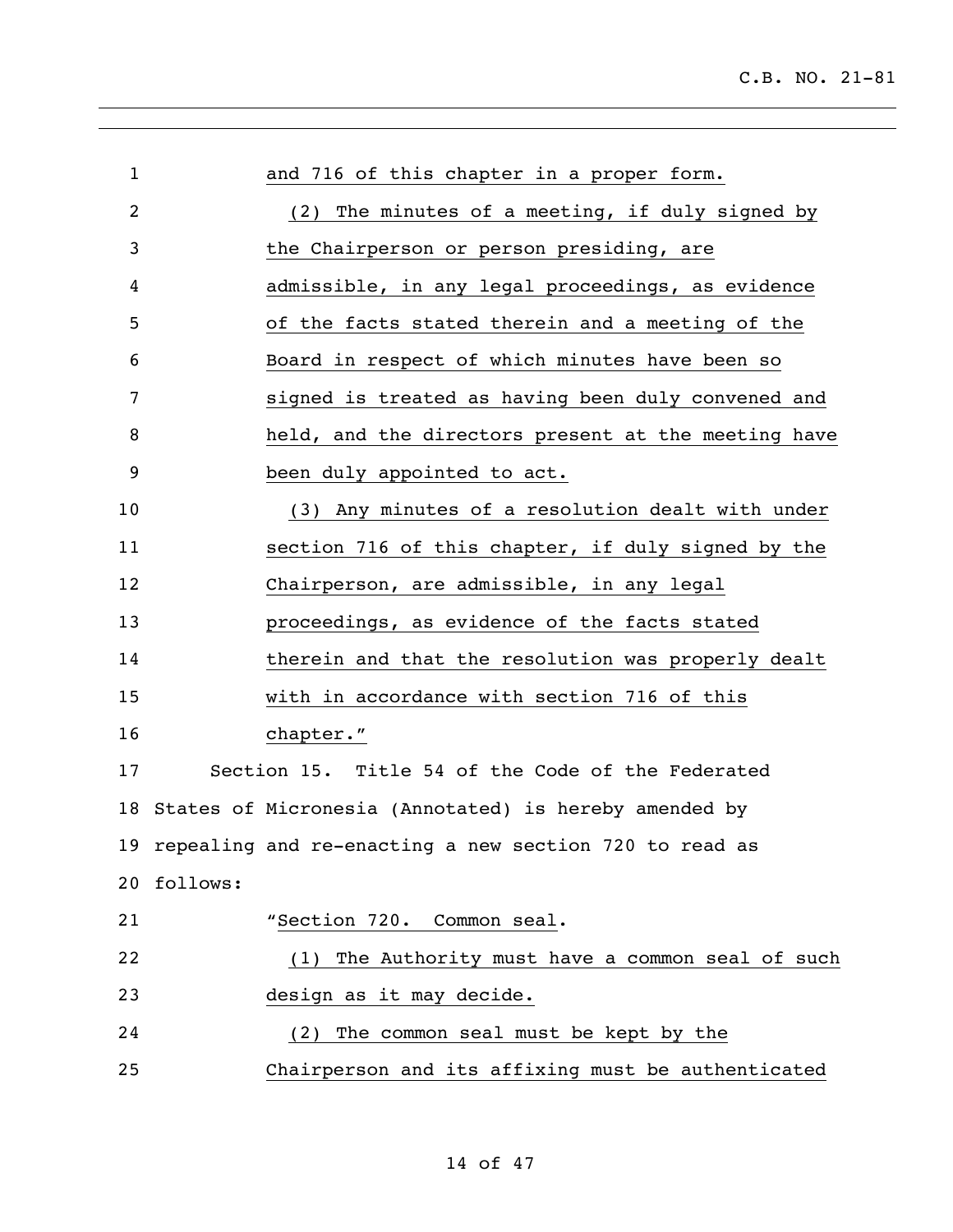| $\mathbf 1$ | by two directors of the Board generally or               |
|-------------|----------------------------------------------------------|
| 2           | specifically authorized by the Authority for the         |
| 3           | purpose, or by one such director and the                 |
| 4           | Chairperson.                                             |
| 5           | (3) All deeds, documents, and other instruments          |
| 6           | purporting to be sealed with the common seal and         |
| 7           | authenticated in accordance with subsection (2) of       |
| 8           | this section are, unless the contrary is proved,         |
| 9           | presumed to have been validly executed.                  |
| 10          | (4) The common seal of the Authority must be             |
| 11          | officially and judicially noticed for all                |
| 12          | purposes."                                               |
| 13          | Section 16. Title 54 of the Code of the Federated        |
|             | 14 States of Micronesia (Annotated) is hereby amended by |
| 15          | repealing and re-enacting a new section 721 to read as   |
| 16          | follows:                                                 |
| 17          | "Section 721. Task assignment by Board.                  |
| 18          | (1) The Board may, from time to time, by notice          |
| 19          | in writing under the hand of the Chairperson,            |
| 20          | assign to any person or committee a specific task        |
| 21          | to assist the Board in furtherance of its duties;        |
| 22          | PROVIDED, HOWEVER, that the Board may not delegate       |
| 23          | its policy-making power.                                 |
| 24          | (2) An assignment under this section may be made         |
| 25          | to a specified person or committee, or holder for        |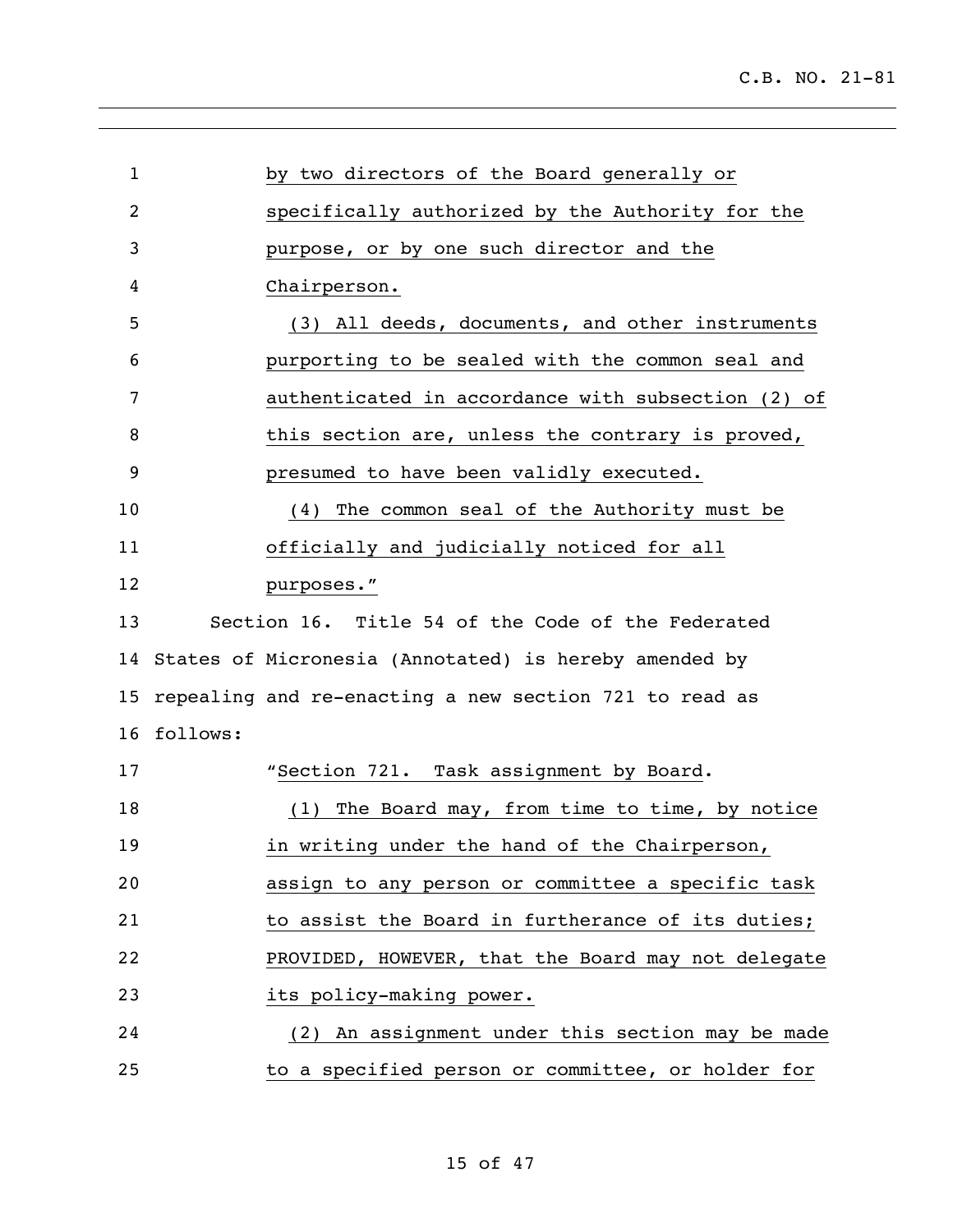| $\mathbf 1$ | the time being of a specified office or to the                 |
|-------------|----------------------------------------------------------------|
| 2           | holders of offices of a specified class.                       |
| 3           | (3) An assignment may be made subject to such                  |
| 4           | restrictions and conditions as the Board thinks                |
| 5           | fit, and may be made either generally or in                    |
| 6           | relation to any particular case or class of case.              |
| 7           | (4) A person or committee purporting to be acting              |
| 8           | under assignment of the Board must, when required              |
| 9           | to do so, produce satisfactory evidence of such                |
| 10          | assignment.                                                    |
| 11          | (5) A committee established under this section                 |
| 12          | may regulate its own procedure but is subject to               |
| 13          | direction given by the Board.                                  |
| 14          | (6) Sections 715, 716, 718, and 719 of this                    |
| 15          | chapter apply equally to members and meetings of a             |
| 16          | committee established under this section.                      |
| 17          | The members of a committee and persons<br>(7)                  |
| 18          | invited to attend meetings of the committee to                 |
| 19          | advise the committee are entitled to such                      |
| 20          | allowances and expenses as the Board may fix by                |
| 21          | regulation.                                                    |
| 22          | Section 17. Title 54 of the Code of the Federated              |
|             | 23 States of Micronesia (Annotated) is hereby amended by       |
|             | 24 designating sections 731 to 735 as subchapter III entitled: |
|             | 25 "Service of Authority."                                     |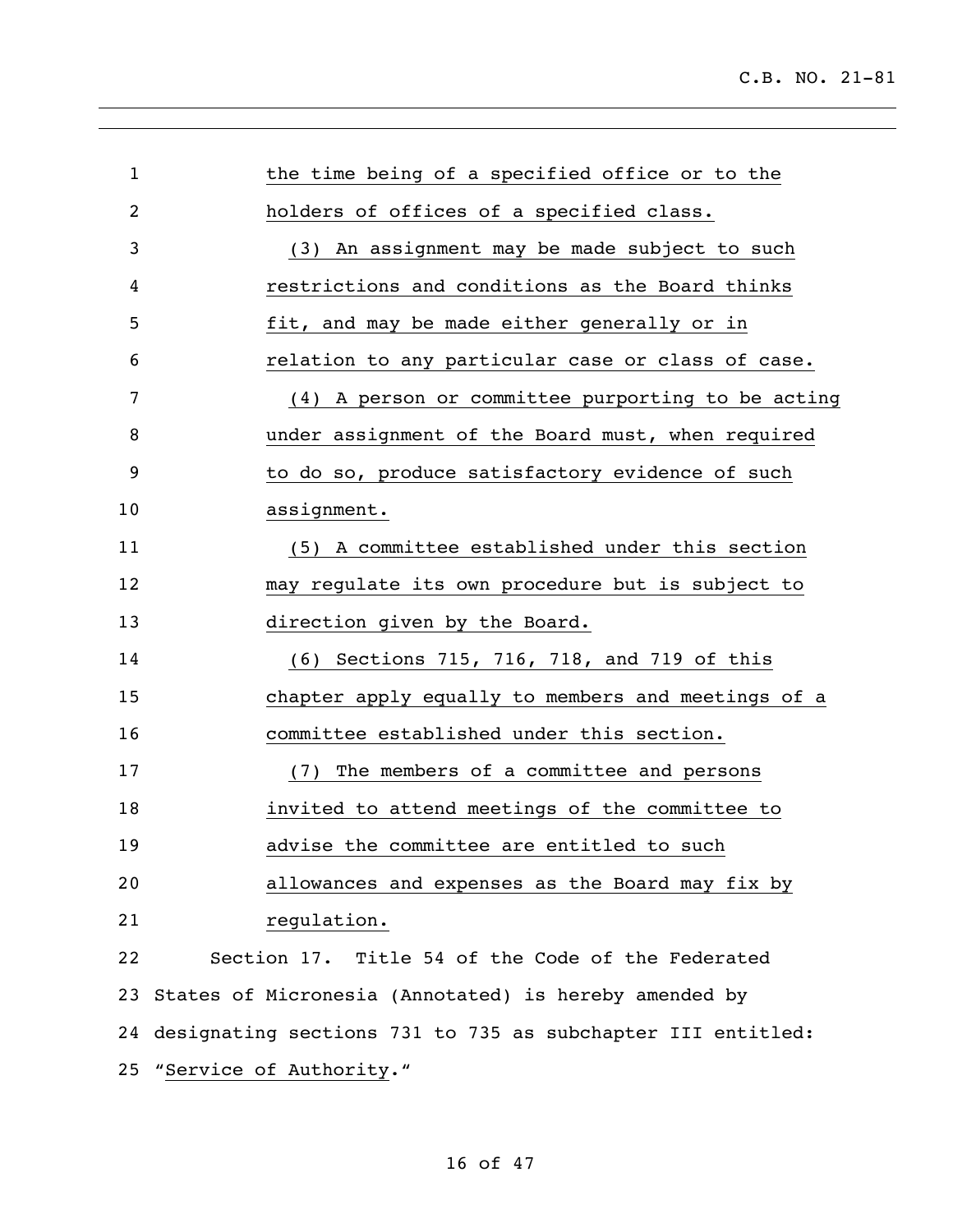| $\mathbf{1}$   |          | Section 18. Title 54 of the Code of the Federated      |
|----------------|----------|--------------------------------------------------------|
| $\overline{2}$ |          | States of Micronesia (Annotated) is hereby amended by  |
| 3              |          | repealing and re-enacting a new section 731 to read as |
| 4              | follows: |                                                        |
| 5              |          | "Section 731. Appointment of Chief Executive           |
| 6              |          | Officer.                                               |
| 7              |          | (1) The Board shall appoint a Chief Executive          |
| 8              |          | Officer (CEO) on such terms and conditions as the      |
| 9              |          | Board may determine.                                   |
| 10             |          | $(2)$ The CEO:                                         |
| 11             |          | (a) shall serve for a term of four years,              |
| 12             |          | subject to reappointment by the Board;                 |
| 13             |          | (b) is responsible for the administration              |
| 14             |          | and enforcement of, and collection of revenue,         |
| 15             |          | under the revenue laws;                                |
| 16             |          | (c) is responsible for the day-to-day                  |
| 17             |          | operations of the Authority;                           |
| 18             |          | (d) is responsible for the proper                      |
| 19             |          | administration and management of the functions and     |
| 20             |          | affairs of the Authority in accordance with the        |
| 21             |          | policy laid down by the Board; and                     |
| 22             |          | (e) shall perform such other functions and             |
| 23             |          | duties as the Board may determine.                     |
| 24             |          | (3) Except as provided in subsection (2) of this       |
| 25             |          | section, the CEO is not subject to the direction or    |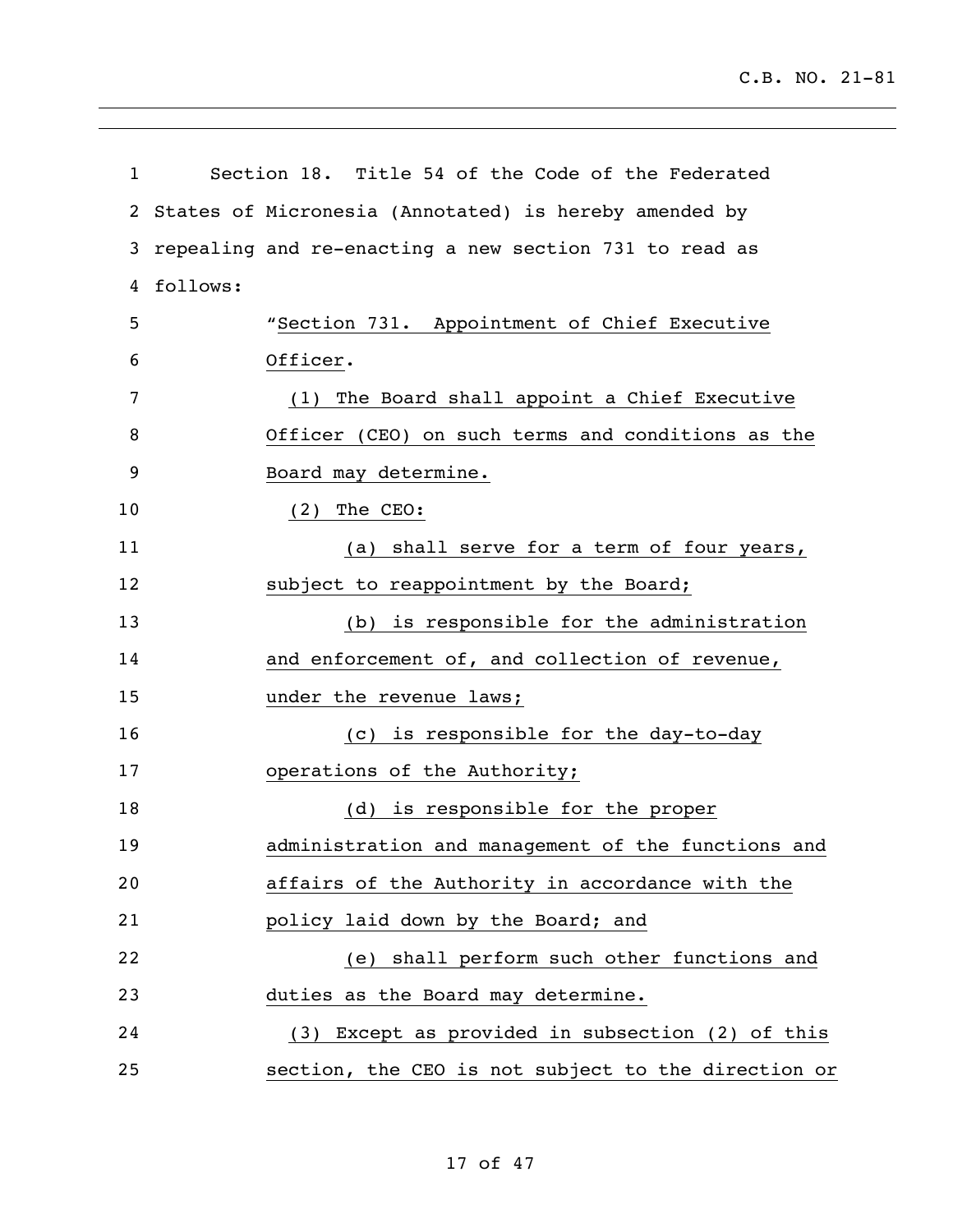| $\mathbf{1}$ |             | control of any person.                                    |
|--------------|-------------|-----------------------------------------------------------|
| 2            |             | (4) If the CEO is temporarily absent from the             |
| 3            |             | FSM, or temporarily unable to perform the duties of       |
| 4            |             | his office, the Board may appoint a person to act         |
| 5            |             | in the place of the CEO during that period.               |
| 6            |             | (5) The Board may terminate the appointment of            |
| 7            |             | the CEO for incapacity, misbehavior, or misfeasance       |
| 8            |             | or malfeasance. A CEO whose appointment has been          |
| 9            |             | terminated under this subsection may appeal to a          |
| 10           |             | Court of competent jurisdiction."                         |
| 11           |             | Section 19. Title 54 of the Code of the Federated         |
| 12           |             | States of Micronesia (Annotated) is hereby amended by     |
| 13           |             | repealing and re-enacting a new section 732 to read as    |
| 14           | follows:    |                                                           |
| 15           |             | "Section 732. Appointment of officers and other           |
| 16           |             | staff.                                                    |
| 17           |             | The CEO may appoint, on such terms and conditions         |
| 18           |             | as the Board may determine, such officers,                |
| 19           |             | employees, agents, or consultants as may be               |
| 20           |             | necessary or expedient for carrying out the               |
| 21           |             | functions and duties of the Authority."                   |
| 22           |             | Section 20. Title 54 of the Code of the Federated         |
|              |             | 23 States of Micronesia (Annotated) is hereby amended by  |
|              |             | 24 repealing and re-enacting a new section 733 to read as |
|              | 25 follows: |                                                           |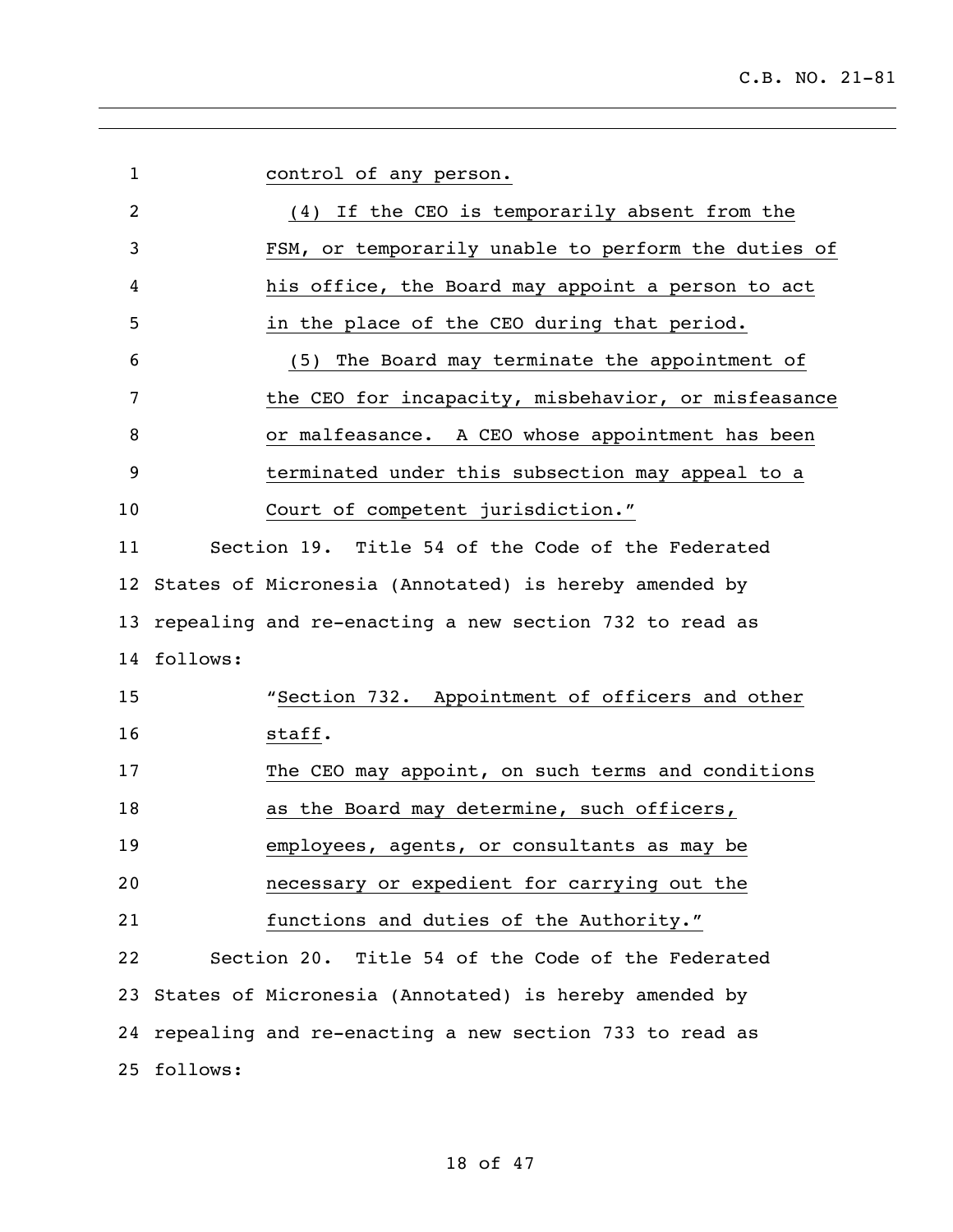| $\mathbf{1}$   | "Section 733. Delegation of CEO functions and            |
|----------------|----------------------------------------------------------|
| $\overline{2}$ | powers.                                                  |
| 3              | (1) Subject to subsection $(4)$ of this section,         |
| 4              | the CEO may, by written instrument, delegate to a        |
| 5              | revenue officer any of the functions and powers of       |
| 6              | the CEO under any revenue law, other than this           |
| 7              | power of delegation.                                     |
| 8              | (2) A reference in a revenue law to the CEO              |
| 9              | includes, in respect of the exercise of a power or       |
| 10             | performance of a function delegated to a revenue         |
| 11             | officer, a reference to the delegate.                    |
| 12             | (3) A delegation under this section is revocable         |
| 13             | at will and does not prevent the exercise of a           |
| 14             | power or performance of a function by the CEO.           |
| 15             | The CEO shall not delegate the functions and<br>(4)      |
| 16             | powers of tax assessment and collection to any           |
| 17             | person other than an employee of the Authority;          |
| 18             | PROVIDED, HOWEVER, that nothing herein shall be          |
| 19             | deemed as limiting the CEO from retaining legal          |
| 20             | counsel, or contracting with consultants and others      |
| 21             | as may be necessary to assist the Authority to           |
| 22             | perform its duties."                                     |
| 23             | Section 21. Title 54 of the Code of the Federated        |
|                | 24 States of Micronesia (Annotated) is hereby amended by |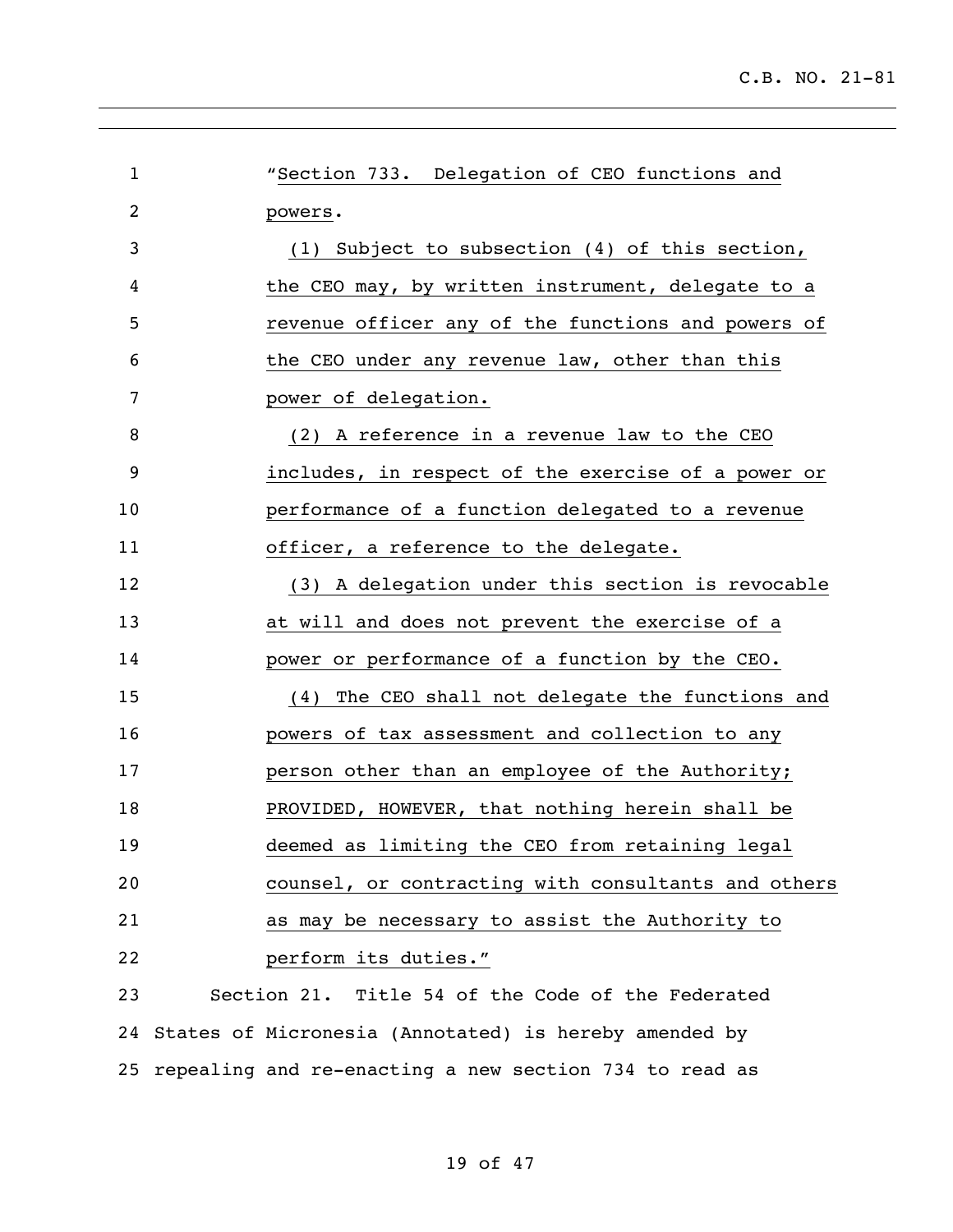|                | 1 follows:                                             |
|----------------|--------------------------------------------------------|
| $\overline{2}$ | "Section 734. Oath of office.                          |
| 3              | The Board may prescribe an oath of office to be        |
| 4              | administered to revenue officers."                     |
| 5              | Section 22. Title 54 of the Code of the Federated      |
| 6              | States of Micronesia (Annotated) is hereby amended by  |
| 7              | repealing and re-enacting a new section 735 to read as |
| 8              | follows:                                               |
| 9              | "Section 735. Confidentiality and disclosure of        |
| 10             | information.                                           |
| 11             | (1) Revenue officers, directors, employees of the      |
| 12             | Authority, former directors of the Board, former       |
| 13             | members of a committee of the Board, persons           |
| 14             | invited to a Board or committee meeting, former        |
| 15             | employees or contractors of the Authority, and any     |
| 16             | person formerly or presently engaged by the            |
| 17             | Authority in any capacity shall not disclose any       |
| 18             | business or personal document or information           |
| 19             | received during the performance of duties or in the    |
| 20             | course of any meeting of the Authority if such         |
| 21             | document or information is deemed confidential or      |
| 22             | secret by law or by generally accepted business        |
| 23             | practices, except that they may disclose a             |
| 24             | confidential or secret business or personal            |
| 25             | document or information to the following:              |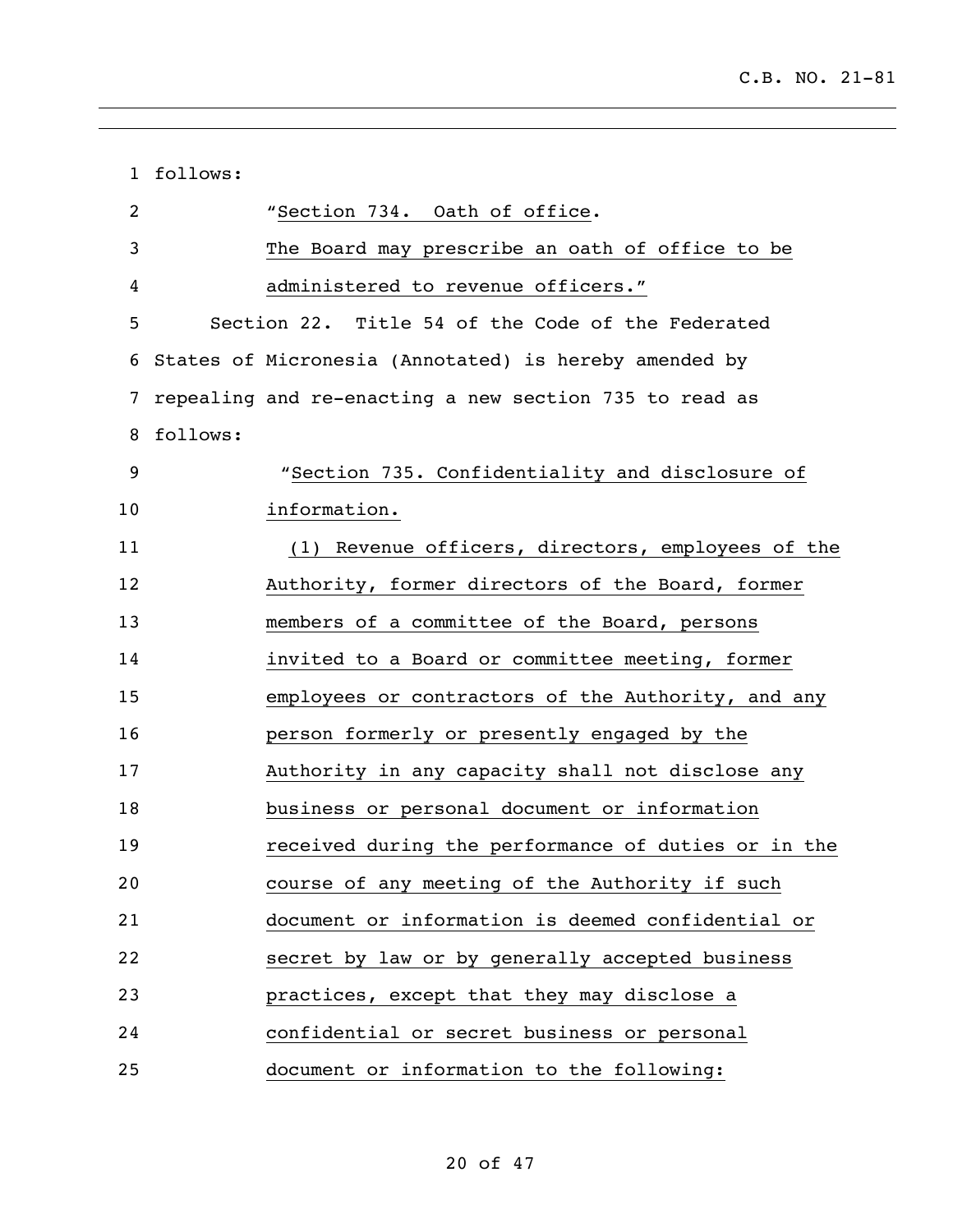| $\mathbf{1}$ | (a) another revenue officer, but only to the        |
|--------------|-----------------------------------------------------|
| 2            | extent required by law or as may be necessary for   |
| 3            | the purposes of any revenue law;                    |
| 4            | (b) the Secretary, but only in relation to          |
| 5            | National taxes;                                     |
| 6            | (c) a Finance Official of a State, but only         |
| 7            | in relation to that State's taxes;                  |
| 8            | (d) the Secretary of the FSM Department of          |
| 9            | Justice or his designee, but only to the extent     |
| 10           | required for any legal action or claim by or        |
| 11           | against the National Government;                    |
| 12           | (e) the Attorney General of a State                 |
| 13           | Government or his designee, but only to the extent  |
| 14           | required for any legal action or claim by or        |
| 15           | against that State;                                 |
| 16           | (f) a court of competent jurisdiction upon          |
| 17           | order of such court, or to the extent necessary     |
| 18           | with respect to the enforcement of any revenue law; |
| 19           | (g) the National Public Auditor or a person         |
| 20           | authorized by the National Public Auditor in        |
| 21           | writing, but only to the extent that the disclosure |
| 22           | is necessary for the performance of the audit of    |
| 23           | the Authority's accounts;                           |
| 24           | (h) a State Public Auditor or a person              |
| 25           | authorized by a State Public Auditor in writing,    |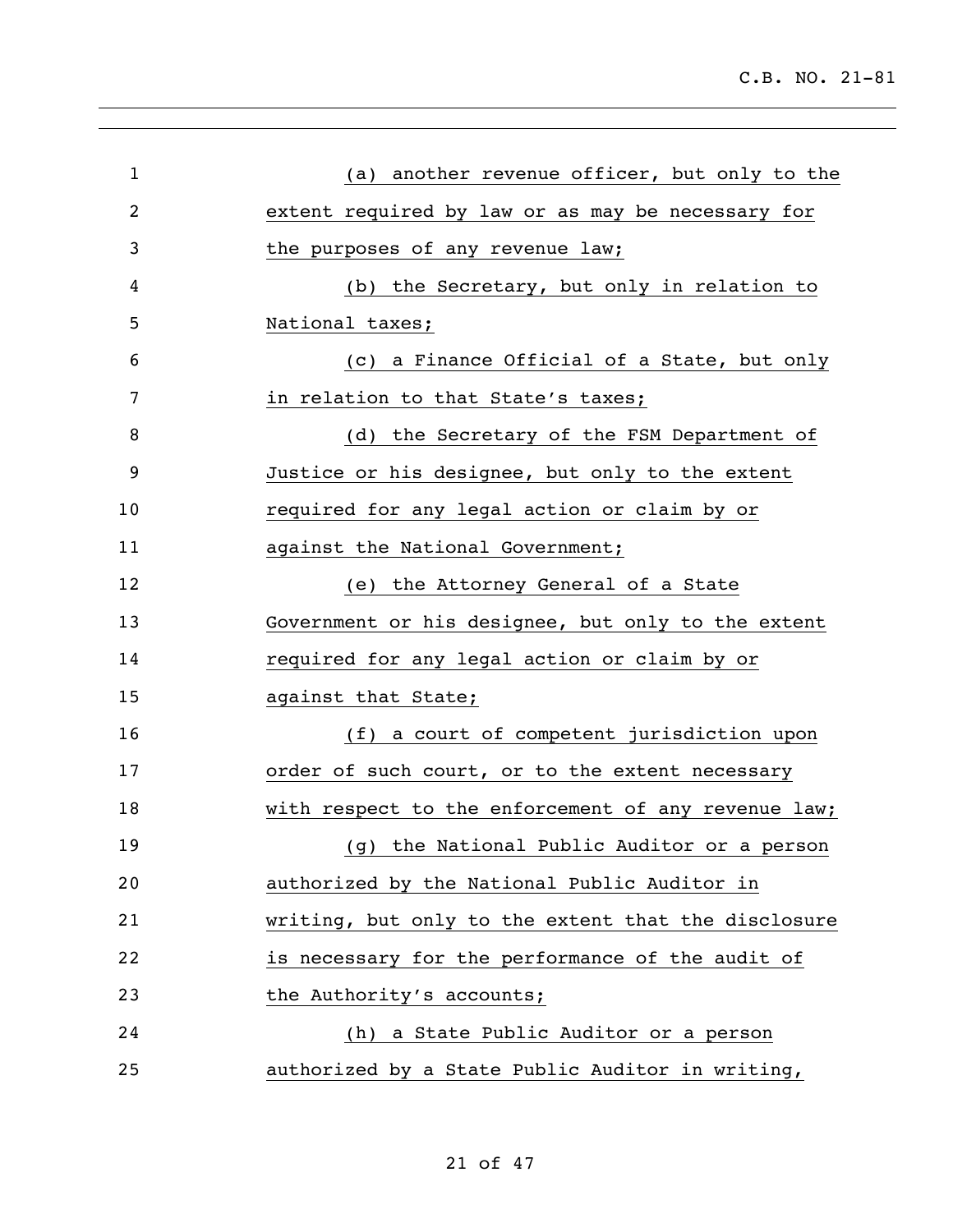| $\mathbf{1}$ | but only to the extent that the disclosure is         |
|--------------|-------------------------------------------------------|
| 2            | necessary for audit of accounts held by the           |
| 3            | Authority on behalf of that State;                    |
| 4            | (i) the competent authority of a government           |
| 5            | of a foreign country with which the FSM National      |
| 6            | Government has entered into an agreement providing    |
| 7            | for the exchange of information, but only to the      |
| 8            | extent permitted under that agreement and             |
| 9            | applicable law; and                                   |
| 10           | (j) a person with the written consent of the          |
| 11           | person to whom the documents or information relate.   |
| 12           | (2) If a revenue officer is permitted to disclose     |
| 13           | documents or information under subsection (1) of      |
| 14           | this section, the officer must maintain secrecy and   |
| 15           | confidentiality except to the minimum extent          |
| 16           | necessary to achieve the object for which the         |
| 17           | disclosure is permitted.                              |
| 18           | (3) Any person who knowingly or intentionally         |
| 19           | violates any provision of subsections (1) or (2) of   |
| 20           | this section, or a duty or obligation imposed         |
| 21           | therein, shall be guilty of a felony and, upon        |
| 22           | conviction thereof, shall be fined not less than      |
| 23           | \$500 and not more than \$5,000, or be imprisoned for |
| 24           | not more than two years, or both."                    |
| 25           | Section 23. Title 54 of the Code of the Federated     |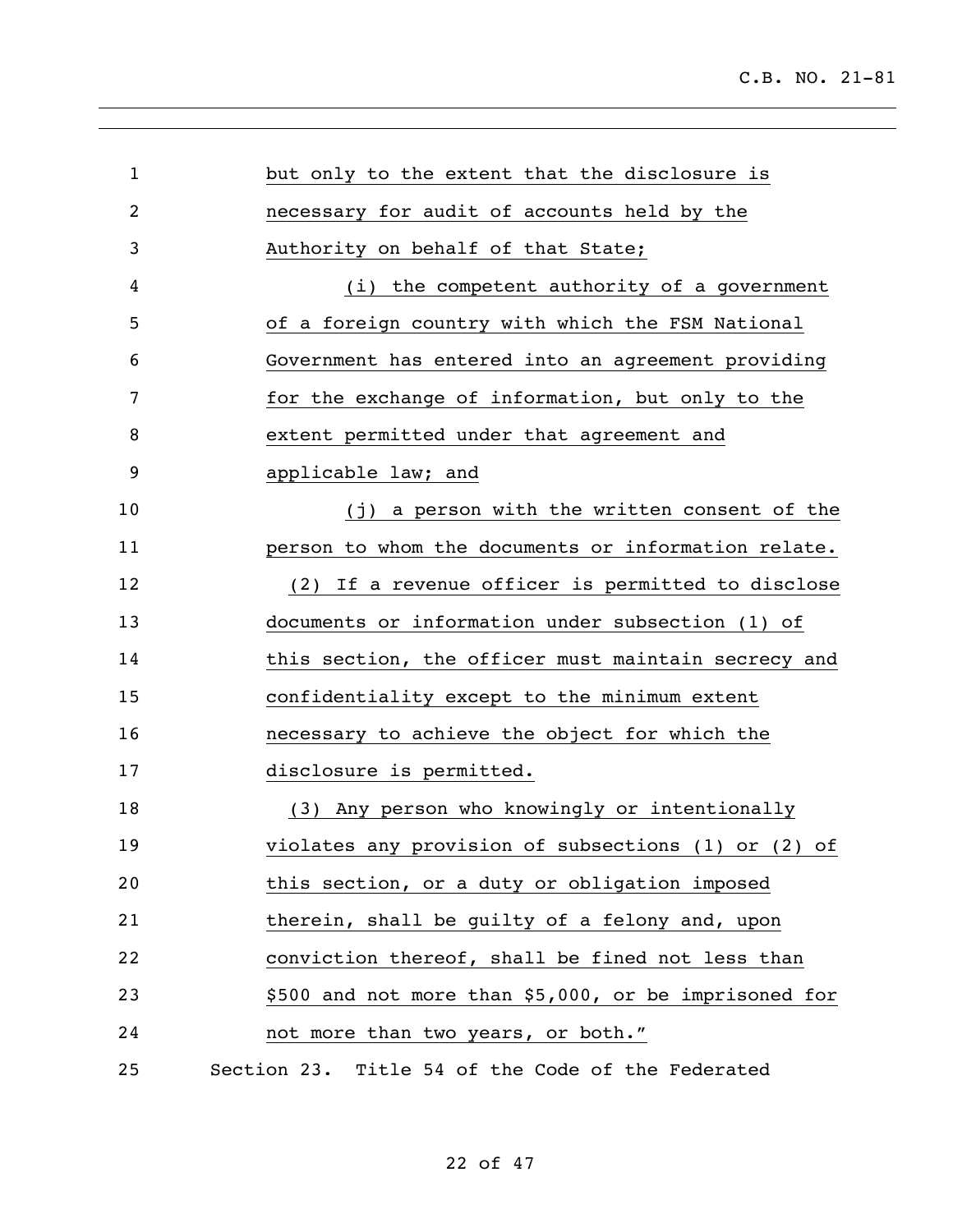|    |          | 1 States of Micronesia (Annotated) is hereby amended by    |
|----|----------|------------------------------------------------------------|
| 2  |          | designating sections 741 to 742 as subchapter IV entitled: |
| 3  |          | "Functions, Duties and Powers of the Authority."           |
| 4  |          | Section 24. Title 54 of the Code of the Federated          |
| 5  |          | States of Micronesia (Annotated) is hereby amended by      |
| 6  |          | repealing and re-enacting a new section 741 to read as     |
| 7  | follows: |                                                            |
| 8  |          | "Section 741. Functions of the Authority.                  |
| 9  |          | The primary function of the Authority is to                |
| 10 |          | maximize, over time, the collection of tax revenue         |
| 11 |          | lawfully owing to the FSM National Government and          |
| 12 |          | the States given the resources available to it.            |
| 13 |          | Without limiting the generality of the foregoing,          |
| 14 |          | the Authority has the following specific functions:        |
| 15 |          | (1) to act as agent in the collection of revenue           |
| 16 |          | on behalf of the FSM National Government and the           |
| 17 |          | Governments of the several States in accordance            |
| 18 |          | with their revenue laws;                                   |
| 19 |          | (2) to otherwise administer on behalf of the FSM           |
| 20 |          | National Government and the Governments of the             |
| 21 |          | several States the provisions of the revenue laws          |
| 22 |          | as shall from time to time require its action;             |
| 23 |          | (3) to render ancillary services to the FSM                |
| 24 |          | National Government and the Governments of the             |
| 25 |          | several States in the administration and                   |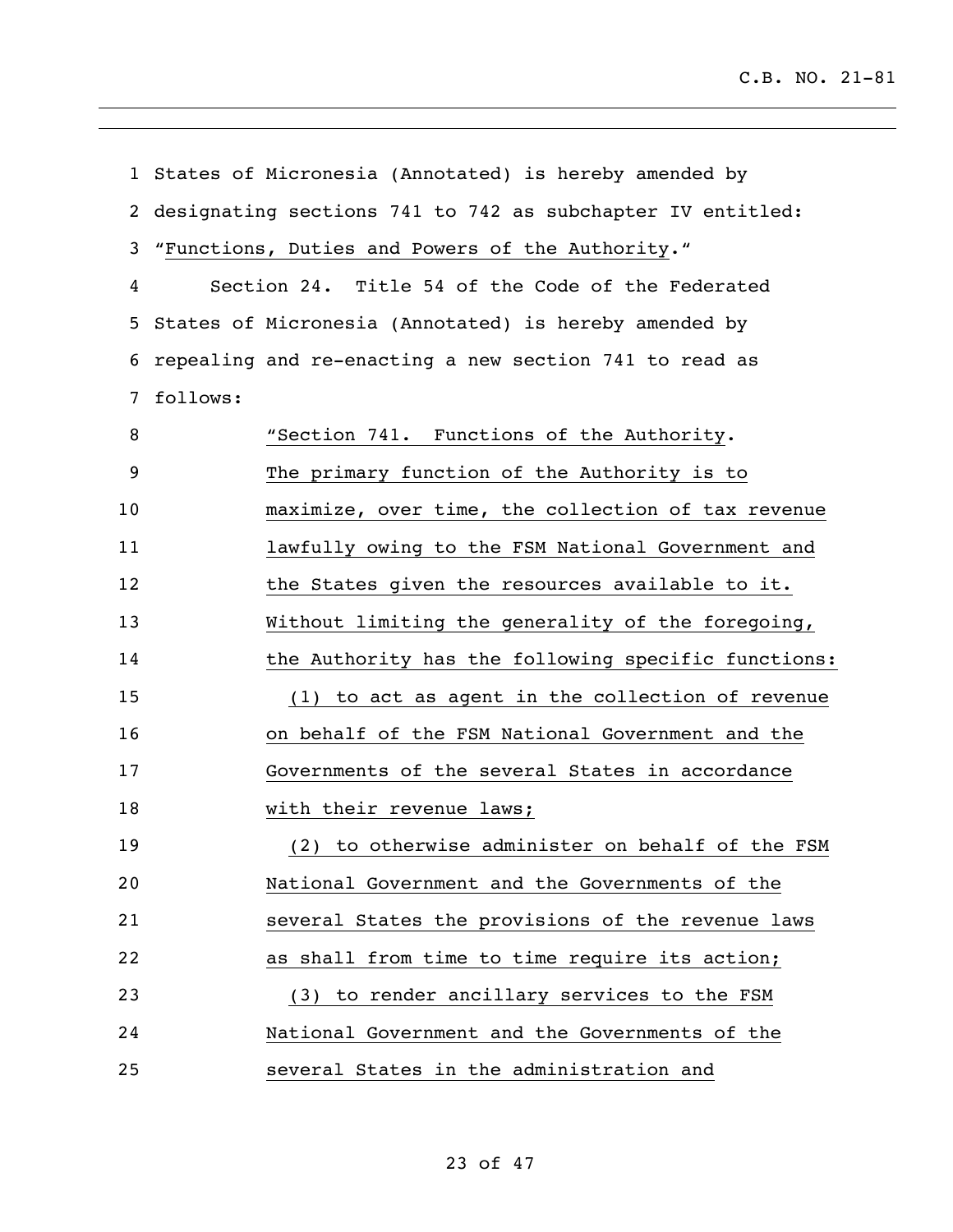| $\mathbf{1}$   | enforcement of their revenue laws;                |
|----------------|---------------------------------------------------|
| $\overline{2}$ | (4) to take border security and customs measures  |
| 3              | as required under chapter 2 of this title or as   |
| 4              | assigned to the Authority in accordance with law; |
| 5              | (5) to ensure that all revenue collected is dealt |
| 6              | with in accordance with Section 758 of this       |
| 7              | chapter;                                          |
| 8              | (6) to promote voluntary compliance with the      |
| 9              | revenue laws;                                     |
| 10             | (7) to take such measures as may be required to   |
| 11             | improve the standards of service provided to      |
| 12             | taxpayers with a view to improving efficiency and |
| 13             | effectiveness in administration, and maximizing   |
| 14             | revenue collection;                               |
| 15             | (8) to take such measures as may be required or   |
| 16             | considered necessary to prevent tax evasion and   |
| 17             | fraud of any type;                                |
| 18             | (9) to advise the FSM National Government and the |
| 19             | Governments of the several States on matters      |
| 20             | relating to the administration and collection of  |
| 21             | revenue, and border security, under the revenue   |
| 22             | laws;                                             |
| 23             | (10) as directed by the Secretary, to represent   |
| 24             | the FSM National Government internationally in    |
| 25             | matters related to taxation and customs;          |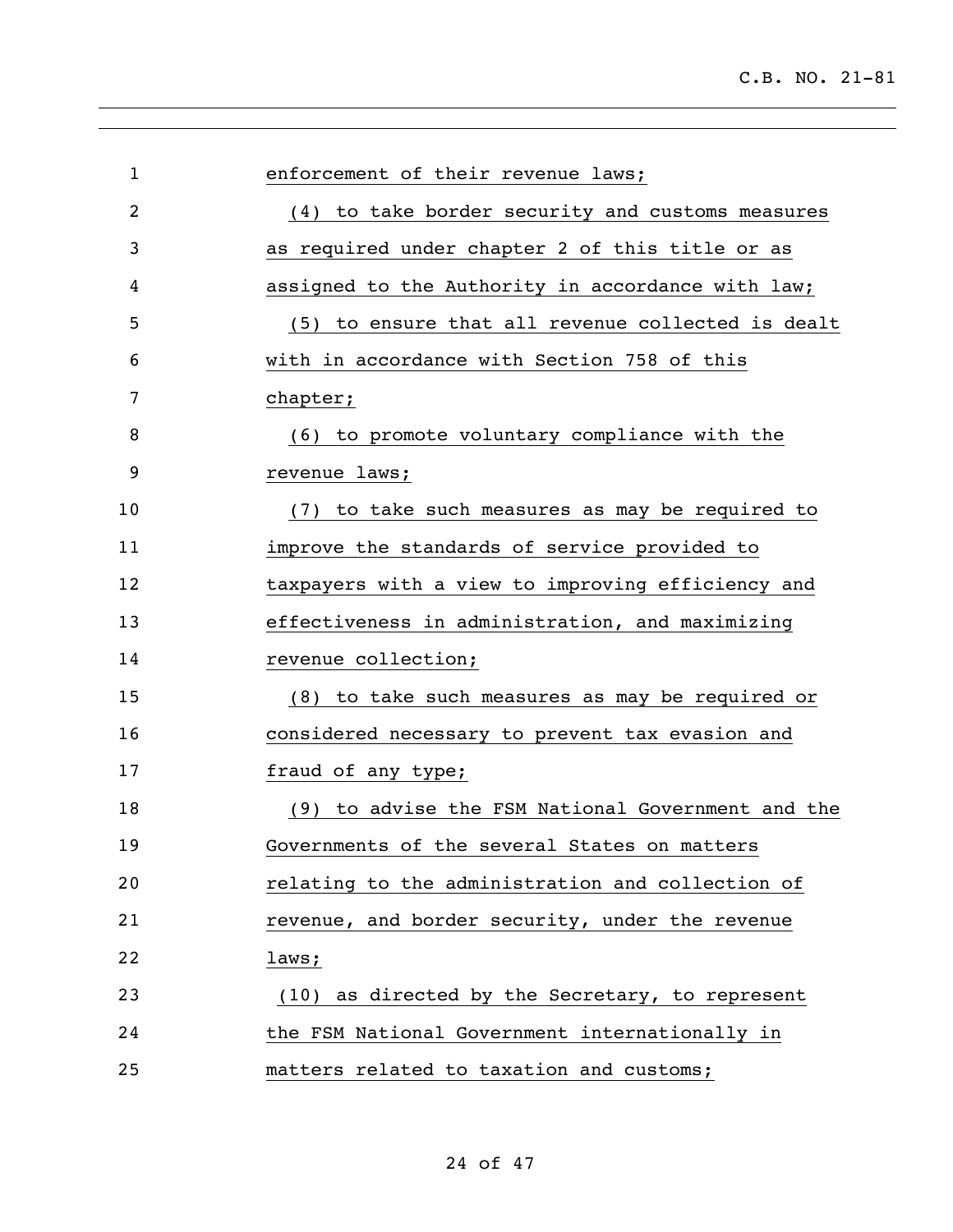| $\mathbf{1}$ |          | (11) to perform such other functions in relation       |
|--------------|----------|--------------------------------------------------------|
| 2            |          | to the collection of National taxes as the             |
| 3            |          | Secretary may assign to the Authority; and             |
| 4            |          | (12) to perform such other functions in relation       |
| 5            |          | to the collection of State taxes as the Finance        |
| 6            |          | Official of the relevant State may assign to the       |
| 7            |          | Authority."                                            |
| 8            |          | Section 25. Title 54 of the Code of the Federated      |
| 9            |          | States of Micronesia (Annotated) is hereby amended by  |
| 10           |          | repealing and re-enacting a new section 742 to read as |
| 11           | follows: |                                                        |
| 12           |          | "Section 742. Powers of the Authority.                 |
| 13           |          | (1) In performing the functions authorized             |
| 14           |          | pursuant to section 741 of this chapter, the           |
| 15           |          | Authority has the following powers:                    |
| 16           |          | to adopt, alter, and use a seal;<br>(a)                |
| 17           |          | to adopt and amend bylaws governing the<br>(b)         |
| 18           |          | conduct of its business and the exercise of its        |
| 19           |          | powers, subject to the provisions of the revenue       |
| 20           |          | laws;                                                  |
| 21           |          | (c) to sue and be sued in its name;                    |
| 22           |          | (d) to acquire, in any lawful manner, any              |
| 23           |          | personal property, either tangible or intangible,      |
| 24           |          | to hold, maintain, use and operate such property,      |
| 25           |          | and to sell, lease or otherwise dispose of such        |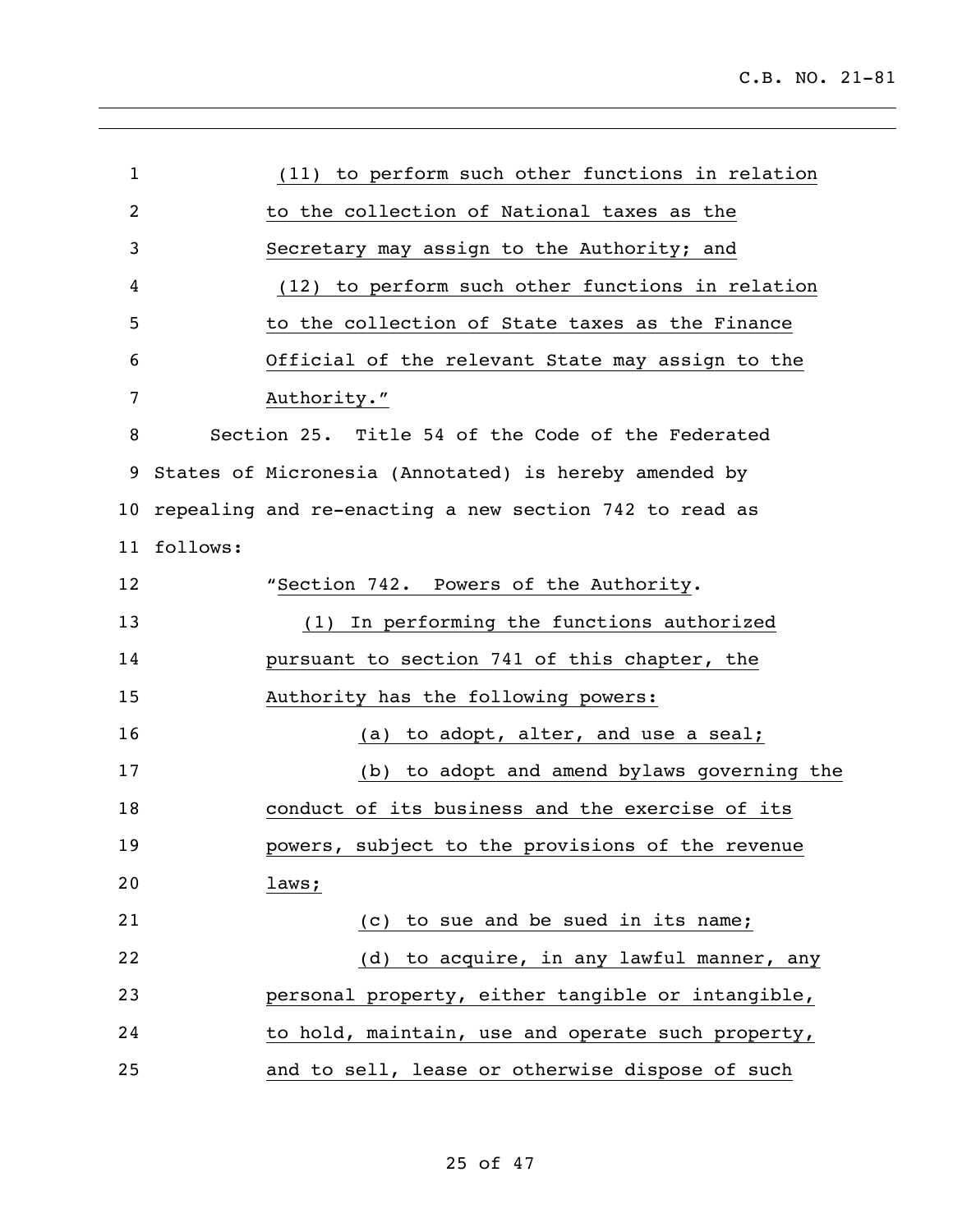| $\mathbf{1}$   | property;                                                    |
|----------------|--------------------------------------------------------------|
| $\overline{2}$ | (e) to retain and terminate the services of                  |
| 3              | employees, agents, attorneys, auditors, and                  |
| 4              | independent contractors upon such terms and                  |
| 5              | conditions as it may deem appropriate;                       |
| 6              | (f) to make assessments, conduct                             |
| 7              | investigations, initiate judicial proceedings,               |
| 8              | publish rules and rulings, and to take such other            |
| 9              | action as may be necessary in connection with its            |
| 10             | role as a unified tax administration for the FSM             |
| 11             | National Government and the Governments of the               |
| 12             | several States; and                                          |
| 13             | (g) to do all such other things on its own                   |
| 14             | account or as agent for the FSM National Government          |
| 15             | and the Governments of the several States as may be          |
| 16             | deemed incidental to or conducive to the attainment          |
| 17             | of the functions and responsibilities of the                 |
| 18             | Authority.                                                   |
| 19             | (2) The Authority is not permitted to own any                |
| 20             | real property, but may lease real property to the            |
| 21             | extent necessary for its operation."                         |
| 22             | Section 26. Title 54 of the Code of the Federated            |
|                | 23 States of Micronesia (Annotated) is hereby amended by     |
|                | 24 designating sections 751 to 759 as subchapter V entitled: |
|                | 25 "Financial Provisions and Reporting."                     |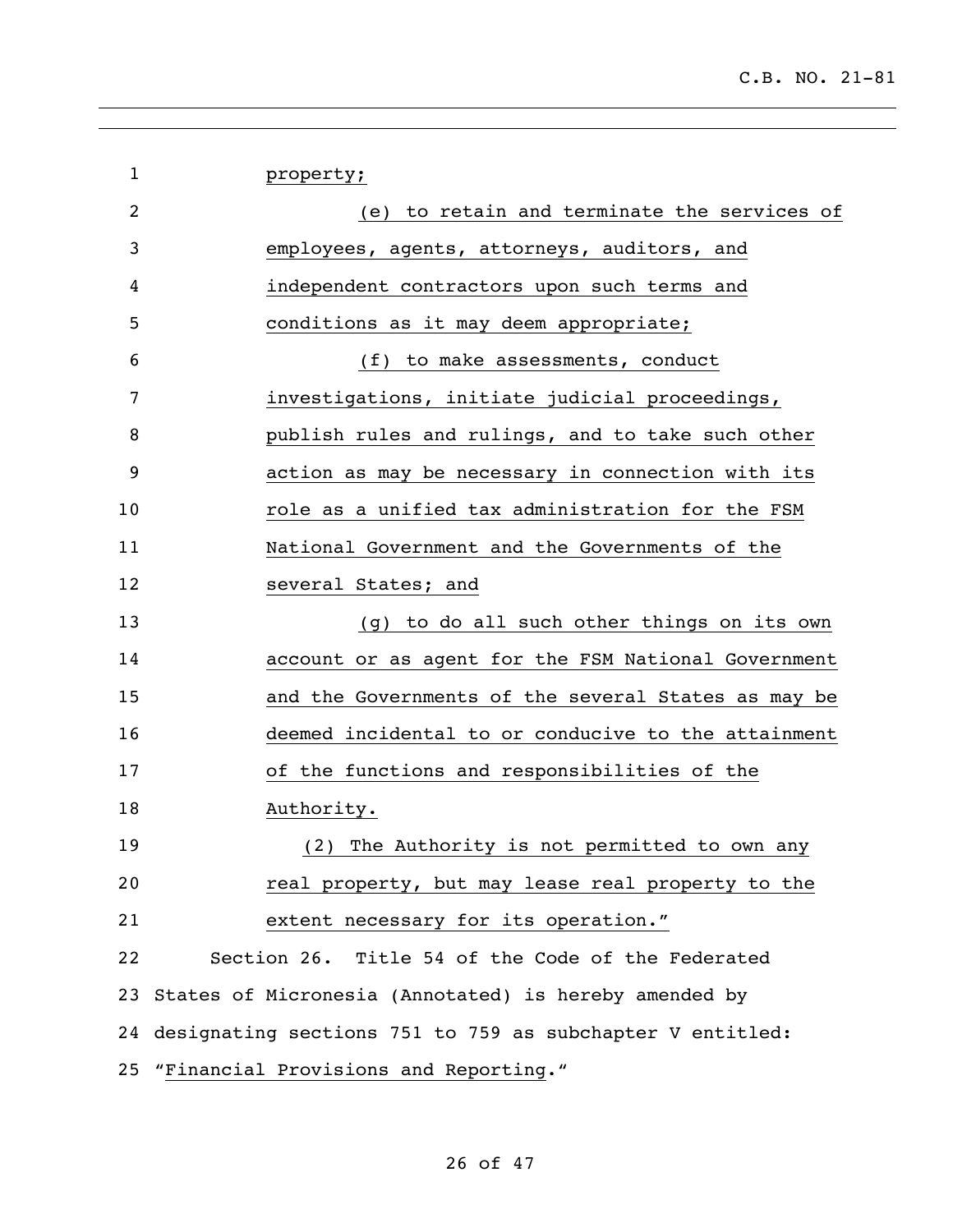| 1              |          | Section 27. Title 54 of the Code of the Federated      |
|----------------|----------|--------------------------------------------------------|
| $\overline{2}$ |          | States of Micronesia (Annotated) is hereby amended by  |
| 3              |          | repealing and re-enacting a new section 751 to read as |
| 4              | follows: |                                                        |
| 5              |          | "Section 751. Funds of the Authority.                  |
| 6              |          | (1) Establishment. There shall be established a        |
| 7              |          | Federated States of Micronesia Special Fund,           |
| 8              |          | hereinafter referred to as the "Fund", separate and    |
| 9              |          | apart from all public monies or funds of the           |
| 10             |          | Federated States of Micronesia, which shall be         |
| 11             |          | administered by the Authority exclusively for the      |
| 12             |          | purposes of this chapter.                              |
| 13             |          | (2) Deposits. Except as may otherwise be               |
| 14             |          | required by grantors in cases of grants, all funds     |
| 15             |          | specified under subsection (4) of this section and     |
| 16             |          | all funds derived from deductions made pursuant to     |
| 17             |          | section 752 of this chapter shall be deposited in      |
| 18             |          | the Fund. Any unexpended moneys in this Fund shall     |
| 19             |          | neither revert nor lapse to the General Fund, or       |
| 20             |          | any other Fund.                                        |
| 21             |          | (3) Administration. The Fund shall be                  |
| 22             |          | administered by the CEO in accordance with the         |
| 23             |          | regulations and procedures which the Board shall       |
| 24             |          | promulgate as appropriate for the effectuation and     |
| 25             |          | implementation of the provisions of this               |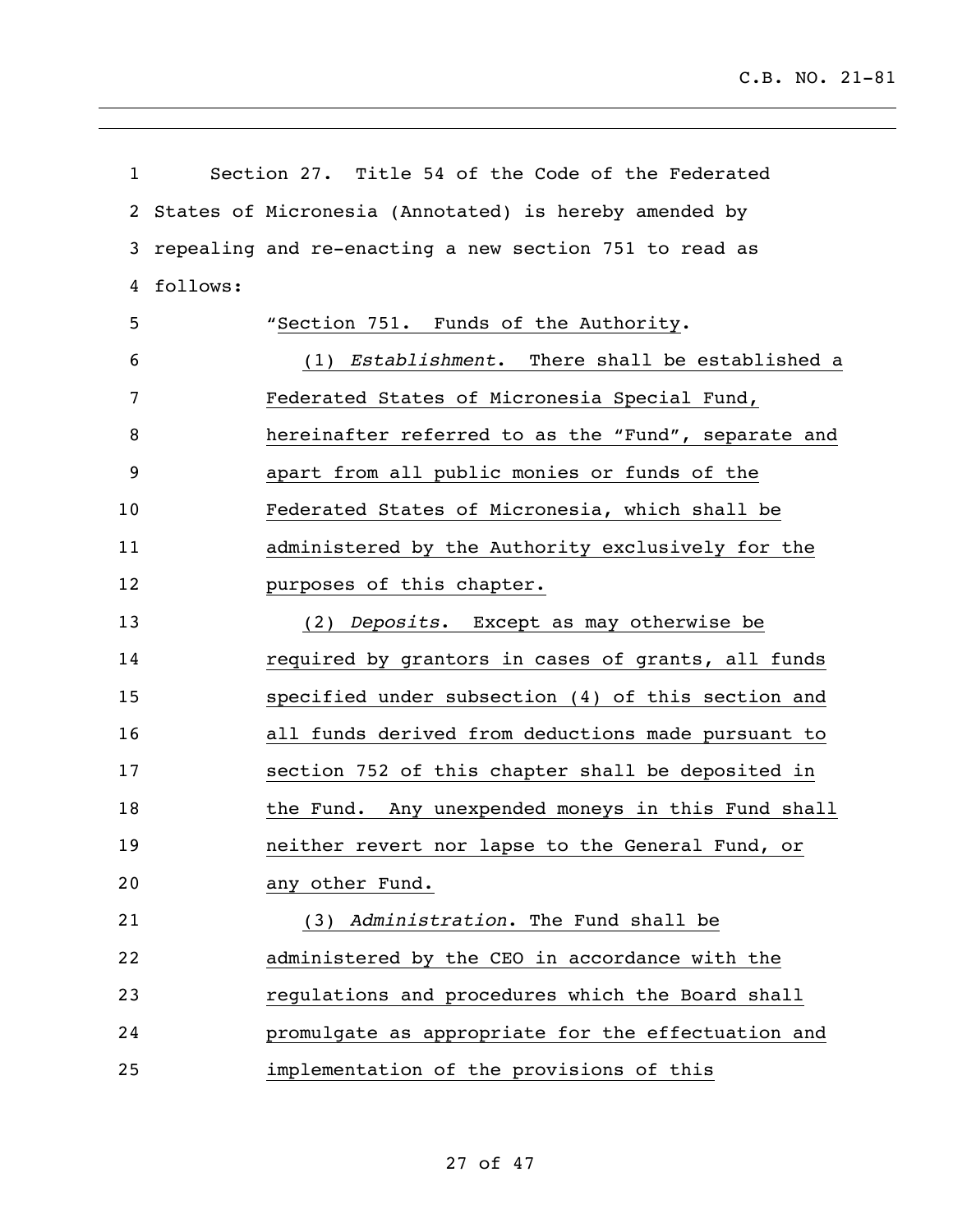| $\mathbf{1}$   | subchapter. Procurement of goods and services to be |
|----------------|-----------------------------------------------------|
| $\overline{2}$ | funded wholly or partially from the Fund shall be   |
| 3              | subject to the Financial Management Act of 1979 and |
| 4              | its subsidiary regulations.                         |
| 5              | (4) Authority funds. The funds of the Authority     |
| 6              | consist of:                                         |
| 7              | money appropriated from time to time by<br>(a)      |
| 8              | Congress and paid to the Authority;                 |
| 9              | money derived from the disposal, lease,<br>(b)      |
| 10             | or hire of, or any other dealing with, any property |
| 11             | vested in or acquired by the Authority;             |
| 12             | (c) money borrowed by the Authority in              |
| 13             | accordance with subsection (5) of this section;     |
| 14             | income from investments referred to in<br>(d)       |
| 15             | subsection (6) of this section;                     |
| 16             | (e) except as provided herein, any other            |
| 17             | moneys that may become payable to the Authority in  |
| 18             | respect of any matter incidental to its functions   |
| 19             | and powers, including but not limited to grants or  |
| 20             | other donated funding; and                          |
| 21             | (f) money deducted for the operations of            |
| 22             | the Authority pursuant to section 752 of this       |
| 23             | chapter.                                            |
| 24             | (5) The Authority may borrow upon such terms and    |
| 25             | conditions as the Board may approve, any sums       |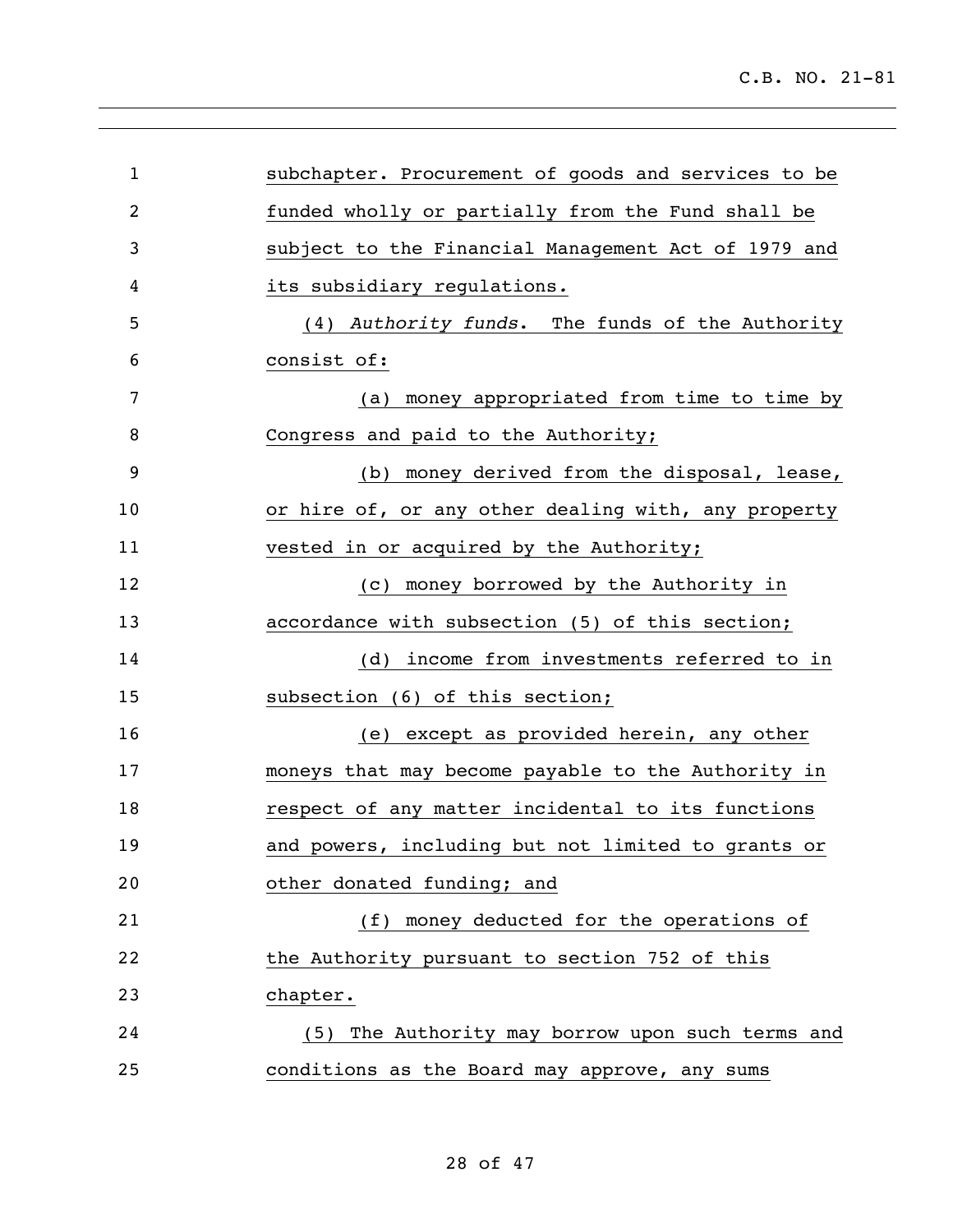| $\mathbf{1}$ | required by the Authority to meet any of its              |
|--------------|-----------------------------------------------------------|
| 2            | obligations or to perform any of its functions.           |
| 3            | (6) The Authority shall, to the extent                    |
| 4            | practicable, maintain its funds in the form of            |
| 5            | liquid, interest bearing bank deposits.                   |
| 6            | (7) The Authority shall conserve its funds by             |
| 7            | performing its functions and exercising its powers        |
| 8            | under this chapter so as to ensure that the total         |
| 9            | revenues of the Authority are sufficient to meet          |
| 10           | all sums properly chargeable to its revenue account       |
| 11           | including depreciation and interest on capital.           |
| 12           | (8) The funds of the Authority do not include             |
| 13           | National and State taxes, or any interest or              |
| 14           | penalty in relation to such taxes, collected by the       |
| 15           | Authority on behalf of the FSM National Government        |
| 16           | or the Governments of the several States."                |
| 17           | Section 28. Title 54 of the Code of the Federated         |
| 18           | States of Micronesia (Annotated) is hereby amended by     |
|              | 19 repealing and re-enacting a new section 752 to read as |
| 20           | follows:                                                  |
| 21           | "Section 752. Funding of Authority operations.            |
| 22           | Unless otherwise provided by an act of Congress,          |
| 23           | the Authority shall deduct from the National              |
| 24           | Government's share of the National taxes collected        |
| 25           | during the current year an amount not exceeding the       |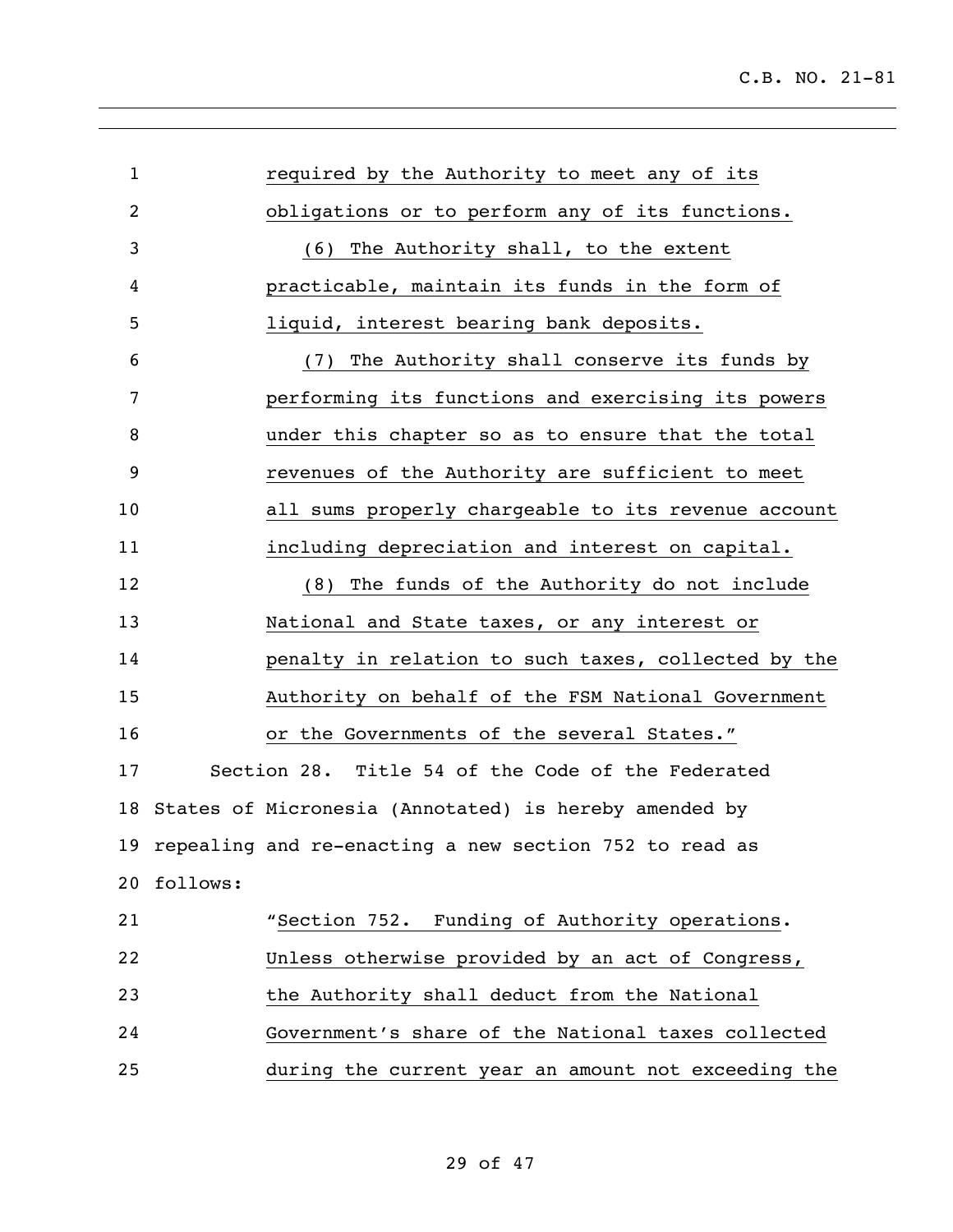| $\mathbf{1}$ |          | prescribed percentage as funds for its operations      |
|--------------|----------|--------------------------------------------------------|
| 2            |          | in the ensuing year. Such deductions shall be          |
| 3            |          | deemed appropriated as if set forth in the             |
| 4            |          | comprehensive budget act for the relevant fiscal       |
| 5            |          | year."                                                 |
| 6            |          | Section 29. Title 54 of the Code of the Federated      |
| 7            |          | States of Micronesia (Annotated) is hereby amended by  |
| 8            |          | repealing and re-enacting a new section 753 to read as |
| 9            | follows: |                                                        |
| 10           |          | "Section 753. Taxes collected by the Authority         |
| 11           |          | held in trust for National or State Governments.       |
| 12           |          | (1) The National taxes collected by the                |
| 13           |          | Authority are held by the Authority in trust for       |
| 14           |          | the FSM National Government and the Governments of     |
| 15           |          | the several States in the proportion specified in      |
| 16           |          | section 758 of this chapter.                           |
| 17           |          | The State taxes collected by the Authority<br>(2)      |
| 18           |          | on behalf of a State are held by the Authority in      |
| 19           |          | trust for the State in the proportion specified in     |
| 20           |          | section 758 of this chapter.                           |
| 21           |          | The amounts referred to in subsections (1)<br>(3)      |
| 22           |          | and (2) of this section do not form part of the        |
| 23           |          | assets of the Authority available to meet the          |
| 24           |          | claims of creditors of the Authority."                 |
| 25           |          | Section 30. Title 54 of the Code of the Federated      |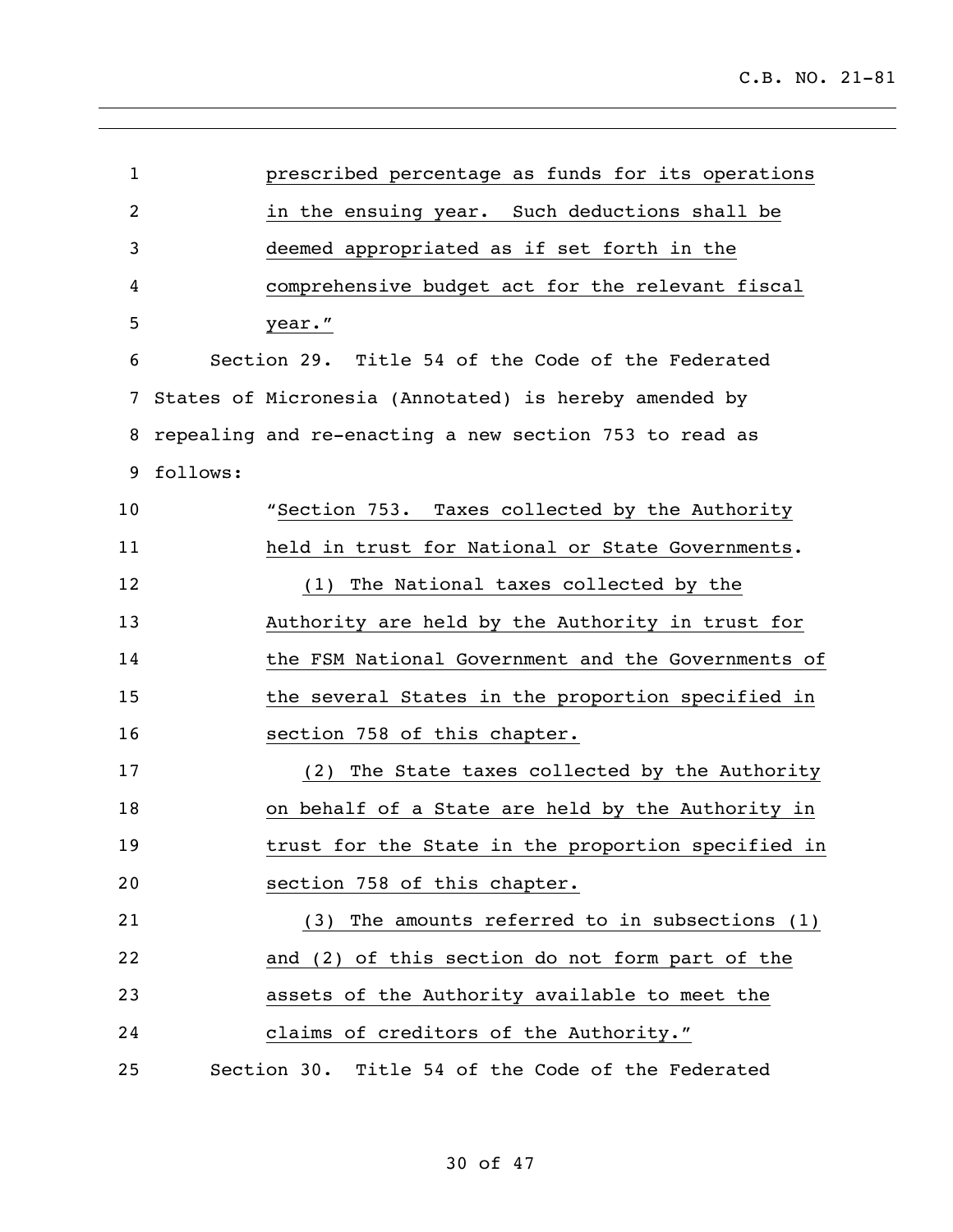|    |          | 1 States of Micronesia (Annotated) is hereby amended by |
|----|----------|---------------------------------------------------------|
| 2  |          | repealing and re-enacting a new section 754 to read as  |
| 3  | follows: |                                                         |
| 4  |          | "Section 754. Expenditure to be charged on funds        |
| 5  |          | of the Authority.                                       |
| 6  |          | (1) The funds of the Authority shall be expended        |
| 7  |          | for the purposes of:                                    |
| 8  |          | (a) paying any expenditure lawfully                     |
| 9  |          | incurred by the Authority in the performance of its     |
| 10 |          | functions or the exercise of its powers under the       |
| 11 |          | revenue laws;                                           |
| 12 |          | (b) discharging any obligations and                     |
| 13 |          | liabilities of the Authority and making any             |
| 14 |          | payments that the Authority is required or              |
| 15 |          | authorized to make; and                                 |
| 16 |          | (c) paying any expenses for carrying into               |
| 17 |          | effect the provisions of the revenue laws.              |
| 18 |          | The FSM National Government and the<br>(2)              |
| 19 |          | Governments of the several States are not liable        |
| 20 |          | for any debts incurred by the Authority unless all      |
| 21 |          | the Governments have agreed otherwise in relation       |
| 22 |          | to a particular debt or debts."                         |
| 23 |          | Section 31. Title 54 of the Code of the Federated       |
| 24 |          | States of Micronesia (Annotated) is hereby amended by   |
| 25 |          | repealing and re-enacting a new section 755 to read as  |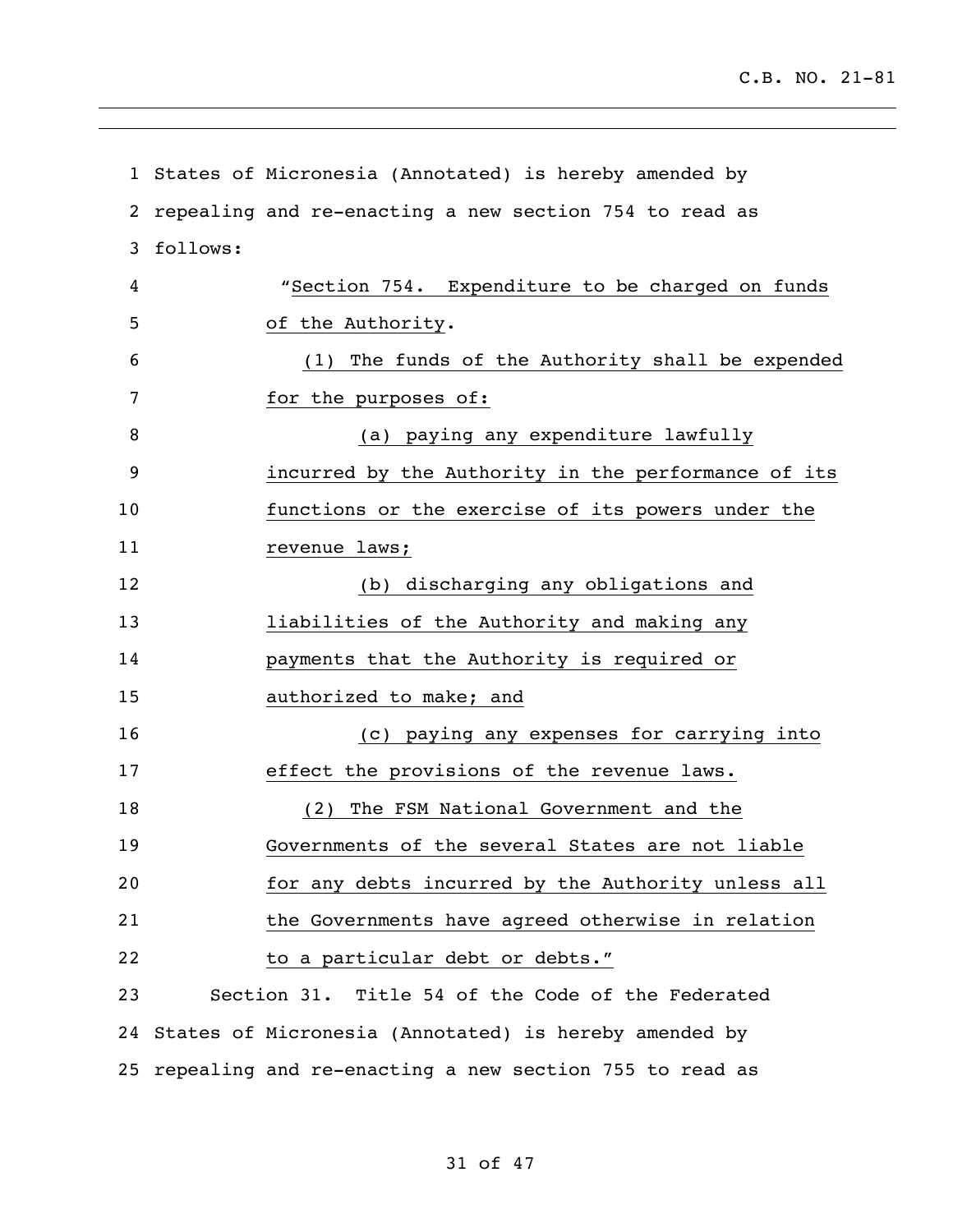| 1  | follows: |                                                      |
|----|----------|------------------------------------------------------|
| 2  |          | "Section 755. Bank accounts.                         |
| 3  |          | (1) The Authority shall maintain one or more         |
| 4  |          | bank accounts into which funds of the Authority      |
| 5  |          | shall be deposited and from which operational        |
| 6  |          | expenses are paid. Funds of the Authority shall be   |
| 7  |          | deposited into the appropriate account no later than |
| 8  |          | the next business day following receipt of such      |
| 9  |          | funds.                                               |
| 10 |          | The Authority shall maintain a separate bank<br>(2)  |
| 11 |          | account for each Government. The Authority shall     |
| 12 |          | deposit the funds held in trust pursuant to section  |
| 13 |          | 753 of this chapter into the respective account of   |
| 14 |          | each Government. Such funds collected by the         |
| 15 |          | Authority shall be deposited into the appropriate    |
| 16 |          | account no later than the next business day          |
| 17 |          | following receipt of such funds. The Authority       |
| 18 |          | shall not commingle funds.                           |
| 19 |          | (3) No withdrawal or payment of money from an        |
| 20 |          | account opened under subsection (1) of this section  |
| 21 |          | can be made without the signature of the CEO or the  |
| 22 |          | CEO's designee. No withdrawal or payment of money    |
| 23 |          | from an account opened under subsection (2) of this  |
| 24 |          | section can be made without the signature of the     |
| 25 |          | CEO or the CEO's designee and the signature of the   |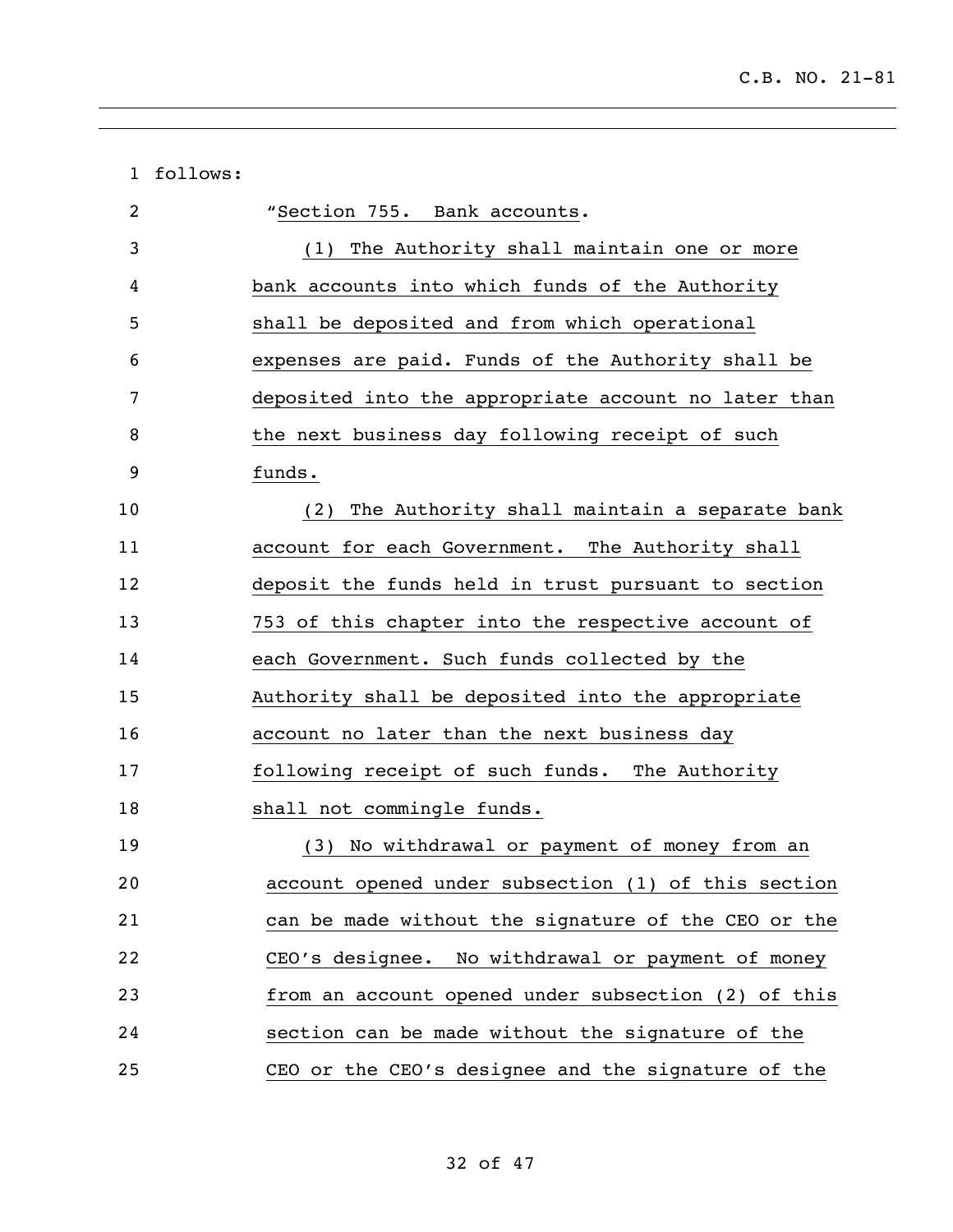| $\mathbf 1$     |             | Chief Financial Officer of the Authority or the          |
|-----------------|-------------|----------------------------------------------------------|
| 2               |             | CFO's designee.                                          |
| 3               |             | (4) No amount can be withdrawn from an account           |
| 4               |             | opened under subsection (2) of this section except       |
| 5               |             | in making a refund of tax deposited into the             |
| 6               |             | account or in the transfer of the balance of the         |
| 7               |             | account of the FSM National Government or a State        |
| 8               |             | Government in accordance with section 758 of this        |
| 9               |             | chapter.                                                 |
| 10              |             | (5) The Authority shall maintain in each account         |
| 11              |             | a sufficient balance to meet minimum bank balance        |
| 12              |             | requirements as set by the bank."                        |
| 13              |             | Section 32. Title 54 of the Code of the Federated        |
|                 |             | 14 States of Micronesia (Annotated) is hereby amended by |
| 15 <sub>2</sub> |             | repealing and re-enacting a new section 756 to read as   |
|                 | 16 follows: |                                                          |
| 17              |             | "Section 756. Annual budget and costs of                 |
| 18              |             | administration.                                          |
| 19              |             | (1) At such time and in such manner as the Board         |
| 20              |             | may prescribe, but not later than six months prior       |
| 21              |             | to the close of the current fiscal year, the CEO         |
| 22              |             | shall submit to the Board a detailed estimate of         |
| 23              |             | the budget for the next ensuing fiscal year for the      |
| 24              |             | proper conduct of the Authority. This submission         |
| 25              |             | shall include:                                           |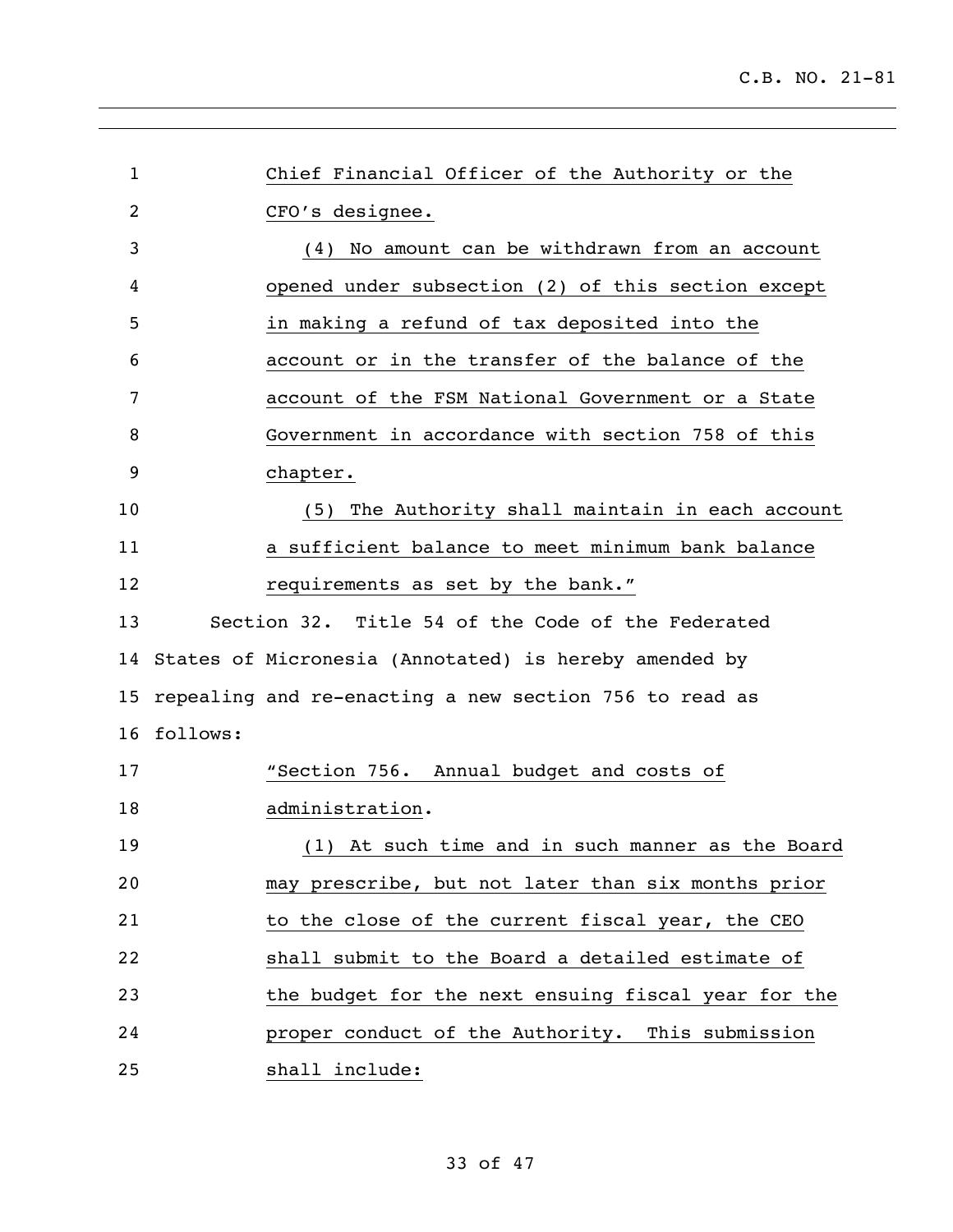| $\mathbf{1}$ | (a) for the last completed fiscal year;             |
|--------------|-----------------------------------------------------|
| 2            | (i) audited accounts indicating the                 |
| 3            | amount of revenue collected by the Authority on     |
| 4            | behalf of the FSM National Government and the       |
| 5            | Governments of the several States;                  |
| 6            | (ii) the amount of other income of the              |
| 7            | Authority;                                          |
| 8            | (iii) the amount of all expenditures                |
| 9            | incurred by the Authority; and                      |
| 10           | (iv) the closing balance of all bank                |
| 11           | accounts maintained by the Authority;               |
| 12           | (b) for the fiscal year in progress, a              |
| 13           | statement showing the estimated amount of revenue   |
| 14           | to be collected on behalf of the FSM National       |
| 15           | Government and the Governments of the several       |
| 16           | States, the estimated amount of other income of the |
| 17           | Authority, and the estimated amount of all          |
| 18           | expenditures to be incurred by the Authority,       |
| 19           | together with such summaries, schedules, and        |
| 20           | supporting data as the Board or the President may   |
| 21           | require by notice in writing to the CEO; and        |
| 22           | (c) for the next ensuing fiscal year, a             |
| 23           | budget showing the estimated amount of revenue to   |
| 24           | be collected on behalf of the FSM National          |
| 25           | Government and the Governments of the several       |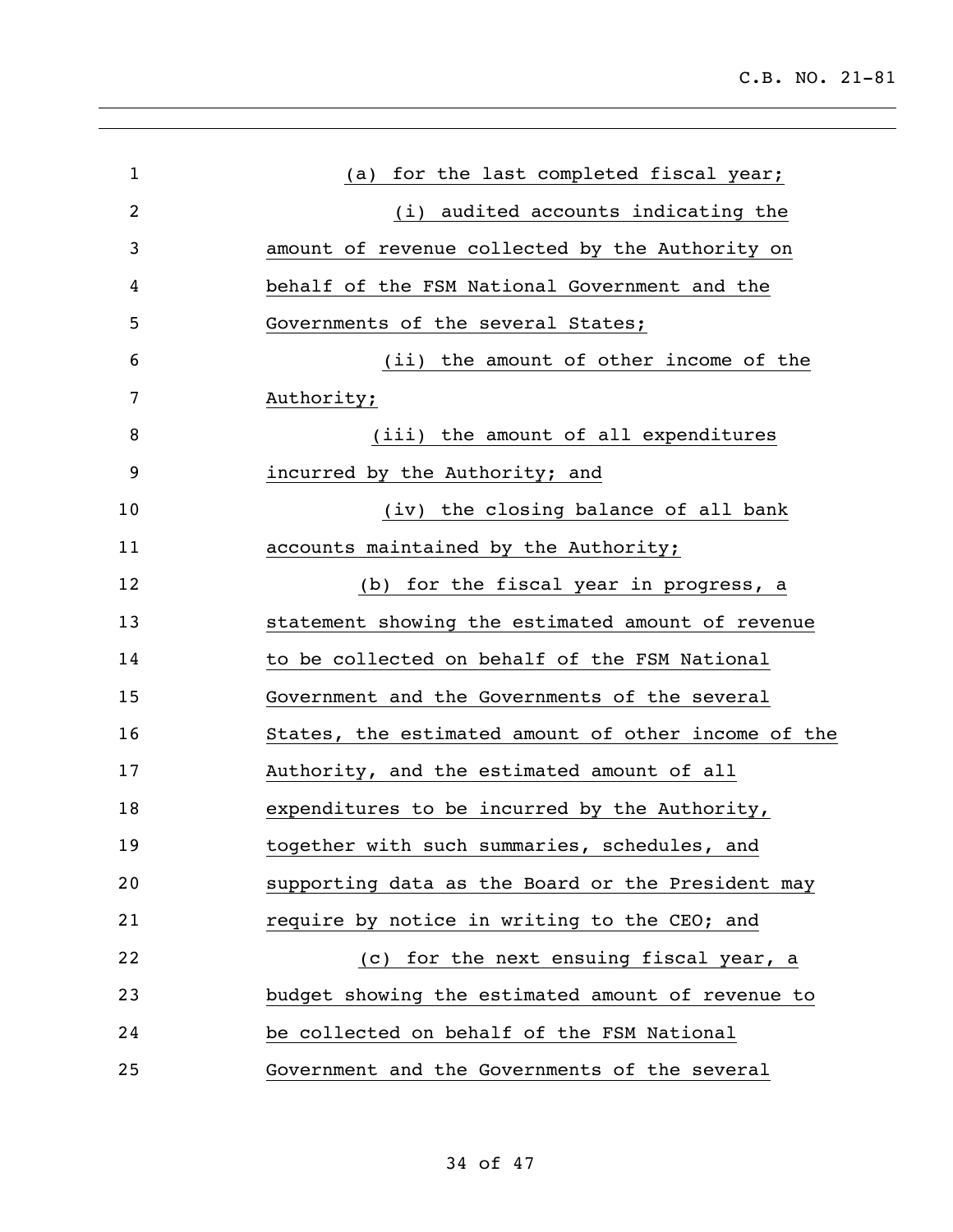| $\mathbf{1}$    | States, the estimated amount of other income of the      |
|-----------------|----------------------------------------------------------|
| $\overline{c}$  | Authority, and the estimated amount of all               |
| 3               | expenditures to be incurred by the Authority,            |
| 4               | including salaries and wages, purchases of office        |
| 5               | supplies, operational expenses, and the cost of          |
| 6               | maintaining branch offices.                              |
| 7               | (2) The annual budget of the Authority shall be          |
| 8               | no more than 10% of the National Government's share      |
| 9               | of National taxes, expressed as the prescribed           |
| 10              | percentage authorized by Congress; PROVIDED,             |
| 11              | HOWEVER, that the Board may designate in writing a       |
| 12              | lower budget cap, within the prescribed percentage."     |
| 13              | Section 33. Title 54 of the Code of the Federated        |
|                 | 14 States of Micronesia (Annotated) is hereby amended by |
| 15 <sub>2</sub> | repealing and re-enacting a new section 757 to read as   |
| 16              | follows:                                                 |
| 17              | "Section 757. Accounts, annual report, and audit.        |
| 18              | (1) The Authority must keep accounts of its              |
| 19              | transactions and financial affairs, and must ensure      |
| 20              | that:                                                    |
| 21              | (a) all moneys received by the Authority are             |
| 22              | properly recorded and accounted for;                     |
| 23              | (b) all payments by the Authority are                    |
| 24              | properly authorized and recorded;                        |
| 25              | (c) adequate control is maintained over the              |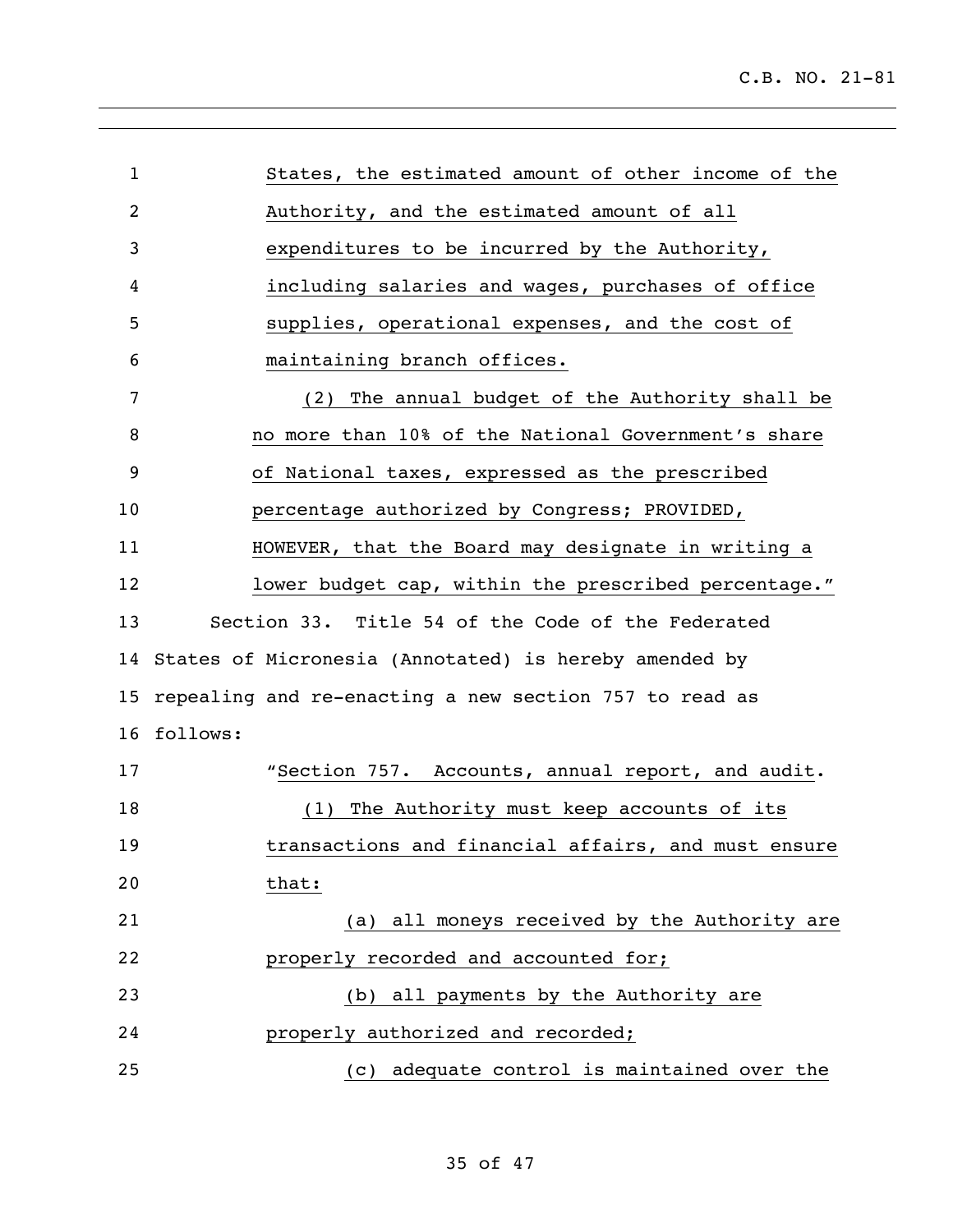| Authority's property and the incurring of           |
|-----------------------------------------------------|
| liabilities; and                                    |
| (d) the accounts are kept in accordance with        |
| Generally Accepted Accounting Principles.           |
| (2) Within three months after the end of each       |
| fiscal year, the CEO must prepare a report of the   |
| Authority's activities during the fiscal year       |
| (referred to as the "Annual Report"), and submit a  |
| copy of the report to the Board, the President, the |
| Governor of each State, and the Finance Officials.  |
| (3) The annual report must contain, among other     |
| things:                                             |
| (a) a statement of financial performance,           |
| including a statement of the financial position of  |
| the Authority;                                      |
| (b) a statement of cash flows;                      |
| (c) a statement of distribution of revenues         |
| to the States pursuant to section 758 of this       |
| chapter;                                            |
| (d) a copy of the most recent budget                |
| submitted pursuant to section 756 of this chapter;  |
| (e) a report of the Authority's operations          |
| for the year; and                                   |
| (f) such other information as is required to        |
| give a true and fair view of the Authority's        |
|                                                     |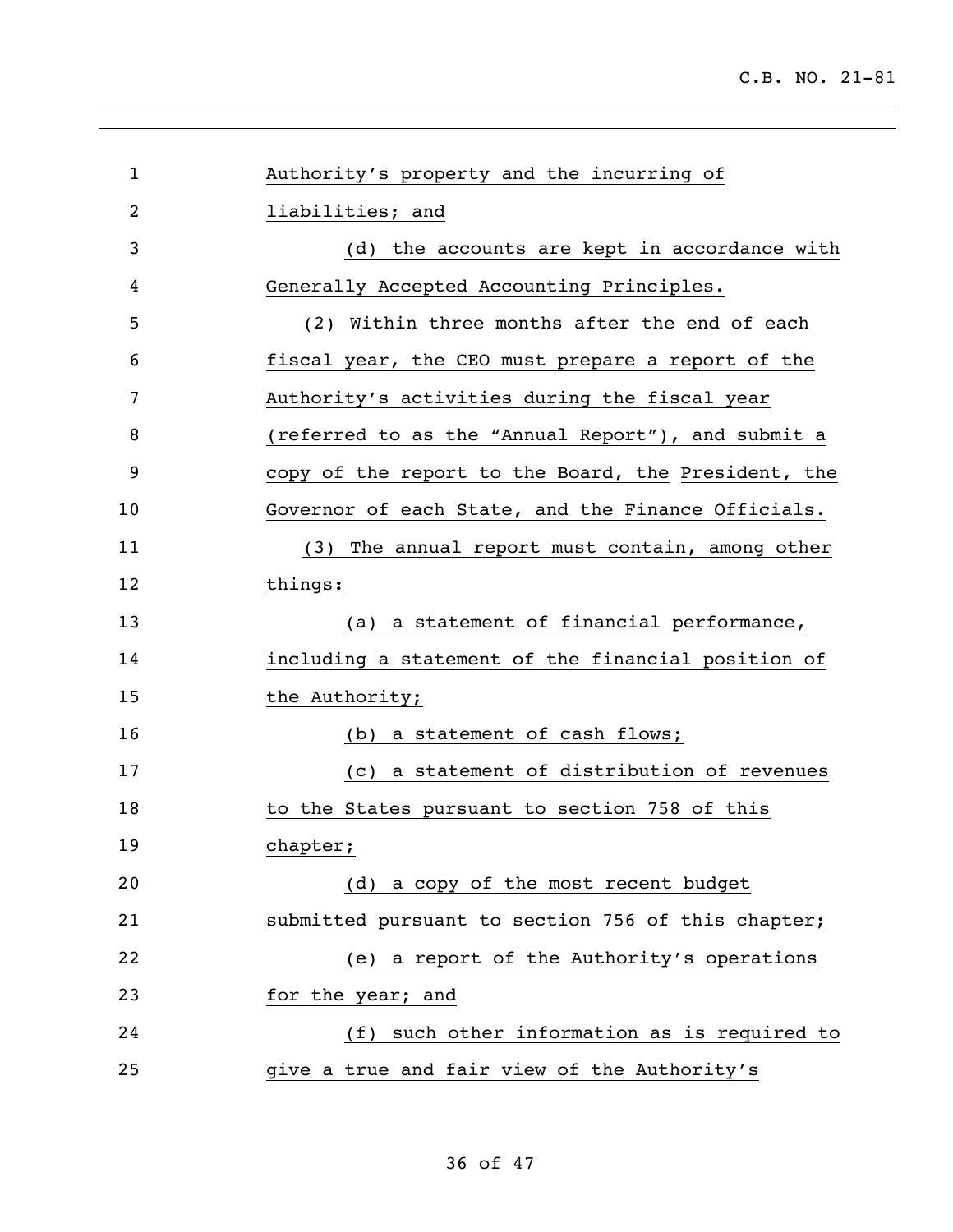| $\mathbf 1$    | financial affairs.                                  |
|----------------|-----------------------------------------------------|
| $\overline{2}$ | (4) The annual accounts of the Authority must be    |
| 3              | audited by the Public Auditor or, if the Public     |
| 4              | Auditor indicates in writing that an audit cannot   |
| 5              | be completed within six months of the end of the    |
| 6              | financial year, by an independent accounting firm   |
| 7              | satisfactory to the Board. For this purpose, the    |
| 8              | CEO must, within three months after the end of each |
| 9              | financial year, submit to the Auditor:              |
| 10             | (a) the accounts of the Authority for the           |
| 11             | year; and                                           |
| 12             | (b) the annual report for the year prepared         |
| 13             | in accordance with subsection (2) of this section.  |
| 14             | (5) The Board shall cause a copy of the annual      |
| 15             | report and a copy of the auditor's opinion of the   |
| 16             | Authority's accounts for a financial year to be     |
| 17             | laid before Congress and the State legislatures     |
| 18             | within 30 days following receipt of the Auditor's   |
| 19             | opinion.                                            |
| 20             | (6) The CEO shall, from time to time as the         |
| 21             | Board may require, and no less than once each       |
| 22             | fiscal quarter, submit to the Board an interim      |
| 23             | report accounting for estimated and actual revenue  |
| 24             | collections, as well as estimated and actual        |
| 25             | expenditures of the Authority."                     |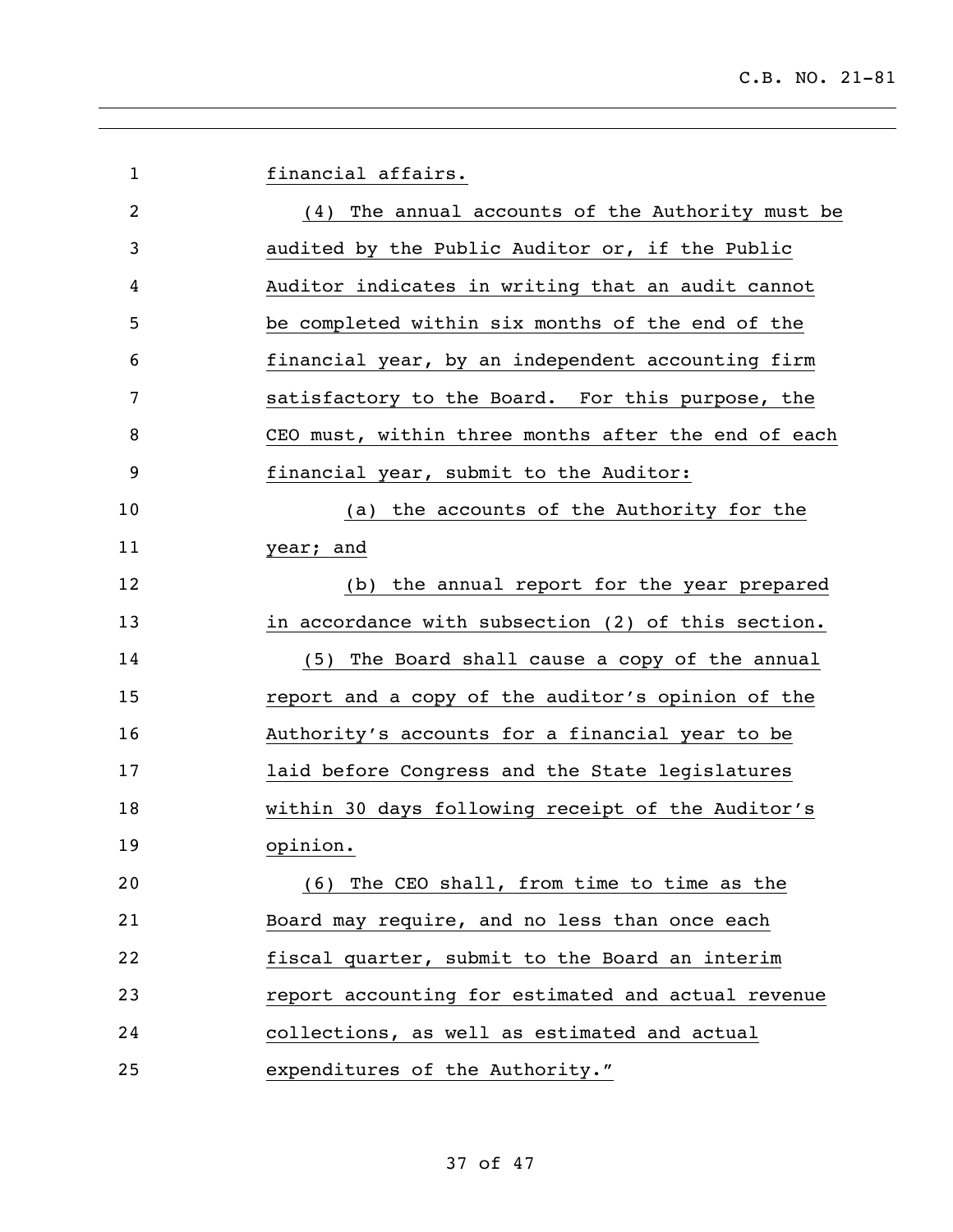| $\mathbf{1}$ |          | Section 34. Title 54 of the Code of the Federated      |
|--------------|----------|--------------------------------------------------------|
| 2            |          | States of Micronesia (Annotated) is hereby amended by  |
| 3            |          | repealing and re-enacting a new section 758 to read as |
| 4            | follows: |                                                        |
| 5            |          | "Section 758. Distribution of revenues.                |
| 6            |          | (1) The Authority shall pay the following              |
| 7            |          | amounts to the treasury of each State Government:      |
| 8            |          | 100% of the net tax collected pursuant<br>(a)          |
| 9            |          | to the Value Added Tax Act of the State;               |
| 10           |          | 100% of the net tax collected pursuant<br>(b)          |
| 11           |          | to any other taxes imposed by the State;               |
| 12           |          | 80% of the net tax collected pursuant<br>(c)           |
| 13           |          | to section 221 of this title in relation to the        |
| 14           |          | import of gasoline and diesel fuels into the State;    |
| 15           |          | 50% of the net tax collected pursuant<br>(d)           |
| 16           |          | to section 121 of this title in relation to wages      |
| 17           |          | and salaries received by employees in the State;       |
| 18           |          | (e) 50% of the net tax collected pursuant to           |
| 19           |          | section 221 (other than section 221 of this title      |
| 20           |          | in relation to the import of gasoline and diesel       |
| 21           |          | fuels into the State) of this title in relation to     |
| 22           |          | the import of goods into the State; and                |
| 23           |          | (f) 50% of the net tax collected pursuant              |
| 24           |          | to:                                                    |
| 25           |          | (i) sections 521 and 522 of this title                 |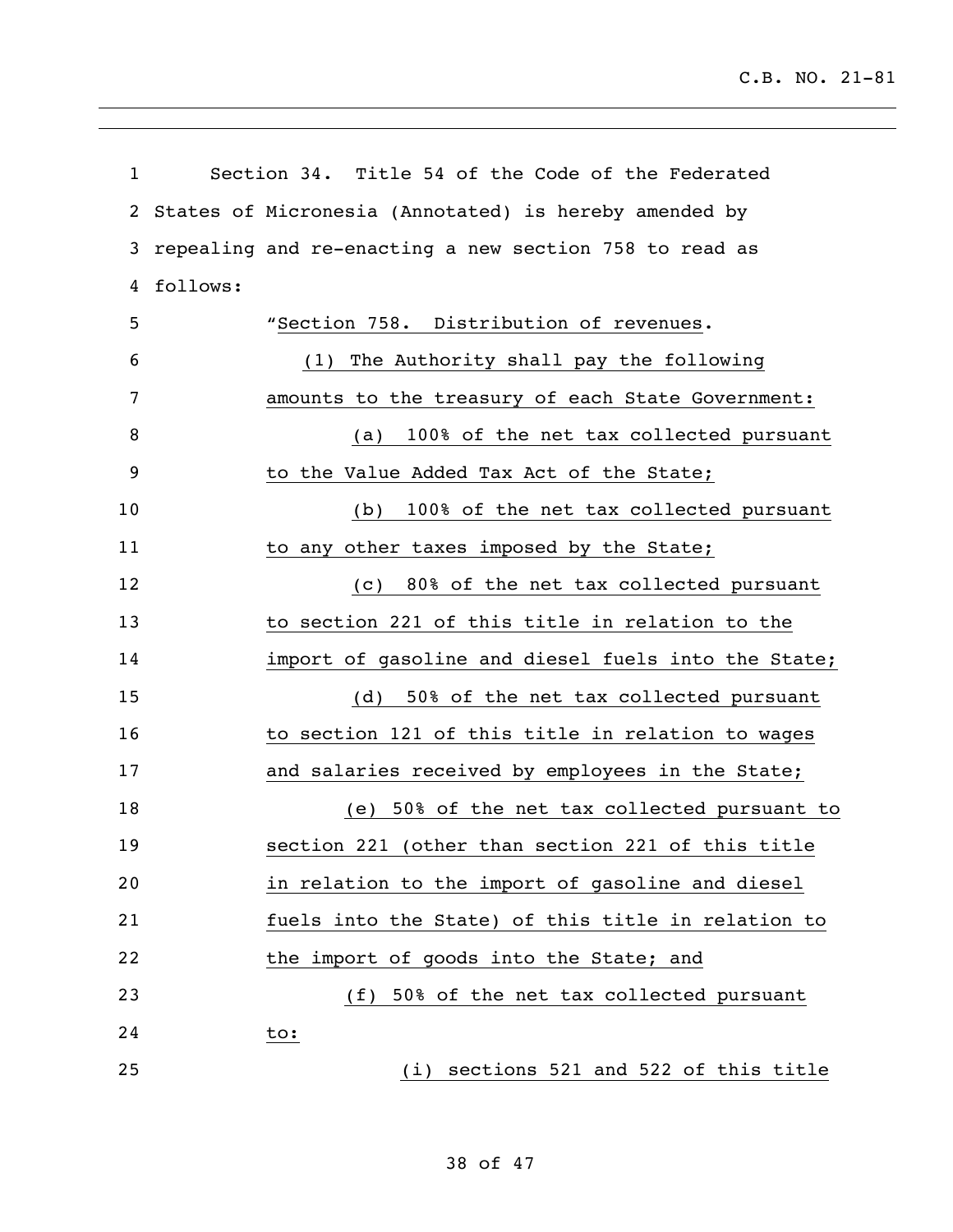| $\mathbf{1}$ | in relation to business carried on through a        |
|--------------|-----------------------------------------------------|
| 2            | permanent establishment in the State as determined  |
| 3            | under section 512 of this title;                    |
| 4            | (ii) section 524 of this title in                   |
| 5            | relation to the carriage of passengers, livestock,  |
| 6            | mail, merchandise, or goods embarked in the State   |
| 7            | or to the insurance of risks in the State; and      |
| 8            | (iii) section 525 of this title in                  |
| 9            | relation to interest, royalties, a natural resource |
| 10           | amount, or a management fee derived by a non-       |
| 11           | resident person from sources in the State           |
| 12           | determined under section 513 of this title on the   |
| 13           | basis that the reference in that section to FSM is  |
| 14           | a reference to the State.                           |
| 15           | (2) The Authority shall pay the following           |
| 16           | amounts to the treasury of the National Government: |
| 17           | (a) 20% of the net tax collected pursuant to        |
| 18           | section 221 of this title in relation to the import |
| 19           | of gasoline and diesel fuels into the State;        |
| 20           | (b) 50% of the net tax collected pursuant to        |
| 21           | section 121 of this title in relation to wages and  |
| 22           | salaries received by employees in the State;        |
| 23           | (c) 50% of the net tax collected pursuant to        |
| 24           | section 221 (other than section 221 of this title   |
| 25           | in relation to the import of gasoline and diesel    |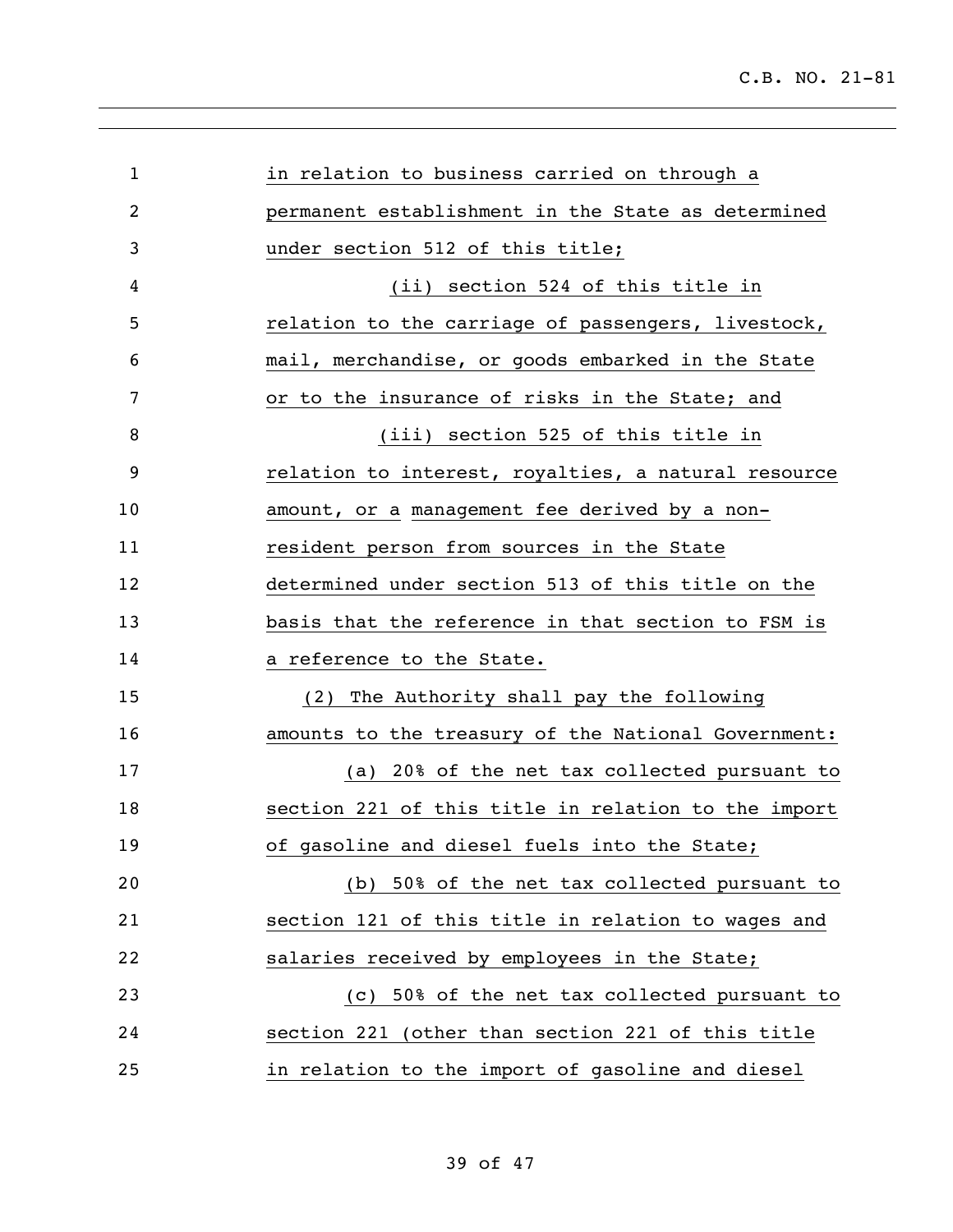| $\mathbf{1}$   | fuels into the State) of this title in relation to  |
|----------------|-----------------------------------------------------|
| $\overline{2}$ | the import of goods into the State; and             |
| 3              | (d) 50% of the net tax collected pursuant           |
| 4              | to:                                                 |
| 5              | (i) sections 521 and 522 of this title              |
| 6              | in relation to business carried on through a        |
| 7              | permanent establishment in the State as determined  |
| 8              | under section 512 of this title;                    |
| 9              | (ii) Section 524 of this title in                   |
| 10             | relation to the carriage of passengers, livestock,  |
| 11             | mail, merchandise, or goods embarked in the State   |
| 12             | or to the insurance of risks in the State; and      |
| 13             | (iii) section 525 of this title in                  |
| 14             | relation to interest, royalties, a natural resource |
| 15             | amount, or a management fee derived by a non-       |
| 16             | resident person from sources in the State           |
| 17             | determined under section 513 of this title on the   |
| 18             | basis that the reference in that section to FSM is  |
| 19             | a reference to the State.                           |
| 20             | (3) All distributions referenced in this section    |
| 21             | shall include any interest accrued while the funds  |
| 22             | have been held by the Authority in trust.           |
| 23             | The timing of the distribution of revenue<br>(4)    |
| 24             | shall be as follows:                                |
| 25             | (a) The Authority shall distribute to each          |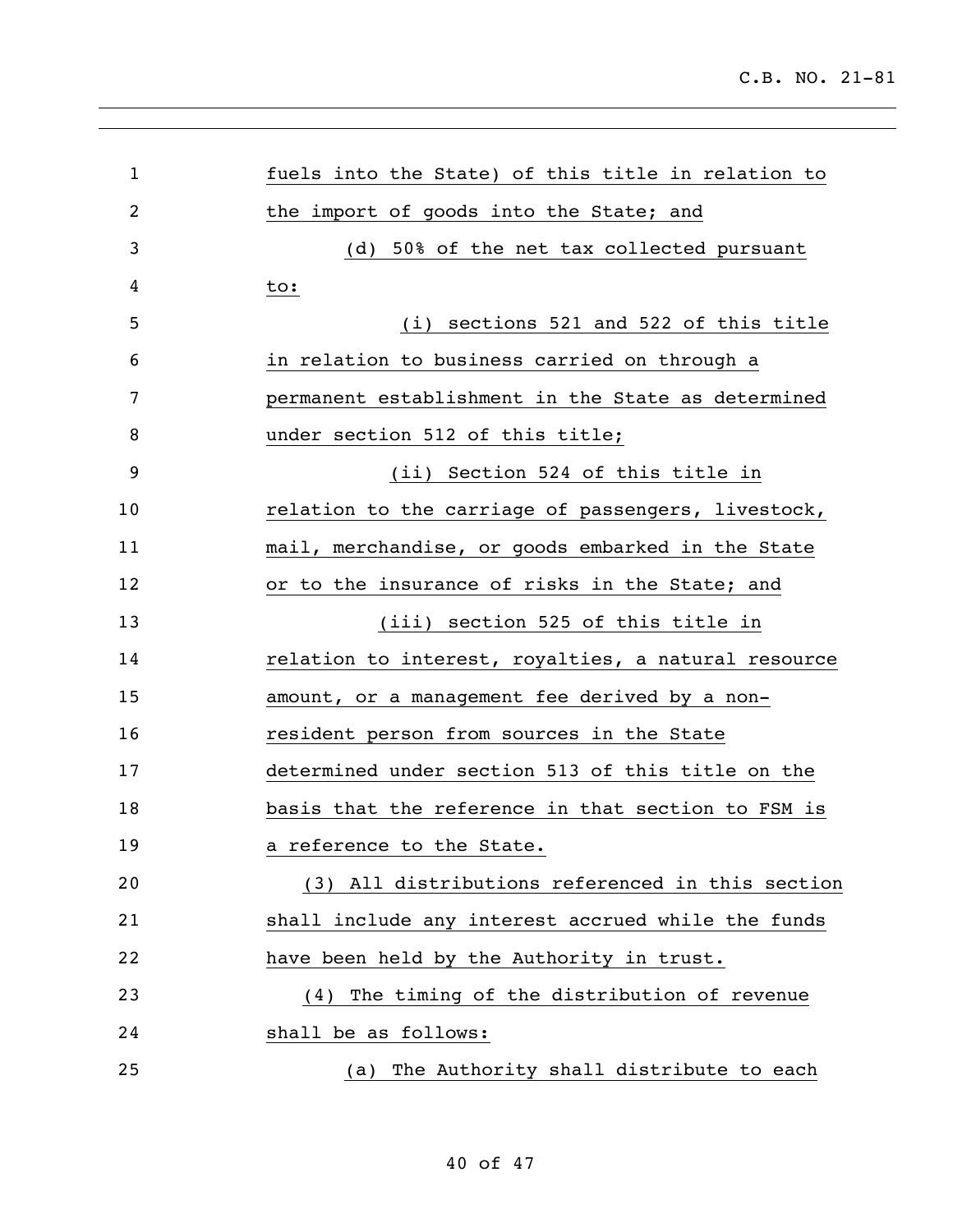| $\mathbf{1}$ |          | Government the net taxes collected and deposited by        |
|--------------|----------|------------------------------------------------------------|
| 2            |          | the Authority during the previous month no later           |
| 3            |          | than the last day of each month.                           |
| 4            |          | Refunds to taxpayers shall be paid from<br>(b)             |
| 5            |          | the subsequent month's distribution of revenue to          |
| 6            |          | the Governments."                                          |
| 7            |          | Section 35. Title 54 of the Code of the Federated          |
| 8            |          | States of Micronesia (Annotated) is hereby amended by      |
| 9            |          | repealing and re-enacting a new section 759 to read as     |
| 10           | follows: |                                                            |
| 11           |          | "Section 759. Memorandum of Understanding.                 |
| 12           |          | (1) The FSM National Government and the                    |
| 13           |          | Governments of the several States shall enter into         |
| 14           |          | a Memorandum of Understanding to give effect to            |
| 15           |          | each Government's commitments in relation to the           |
| 16           |          | establishment of the Authority.                            |
| 17           |          | (2) The amendment of this chapter or the                   |
| 18           |          | regulations promulgated without the unanimous              |
| 19           |          | consent by all parties to the Memorandum of                |
| 20           |          | Understanding will constitute a ground for                 |
| 21           |          | withdrawal by any party from the Memorandum of             |
| 22           |          | Understanding."                                            |
| 23           |          | Section 36. Title 54 of the Code of the Federated          |
|              |          | 24 States of Micronesia (Annotated) is hereby amended by   |
| 25           |          | designating sections 761 to 769 as subchapter VI entitled: |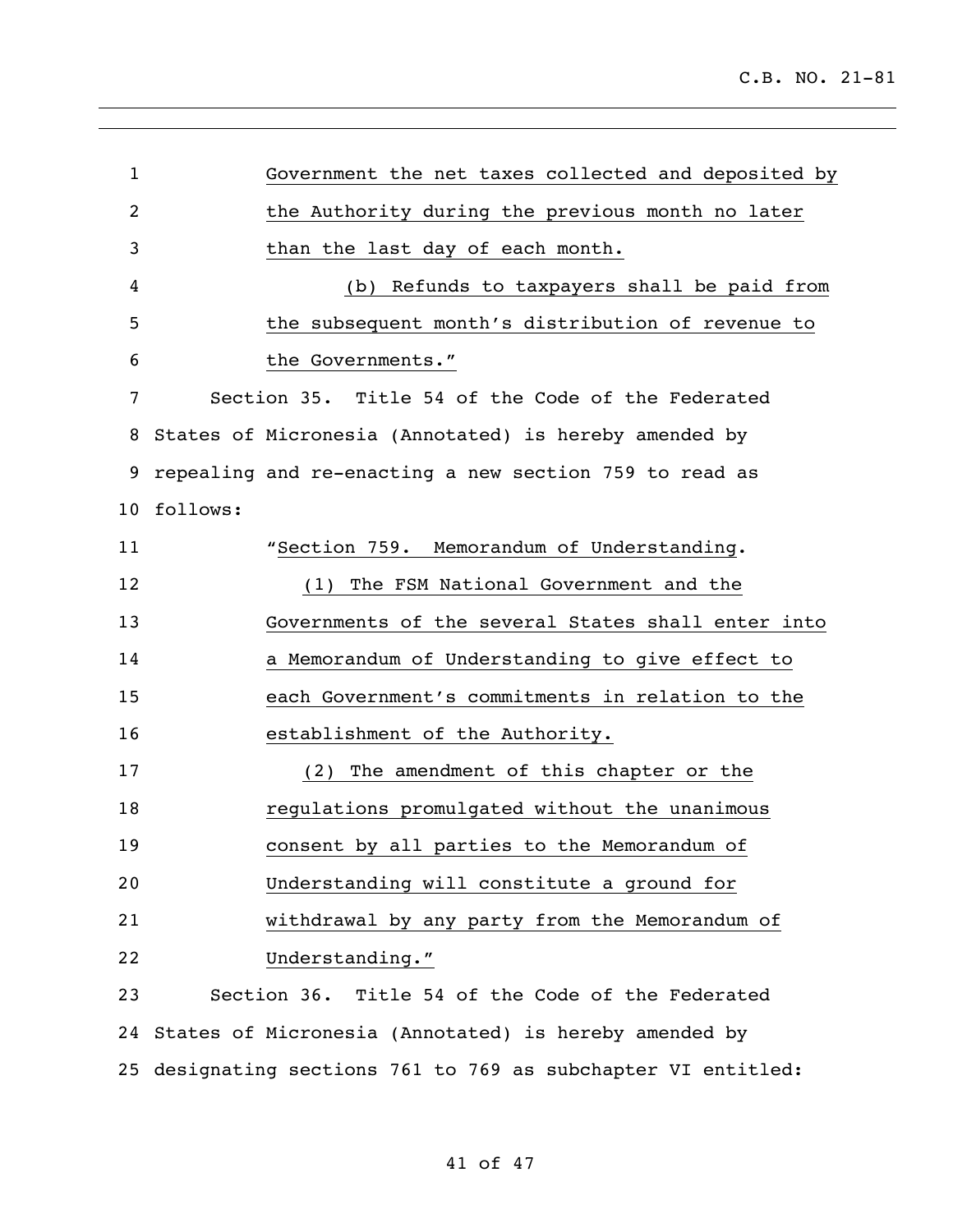"Miscellaneous." Section 37. Title 54 of the Code of the Federated States of Micronesia (Annotated) is hereby amended by repealing and re-enacting a new section 761 to read as follows: "Section 761. Limitation of liability. (1) Except as provided in subsection (3) of 8 this section, no civil proceedings shall lie against the Authority or an officer, employee, or director of the Authority for anything done or said, or a failure to do or say anything in the course of the operation of the Authority, unless it is shown that the Authority, director, officer, or employee acted in bad faith or with intentional disregard for the rights or safety of others, or unless it is shown that such action or failure to act constitutes a violation of a revenue law. (2) Unless waived, no action for damages shall lie against the FSM National Government or a Government of the several States for any act or omission on the part of the Authority, or any of its directors, revenue officers or of its CEO. (3) Nothing in this section shall be construed as a limitation on the power of the Authority to sue and be sued in its own name."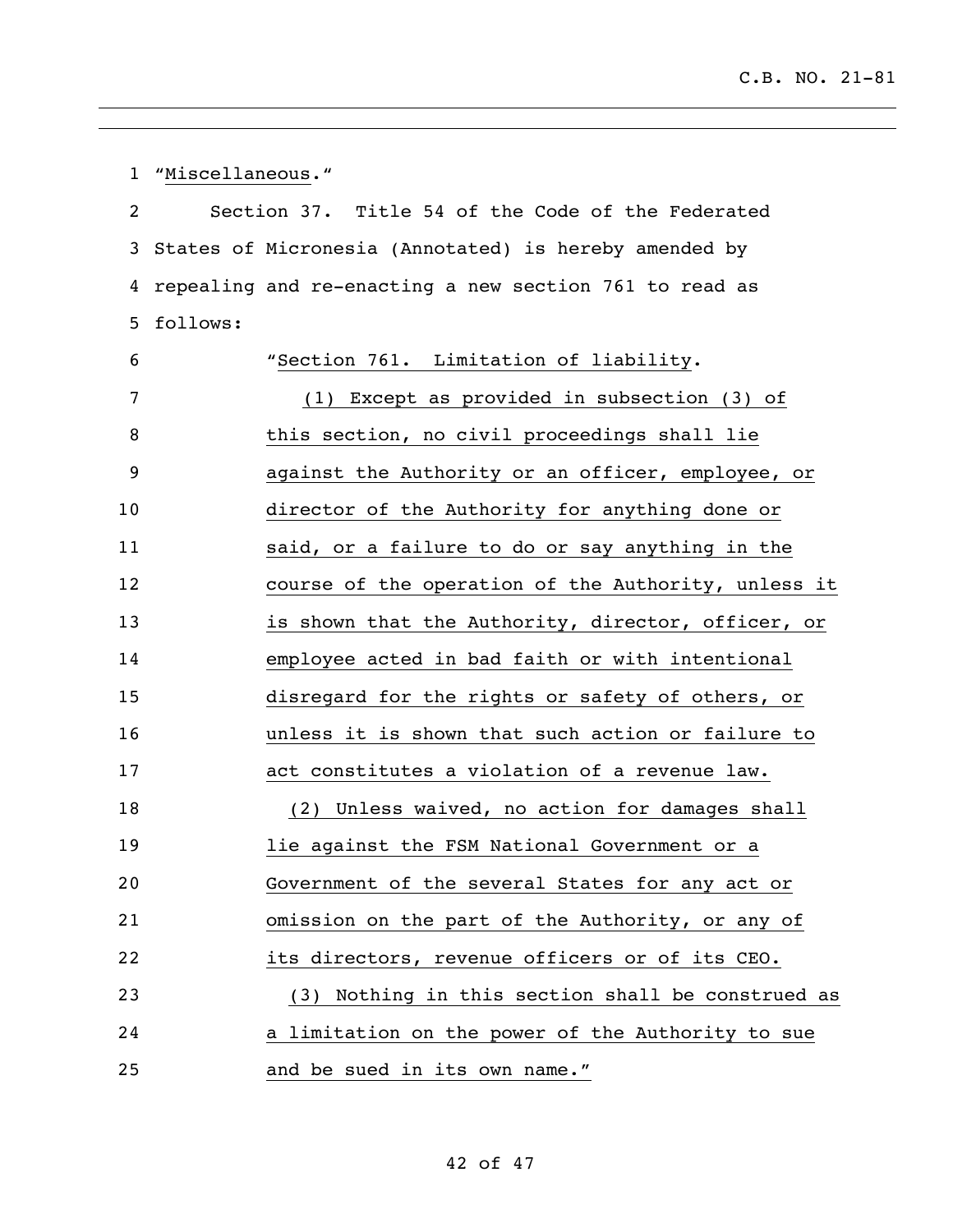| $\mathbf{1}$ |          | Section 38. Title 54 of the Code of the Federated         |
|--------------|----------|-----------------------------------------------------------|
| $\mathbf{2}$ |          | States of Micronesia (Annotated) is hereby amended by     |
| 3            |          | repealing and re-enacting a new section 762 to read as    |
| 4            | follows: |                                                           |
| 5            |          | "Section 762. Authority as agent of the                   |
| 6            |          | Government.                                               |
| 7            |          | (1) In exercising its powers and duties under             |
| 8            |          | the revenue laws, no action, claim, suit or               |
| 9            |          | statement made by the Authority in its own name           |
| 10           |          | shall affect its status as agent of the FSM               |
| 11           |          | National Government and the Governments of the            |
| 12           |          | several States for the purpose of tax collection          |
| 13           |          | and revenue administration, and all actions,              |
| 14           |          | statements or communications undertaken by the            |
| 15           |          | Authority as agent are effective as if made by the        |
| 16           |          | Authority in its own name, and vice-versa.                |
| 17           |          | (2) To the extent necessary for enforcement, any          |
| 18           |          | tax claims administered by the Authority as agent         |
| 19           |          | of the FSM National Government or the Governments         |
| 20           |          | of the several States are deemed assigned to the          |
| 21           |          | Authority for the purpose of collection and               |
| 22           |          | administration."                                          |
| 23           |          | Section 39. Title 54 of the Code of the Federated         |
| 24           |          | States of Micronesia (Annotated) is hereby amended by     |
|              |          | 25 repealing and re-enacting a new section 763 to read as |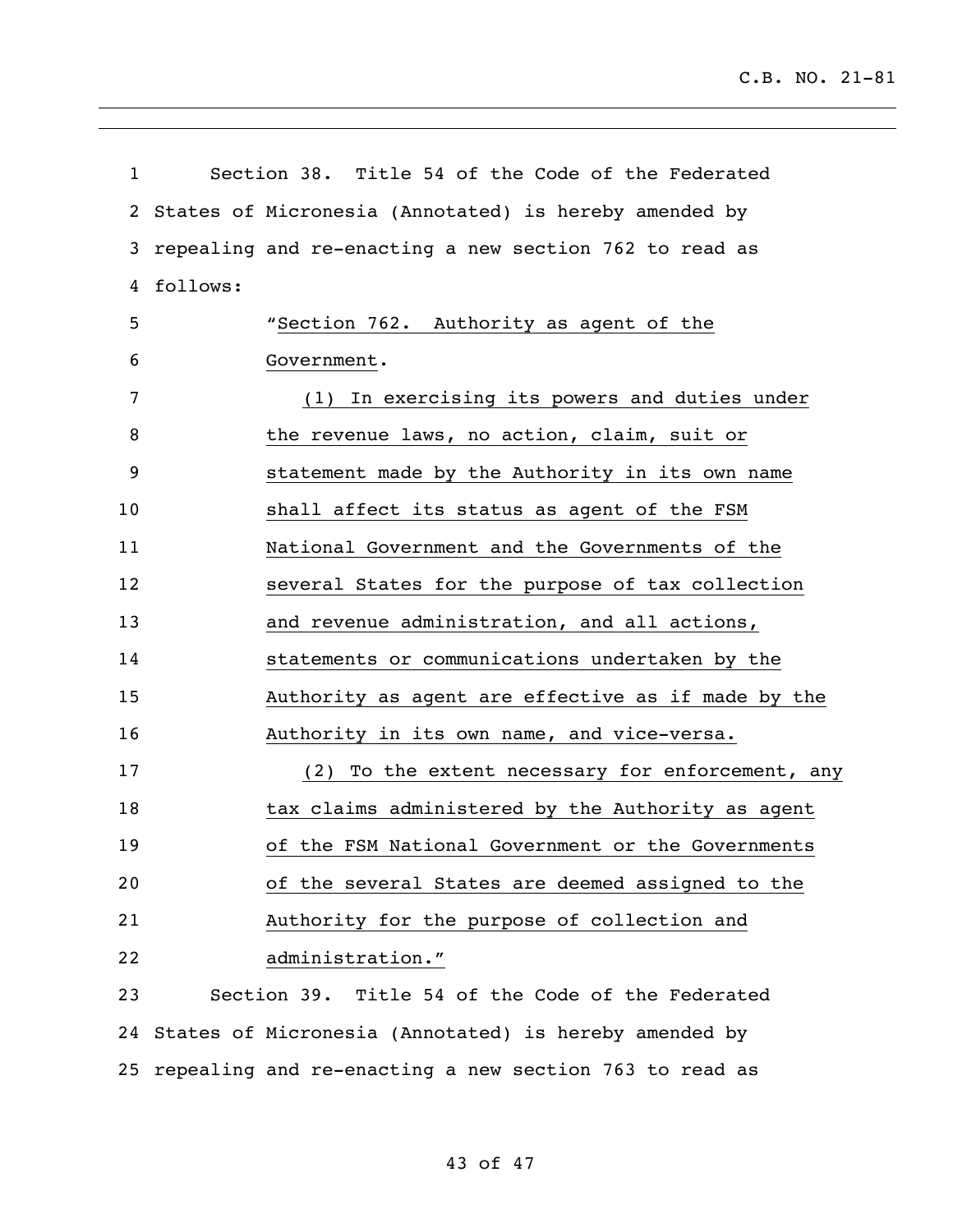|    | 1 follows:  |                                                        |
|----|-------------|--------------------------------------------------------|
| 2  |             | "Section 763. Claims for and payments of tax           |
| 3  |             | refunds.                                               |
| 4  |             | All claims for refunds or offsets made by any          |
| 5  |             | person with respect to any sum collected by the        |
| 6  |             | Authority on behalf of the FSM National Government     |
| 7  |             | or the Governments of the several States shall         |
| 8  |             | constitute, first, a claim against those funds held    |
| 9  |             | within the trust accounts maintained by the            |
| 10 |             | Authority pursuant to section 753(2) of this           |
| 11 |             | chapter that are allocated or allocable to the         |
| 12 |             | government or governments for whose benefit the        |
| 13 |             | original tax was collected, and second, against the    |
| 14 |             | Government itself or the Governments themselves, as    |
| 15 |             | the case may be."                                      |
| 16 |             | Section 40. Title 54 of the Code of the Federated      |
| 17 |             | States of Micronesia (Annotated) is hereby amended by  |
| 18 |             | repealing and re-enacting a new section 764 to read as |
|    | 19 follows: |                                                        |
| 20 |             | "Section 764. Proceedings conducted by revenue         |
| 21 |             | officers.                                              |
| 22 |             | Subject to section 767 of this chapter, a qualified    |
| 23 |             | revenue officer authorized in writing by the CEO       |
| 24 |             | may appear in civil proceedings in a court of          |
| 25 |             | competent jurisdiction on behalf of such Government    |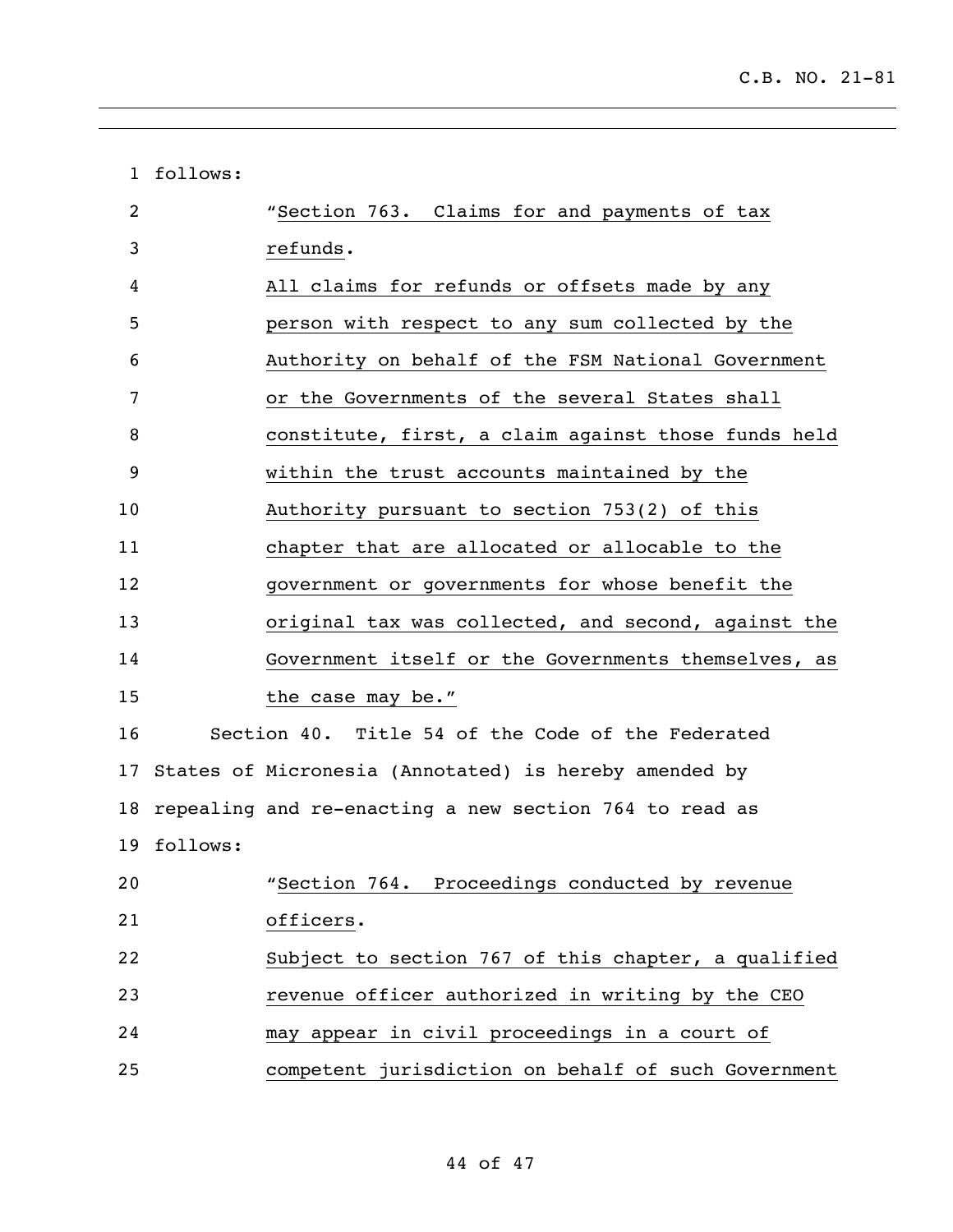| $\mathbf{1}$   |          | for the recovery of any unpaid tax under the           |
|----------------|----------|--------------------------------------------------------|
| $\overline{2}$ |          | respective revenue law."                               |
| 3              |          | Section 41. Title 54 of the Code of the Federated      |
| 4              |          | States of Micronesia (Annotated) is hereby amended by  |
| 5              |          | repealing and re-enacting a new section 765 to read as |
| 6              | follows: |                                                        |
| 7              |          | "Section 765. Vesting of assets and liabilities,       |
| 8              |          | contracts and proceedings; transitional provisions.    |
| 9              |          | (1) All property, except real property or such         |
| 10             |          | property as the CEO may determine, that immediately    |
| 11             |          | before the commencement of this chapter was vested     |
| 12             |          | in the FSM National Government for the use of the      |
| 13             |          | CTA for the purpose of giving effect to the taxes      |
| 14             |          | and duties imposed under this title is, on the date    |
| 15             |          | of commencement of this chapter and without further    |
| 16             |          | assurance, vested in the Authority subject to all      |
| 17             |          | interests, liabilities, charges, obligations and       |
| 18             |          | trusts affecting the property.                         |
| 19             |          | (2) Except as otherwise provided in subsection         |
| 20             |          | (1) of this section in relation to property, all       |
| 21             |          | contracts, debts, engagements and liabilities of       |
| 22             |          | the FSM National Government attributable to the CTA    |
| 23             |          | remain vested in the FSM National Government and       |
| 24             |          | may be enforced by or against the FSM National         |
| 25             |          | Government.                                            |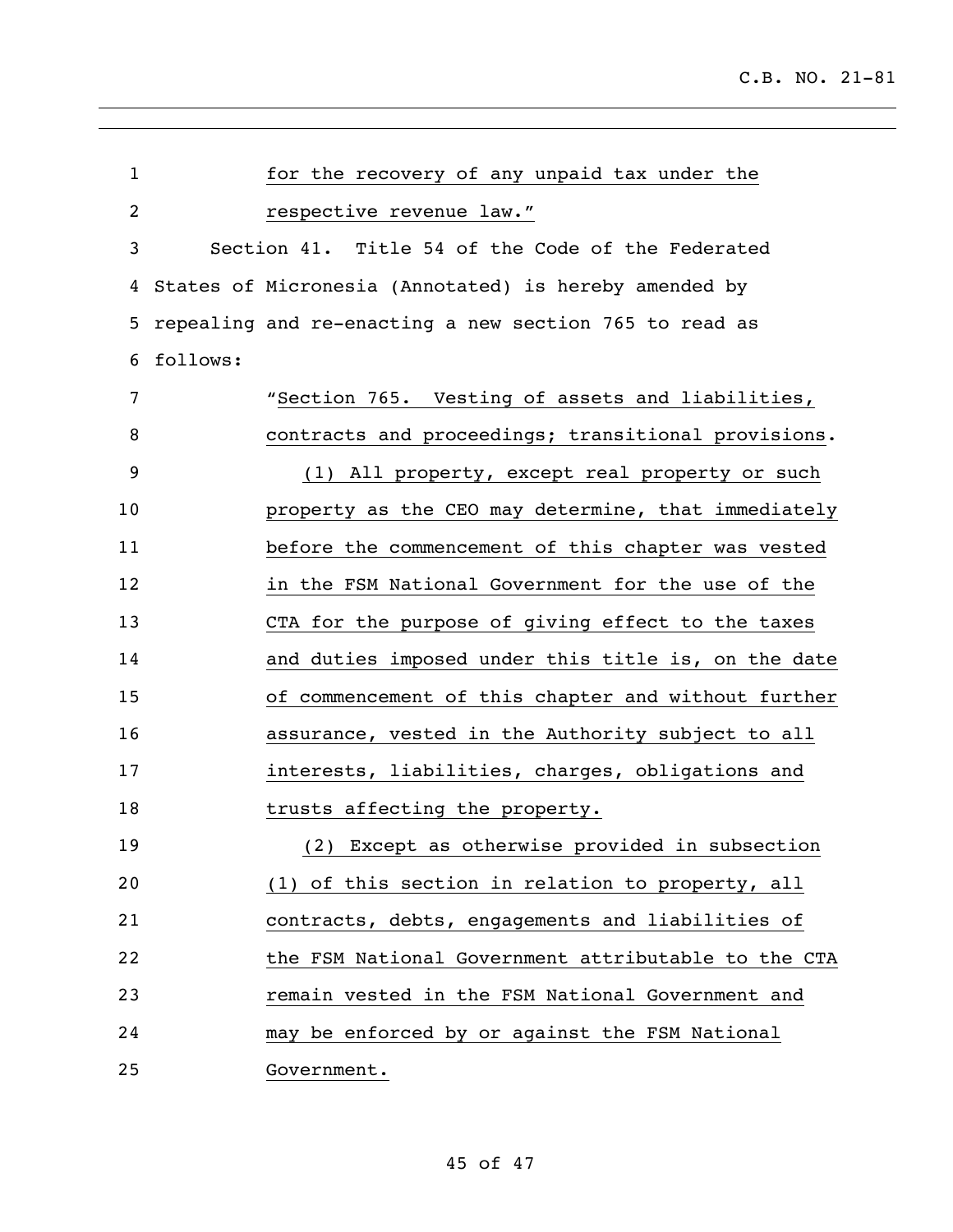| $\mathbf{1}$ | (3) All legal proceedings and claims in respect     |
|--------------|-----------------------------------------------------|
| 2            | of taxes and duties imposed under this title        |
| 3            | pending at the commencement of this chapter are to  |
| 4            | be continued or enforced by or against the          |
| 5            | Authority in the same manner as they would have     |
| 6            | been continued or enforced if this chapter had not  |
| 7            | been enacted.                                       |
| 8            | (4) The Authority will offer contracts of           |
| 9            | employment to all existing revenue authority        |
| 10           | employees in good standing provided that the        |
| 11           | Authority is not required to hire the employees at  |
| 12           | the same salaries or to fill the same positions. In |
| 13           | the event employees of a pre-existing revenue       |
| 14           | authority are employed by the Authority, all        |
| 15           | accrued benefits, sick leave, annual leave and      |
| 16           | other contractual obligations owed by the pre-      |
| 17           | existing revenue authority to its employees remain  |
| 18           | the obligation of that authority and are not        |
| 19           | assumed by the Authority, except to the extent      |
| 20           | directed by the Board.                              |
| 21           | (5) The employees of the Authority are not          |
| 22           | subject to the requirements or rights contained in  |
| 23           | title 52 of this code, the National Public Service  |
| 24           | System Act, or any of its subsidiary regulations.   |
| 25           | (6) Subject to satisfactory arrangements with       |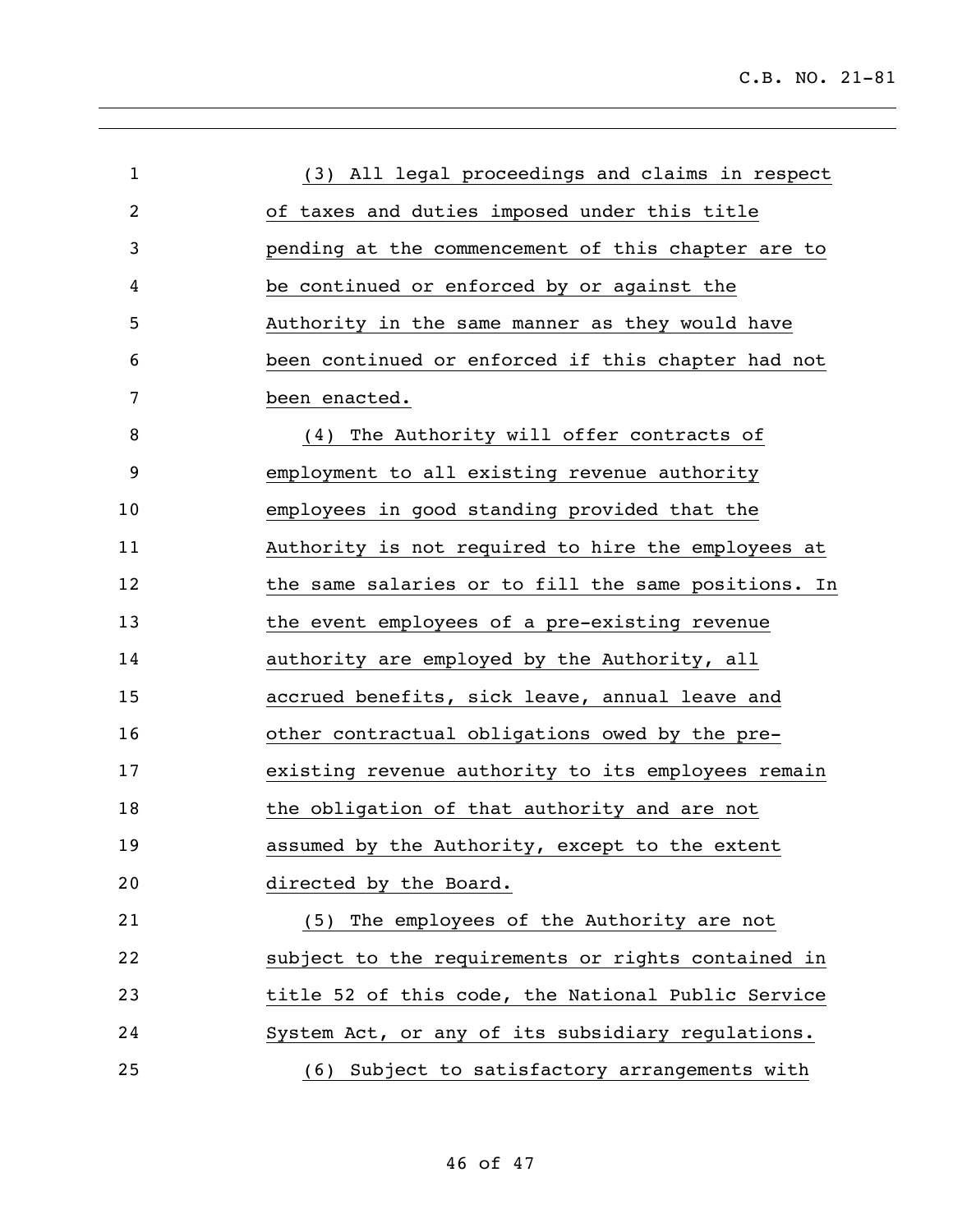| $\mathbf 1$     |          | the FSM National Government and the governments of       |
|-----------------|----------|----------------------------------------------------------|
| 2               |          | the several States, the Authority is to acquire,         |
| 3               |          | lease or otherwise take over in any lawful manner        |
| 4               |          | the books, property, and operations of any               |
| 5               |          | preexisting revenue authority; PROVIDED, HOWEVER,        |
| 6               |          | that ownership of books and records herein               |
| 7               |          | conveyed, and the right of access thereto, shall         |
| 8               |          | remain with each respective government."                 |
| 9               |          | Section 42. Title 54 of the Code of the Federated        |
| 10              |          | States of Micronesia (Annotated) is hereby amended by    |
| 11              |          | repealing and re-enacting a new section 766 to read as   |
| 12 <sup>°</sup> | follows: |                                                          |
| 13              |          | "Section 766. References in other laws.                  |
| 14              |          | A reference in any other legislation, regulation,        |
| 15              |          | order, or other enactment or in any agreement,           |
| 16              |          | deed, instrument, application, notice, or other          |
| 17              |          | document whatsoever to:                                  |
| 18              |          | (1) the person charged with the responsibility           |
| 19              |          | of enforcement of a revenue law to which this            |
| 20              |          | chapter applies must be read as a reference to the       |
| 21              |          | CEO; or                                                  |
| 22              |          | (2) a preexisting revenue authority must be read         |
| 23              |          | as a reference to the Authority."                        |
| 24              |          | Section 43. Title 54 of the Code of the Federated        |
|                 |          | 25 States of Micronesia (Annotated) is hereby amended by |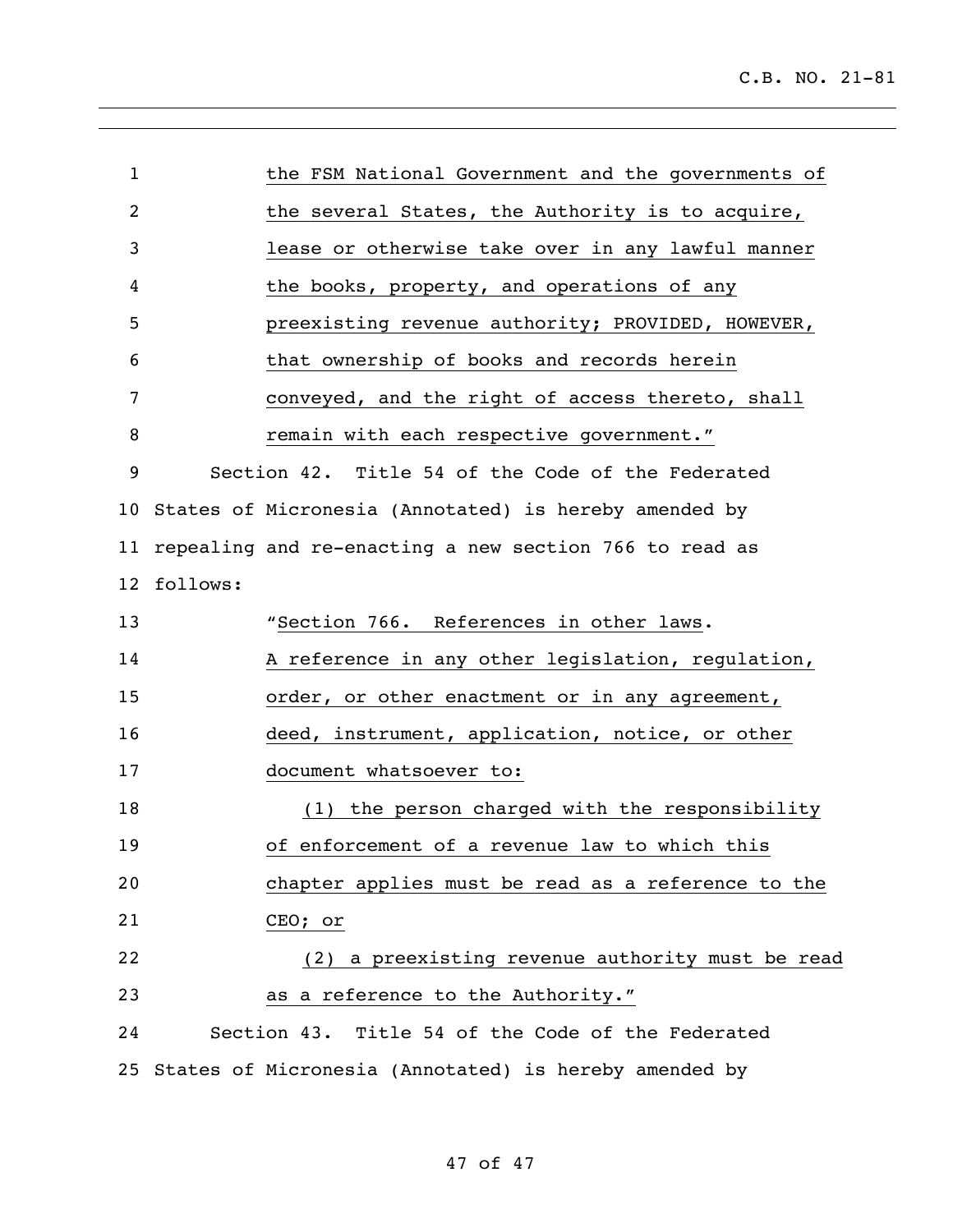| $\mathbf{1}$ |             | repealing and re-enacting a new section 767 to read as |
|--------------|-------------|--------------------------------------------------------|
| 2            | follows:    |                                                        |
| 3            |             | "Section 767. Controlling laws.                        |
| 4            |             | (1) Notwithstanding anything in this chapter to        |
| 5            |             | the contrary, no policy or procedure adopted,          |
| 6            |             | decision made, business transacted, or action taken    |
| 7            |             | by or under the authority of the Board, CEO, or the    |
| 8            |             | Authority shall be valid, insofar as applying to       |
| 9            |             | the administration or enforcement of a revenue law     |
| 10           |             | of a government, unless such policy, procedure,        |
| 11           |             | decision, business transaction, or action is not       |
| 12           |             | inconsistent with a revenue law of such government.    |
| 13           |             | (2) The applicability of and consistency with a        |
| 14           |             | law of a Government shall be determined by the         |
| 15           |             | chief legal officer of such Government."               |
| 16           |             | Section 44. Title 54 of the Code of the Federated      |
| 17           |             | States of Micronesia (Annotated) is hereby amended by  |
| 18           |             | repealing and re-enacting a new section 768 to read as |
|              | 19 follows: |                                                        |
| 20           |             | "Section 768. Regulations.                             |
| 21           |             | The Board shall adopt such regulations as may be       |
| 22           |             | necessary for the enforcement of this chapter, and     |
| 23           |             | such regulations shall have the force and effect of    |
| 24           |             | law if they are not in conflict with the express       |
| 25           |             | provisions of this chapter or other applicable         |